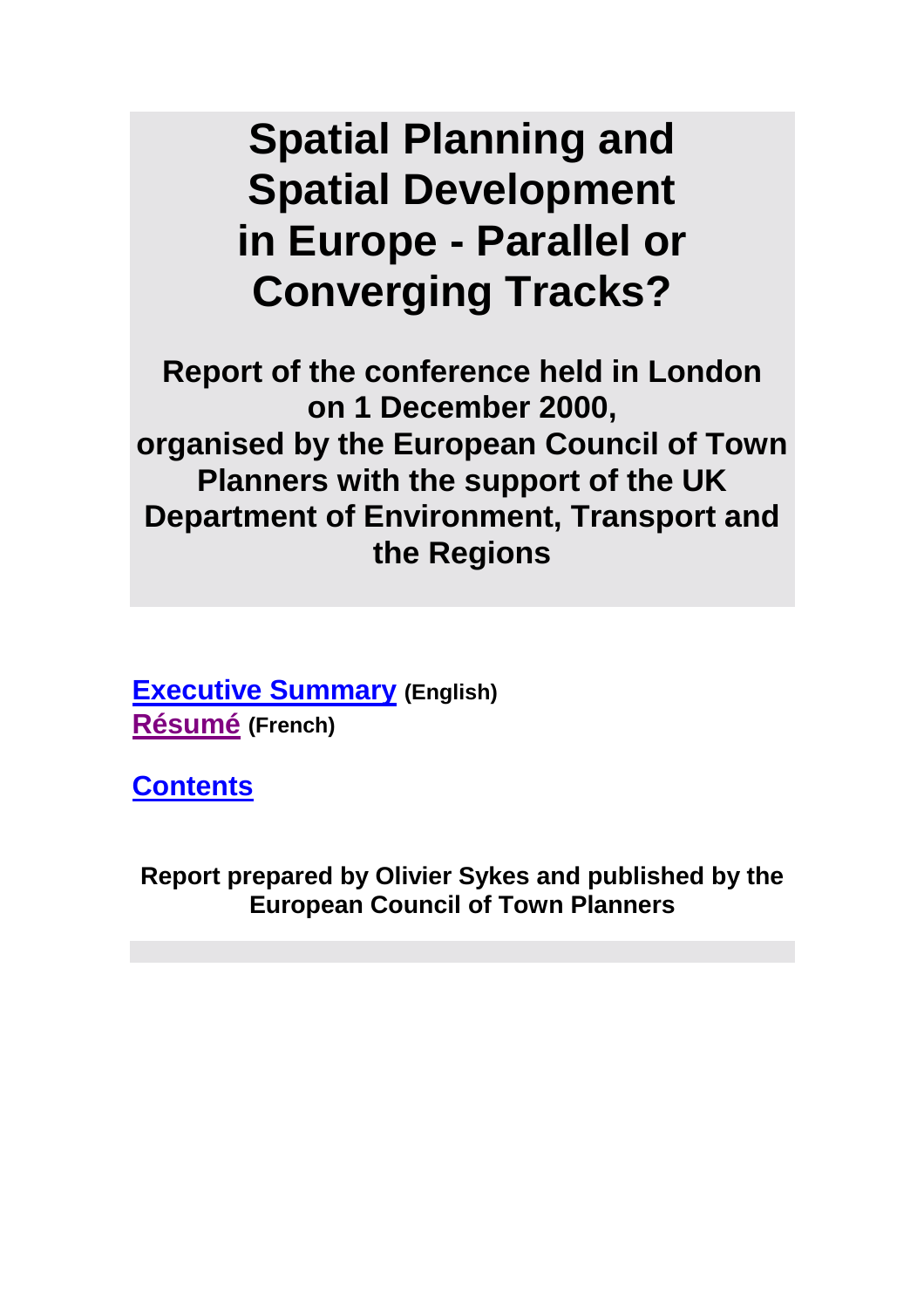# <span id="page-1-0"></span>**Spatial Planning and Spatial Development in Europe - Parallel or Converging Tracks?**

# **European Council of Town Planners Conference, London 1 December 2000**

# **Executive Summary**

There is a movement towards a spatial planning approach in Europe which still needs champions. Planners are equipped to take on this role and to work at all levels of government, as well as with the private sector, other professions and European Union (EU) institutions. The new territorial policy dimension confirmed by the Treaty of Amsterdam - offers opportunities for new networks and linkages between governments, cities, agencies and regions. Whether or not it adopts a formal competence in spatial planning, the European Union could now develop new instruments, as it has for environmental objectives, to enable existing national planning systems to deliver better spatial planning. The vocabulary of spatial planning is still open and flexible, allowing EU member states to sign up to the general principles and interpret it as appropriate locally.

#### *Presentations*

**[Vincent Nadin](#page-12-0)** identifies three concepts: *spatial structure, spatial development*  and *spatial planning*. A fourth concept is 'spatial policy', or the spatial impacts of sectoral policies. Spatial planning - a wider concept than regional planning is intervention in the spatial development process to create a more sustainable structure. It is a political and a technical activity which incorporates both regional policy and land-use organisation. He suggested two models: Spatial *planning #1* is land-use management and regional planning; *Spatial Planning #2* includes sectoral co-ordination through territorial strategy - an 'umbrella' activity embracing the interests of various sectors with spatial policy impacts. In discussion, **Andreas Faludi** contrasted this dichotomy with that between the spatial strategy approach and the legally binding master plan.

For **[Klaus Kunzmann](#page-19-0)***,* the terminology used to discuss spatial planning is constantly evolving. At this stage, it would be better not to coin new terms: *town and country planning* or *urban and regional planning* are still familiar. To play a co-ordinating role, planners would need the status to direct other agencies and sectors, but they currently lack that status. The European Spatial Development Perspective is an interim statement of thirty years of national and regional spatial planning and a reference paper for regional, national spatial planning. It identifies common problems in Europe and contributes to raising the political profile of planning in many European countries. It brings planners in Europe together to discuss planning issues of joint interest and informs planning students of what is happening in planning across Europe. However, the ESDP can also be seen as a fig leaf covering negative aspects of non-spatial European policies such as competition policy. Many European policies are doing the opposite of what the ESDP advocates. The ESDP needs to be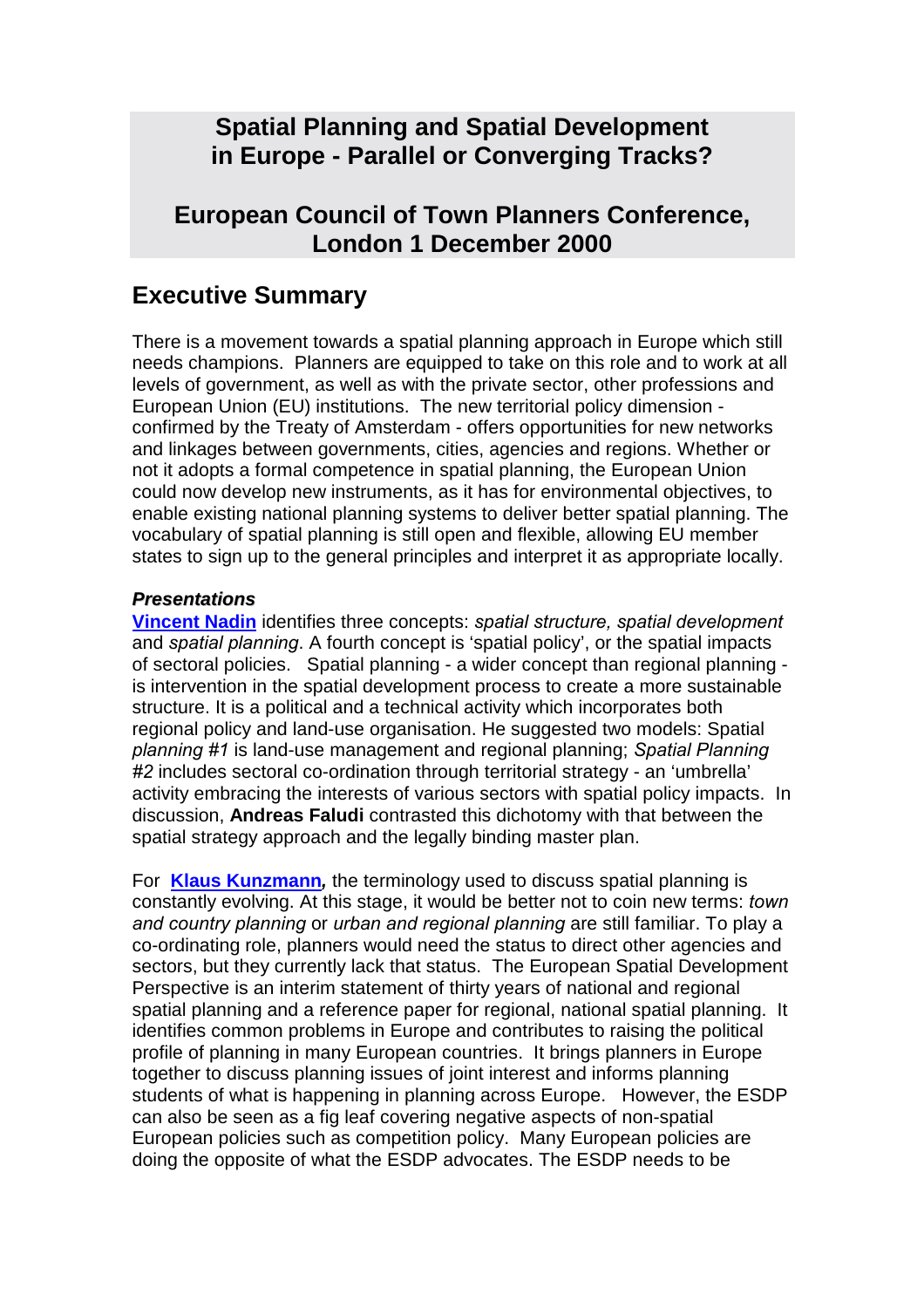simplified and given graphic spatial images to promote the whole of the public sector in guiding spatial development in the regions of Europe.

**[Nicky Gavron](#page-25-0)** spoke of the evolving spatial development strategy (SDS) for London as an overarching strategy, a spatial development framework for topicbased strategies such as transport, economic development and waste. It is a visionary, integrative document charting London's future for fifteen to twenty years, as well as a planning document focusing on narrow land-use matters. The origins of the SDS lie partly in the British tradition of town and country planning, but it is also an attempt to interpret the ESDP. Dialogue with stakeholders is important; innovative methods will be used to engage the public's interest.

**[Frank d'Hondt](#page-33-0)** warned of the danger of the ESDP being too closely linked to allocation of European funds. It should be more than this: a common framework for spatial planning at different spatial scales. One way forward would be the development of spatial scenarios and visions on the European scale. INTERREG is also of great importance for the construction of the European planning community; the European Council of Town Planners has a role in encouraging its member organisations to involve their individual members in INTERREG projects. National and regional planning agencies and associations must be convinced by the ESDP if it is to be effective at the most important levels of planning: the local and regional. The transposition of ESDP principles into national, regional and local planning and also European sectoral policy should be monitored with a follow-up report every two to three years. It is important to build bridges between the senders of the messages and professional planners, policy makers and the public.

**[Athena Baibas Wallace](#page-33-0)** stressed the need for the involvement of planners and the wider spatial planning community to ensure a bottom-up, integrated spatial approach in adopting ESDP policy options. There is a need to work for transsectoral implementation involving public and private actors and planners at different administrative and governmental levels. The process has already led to the development of a more spatial approach to planning in European countries.

**[Flemming Thornæs](#page-41-0)** described the development of the North Sea Spatial Vision and how the strategy was taken from a vision down to individual proposals for action. He highlighted the importance of ownership of this process by stakeholders such as regional authorities.

**[Hans Mastop](#page-46-0)** looked at the implications of the ESDP for education at a time when ESDP and spatial planning issues generally were not widely debated. For most planners, local issues will continue to be the prime concern. Planners working on the European level will need to work hard to ensure that what they are developing becomes part of the reference material for planners working at the local level. European integration on a political, economic and institutional level has occurred; the new challenge is to translate this into a spatial or territorial dimension. A profession trained in integrated thinking is well placed to aid this process. "Thinking European" means adding another level to the multi-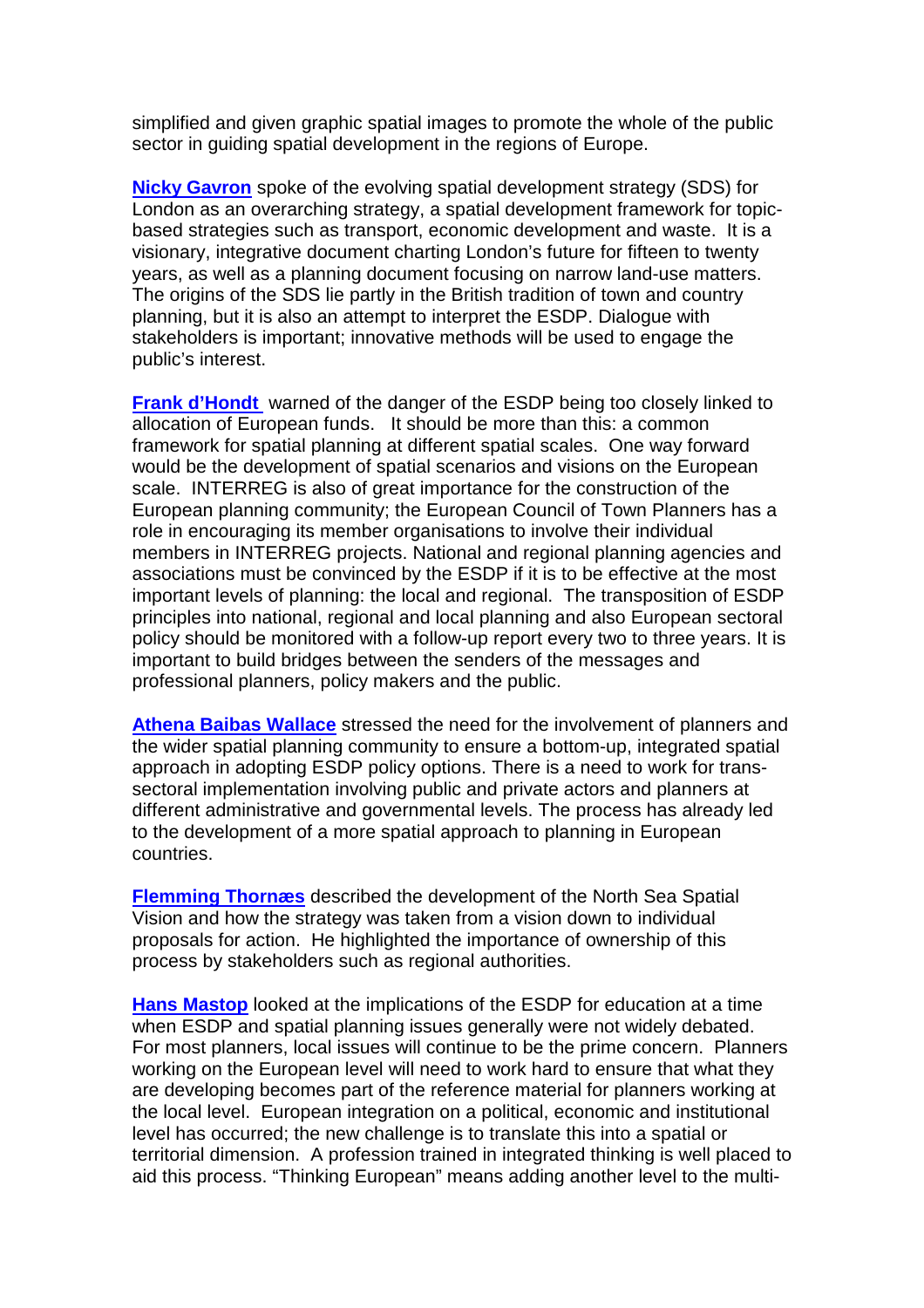level thinking that should be part of the basic knowledge and values of a planning education.

#### *Summary*

**[Robin Thompson](#page-64-0)** observed that *'Something is going on in planning across Europe'* which includes strengthening the idea of planning. At the same time, spatial planning is coming from quite different traditions and is being applied to different contexts in different countries; there seems to be uncertainty as to the exact nature of spatial planning. Those present at the conference had tended to favour Vincent Nadin's *Spatial Planning #2,* but there was perhaps a danger of defining spatial planning too strictly. What had also emerged was that spatial planning is moving down the spatial scales. It is strong at the cross-regional level; through the mechanism of INTERREG, it is permeating down to the local level. There is a danger in accepting a difference between land-use planning and spatial planning with the potential for a gap to open within the planning profession. ECTP should be aware of this, show leadership and promote spatial planning.

Planning is a small profession and the mechanisms available to planners are relatively weak in most governmental systems. In promoting spatial planning there is therefore a need to try to influence the wider world of public policymaking - perhaps by aligning with particular politicians - and to engage in a positive way with the market. There is also a need to reach out to a wider public and to use current events and concerns to highlight key issues relating to spatial planning and its importance. There is also a need for the ECTP to widen its cultural base and to encourage more involvement from countries and associations outside North West Europe. Finally, there is a need to evaluate the capacity and skills of planning systems and planners to develop the kinds of political linkages, and linkages with the development sector, that are necessary for the effective promotion of spatial planning.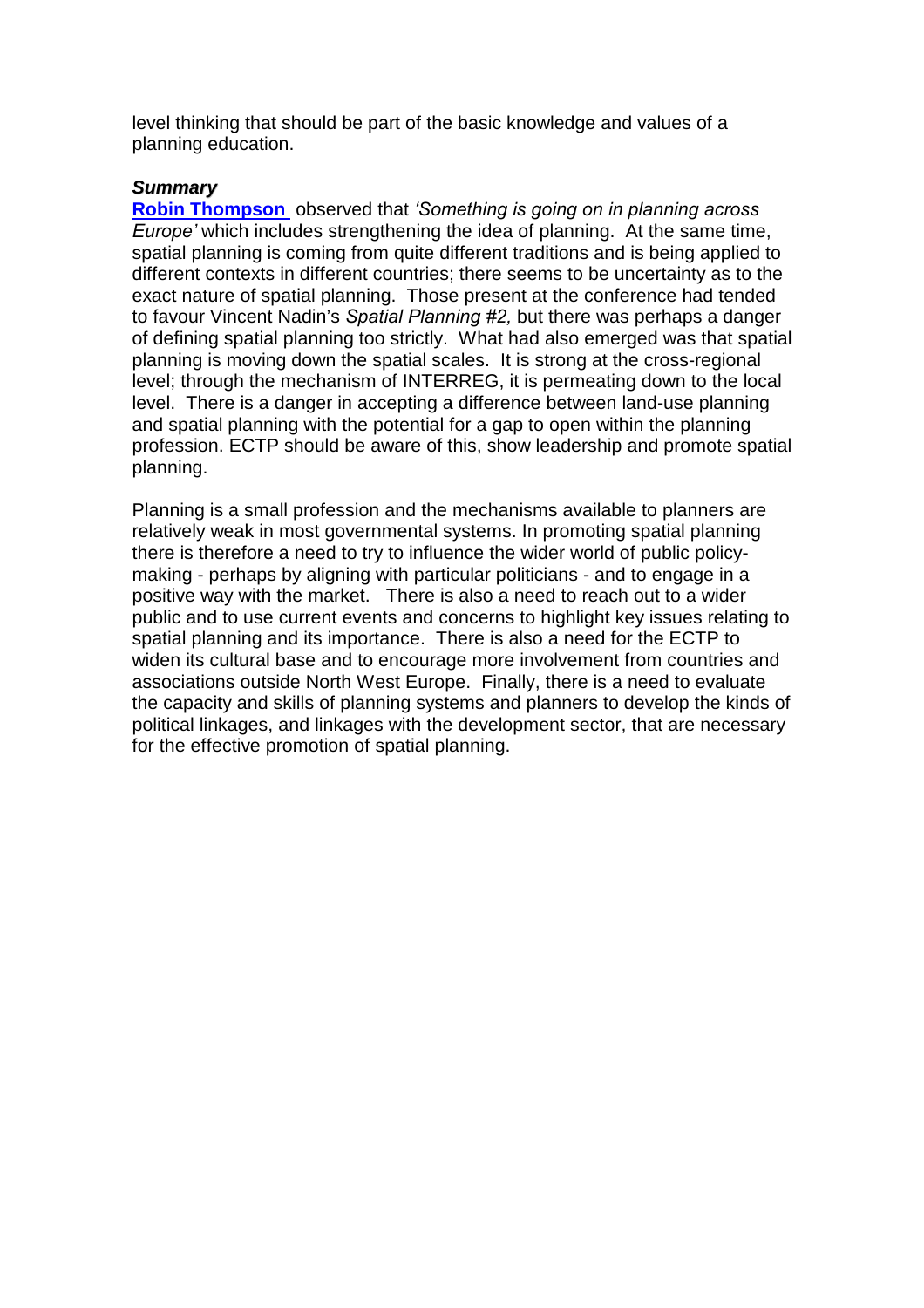#### **Key questions and issues for the future:**

How can land-use planning systems in Europe evolve into spatial planning systems?

Should there be a European Union competence for spatial planning, what should its role be, if any, and how would such a competence square with subsidiarity?

Can "transnational" be defined so that co-operation is structured around critical issues which truly require two or more countries to work together? What is it in spatial development that requires a response at the transnational or European level?

Planning education must include a European component

There is a need for indicators, good maps and other reliable factual information; the formation of the European Spatial Planning Observatory Network (ESPON/ORATE) is essential

A glossary could help to clarify some vagueness in new terminology.

#### **For ECTP:**

Should the Council change its name? Suggestions include *European Council of Spatial Planners* and *European Council of Territorial Planners*

ECTP should lead a study of the capacity of European planning systems and planners to implement spatial planning

ECTP member organisations should continue to monitor the impact of the ESDP within and outside the planning community in their respective countries.

ECTP should update the New Charter of Athens taking into account the ESDP Action Programme and continue its work on communication with non-planners about strategic ways of thinking

The judging criteria in future European planning awards should be linked with the ESDP.

ECTP should have its own working group on enlargement/accession issues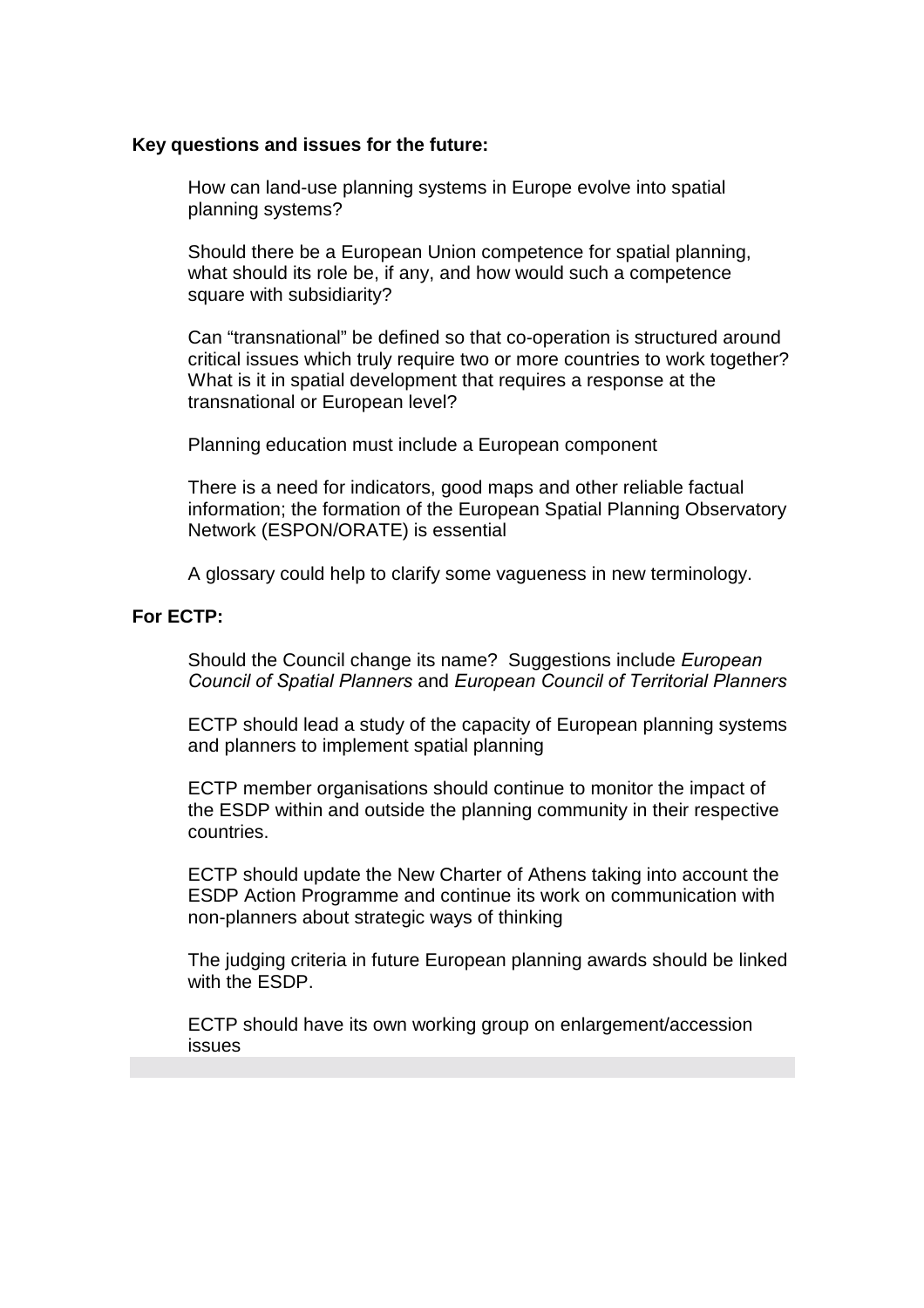# <span id="page-5-0"></span>**Aménagement du territoire et développement spatial en Europe – des voies parallèles ou convergentes ?**

# **Conférence du Conseil Européen des Urbanistes, Londres, le 1er décembre 2000**

#### *Résumé*

L'approche de l'aménagement du territoire en Europe recherche encore ses champions. Les urbanistes ont les compétences et le savoir-faire pour assumer ce rôle et travailler à tous les niveaux de gouvernement, des secteurs privés, d'autres professions et des institutions de l'Union européenne (UE). Confirmée par le traité d'Amsterdam, la nouvelle dimension politique des territoires offre de nouvelles possibilités de réseaux et de relations entre les gouvernements, les villes, les agences et les régions. Qu'elle adopte ou non une compétence formelle en aménagement du territoire, l'Union européenne ne pourrait pas actuellement développer de nouveaux instruments, comme elle l'a fait pour les objectifs environnementaux, et permettre aux systèmes d'urbanisme nationaux d'assurer un meilleur aménagement du territoire. Le vocabulaire de l'aménagement du territoire est encore ouvert et évolutif, permettant aux pays membres de l'UE d'adopter les principes généraux et de les interpréter selon leurs besoins au niveau local.

#### *Présentations*

**[Vincent Nadin](#page-12-0)** identifie trois concepts : *structure spatiale, dÈveloppement spatial* et *amÈnagement du territoire*. Un quatrième concept intervient sous le nom de *politique spatiale*, pour désigner les conséquences spatiales des politiques sectorielles. L'aménagement du territoire – un concept plus étendu que celui de l'aménagement régional – consiste à intervenir dans le processus du développement spatial pour créer une structure plus durable. Il s'agit d'une activité politique et technique qui intègre la politique régionale et l'organisation de l'occupation des sols. Il propose deux modèles : *AmÈnagement du territoire No.1* comme gestion de l'occupation des sols et de l'aménagement régional ; *AmÈnagement du territoire No.2* incluant la coordination sectorielle par une stratégie territoriale – une activité générique qui réunit les intérêts de différents secteurs avant un impact sur la politique de l'aménagement du territoire. Pendant le débat, **Andreas Faludi** a fait contraster cette dichotomie avec celle qui oppose l'approche de la stratégie spatiale à un plan maître contractuel.

Pour **[Klaus Kunzmann](#page-19-0)***,* la terminologie utilisée pour traiter les questions d'aménagement du territoire évolue constamment. Actuellement, il serait préférable de formaliser de nouveaux termes : *urbanisme des villes et des campagnes* ou *amÈnagement urbain ou rÈgional* sont encore des termes facilement compréhensibles par tous. Pour jouer un rôle de coordinateur, les urbanistes ont besoin d'un statut qui leur permettrait de diriger d'autres agences et d'autres secteurs. Mais aujourd'hui, ce statut fait défaut. Le Schéma du Développement de l'Espace Communautaire (SDEC) est une formulation intérimaire résultant de trente années d'aménagement du territoire national et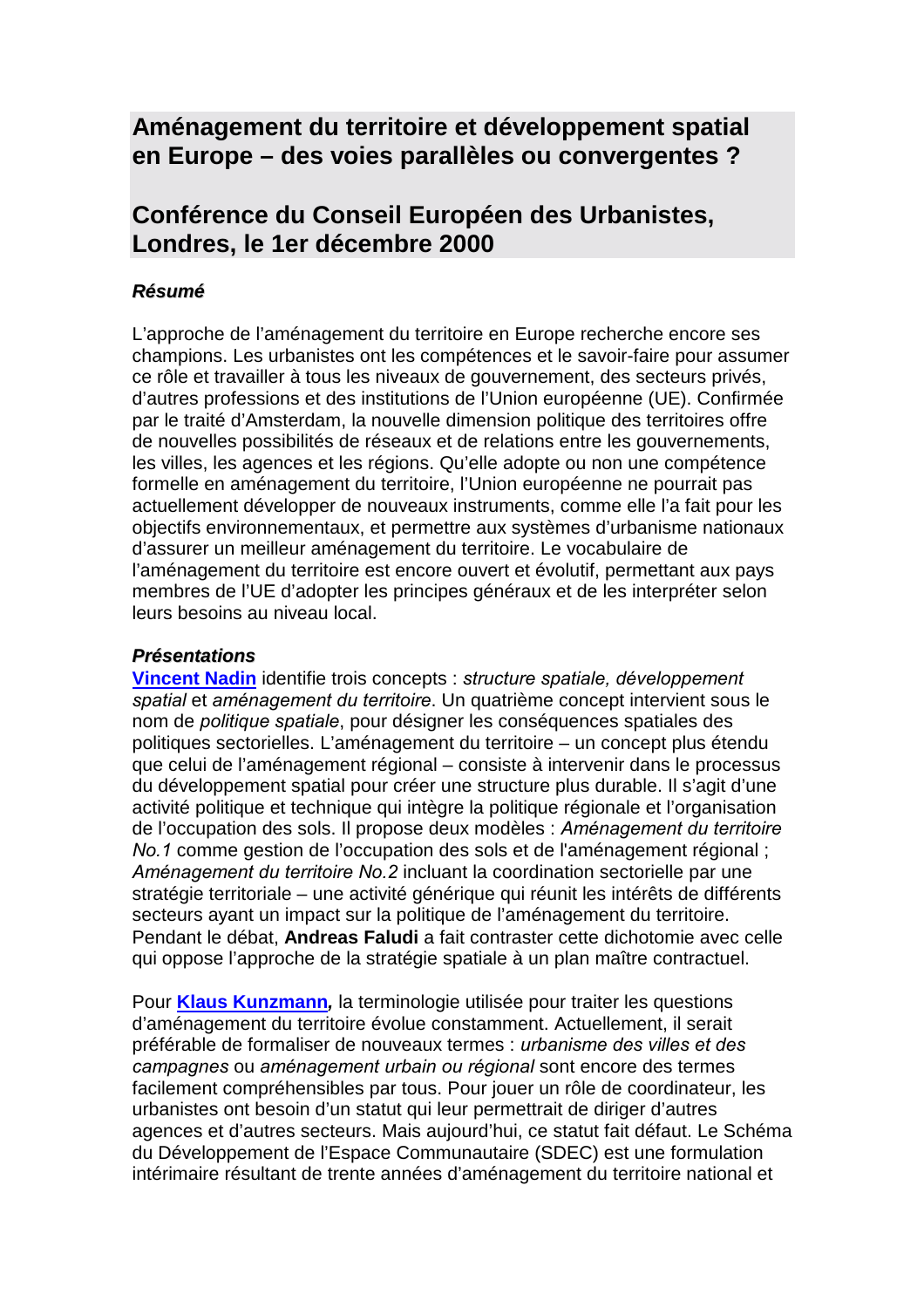régional et un document de référence pour l'aménagement du territoire régional et national. Il identifie des problèmes courants en Europe et contribue à renforcer le profil politique de l'urbanisme dans un grand nombre de pays européens. Il réunit les urbanistes européens pour faciliter des discussions sur des problèmes d'urbanisme porteurs d'intérêts communs. Il informe les étudiants en urbanisme sur une évolution qui affecte l'Europe entière. Cependant, le SDEC peut également être considéré comme le voile qui masque les aspects négatifs des politiques non-spatiales européennes, comme la politique de la concurrence. Les conséquences d'un grand nombre de politiques européennes sont parfaitement contraires aux recommandations du SDEC. Le SDEC a besoin d'être simplifié. Il a besoin de représentations spatiales graphiques pour promouvoir l'ensemble du secteur public afin d'orienter le développement spatial dans les différentes régions de l'Europe.

*Nicky [Gavron](#page-25-0) parle de la stratÈgie du dÈveloppement spatial (SDS) de Londres comme díune stratÈgie fondatrice, vÈritable infrastructure de dÈveloppement spatial capable de soutenir des stratÈgies spÈcifiques comme le transport, le dÈveloppement Èconomique et les dÈchets. Ce document visionnaire et intÈgrateur, portant sur líavenir de Londres ‡ líhorizon 15 ñ 20 ans est Ègalement un document díurbanisme qui síintÈresse ‡ des questions díoccupation des sols trËs prÈcises. Les origines de la SDS síappuient en partie sur la tradition britannique de líurbanisme des villes et des campagnes, mais elle est aussi une importante tentative díinterprÈtation du SDEC. Le dialogue avec les principaux acteurs est essentiel. Les mÈthodes nouvelles seront utilisées pour susciter l'intérêt du public.* 

**[Frank d'Hondt](#page-33-0)** met en garde contre les risques du SDEC qui est trop étroitement lié à l'attribution des fonds européens. Il devrait être beaucoup plus que cela, pour servir d'infrastructure commune à l'aménagement du territoire à des échelles spatiales différentes. Une voie de progrès serait de développer des visions et des scénarios d'aménagement au niveau européen. INTERREG est essentiel à la construction de la communauté urbaniste en Europe. Le Conseil Européen des Urbanistes doit aussi assumer son rôle et encourager ses organisations membres pour qu'elles aident leurs propres membres à participer aux projets INTERREG. S'il ne convainc pas les agences et les associations d'urbanisme nationales et régionales, le SDEC ne peut pas être efficace aux plus importants niveaux de l'urbanisme qui sont le local et le régional. Comme la politique sectorielle européenne, la transposition des principes du SDEC en urbanisme national, régional et local doit être accompagnée d'un rapport de suivi tous les deux ou trois ans. Il est important d'établir des passerelles entre les expéditeurs des messages et les urbanistes professionnels, les décideurs politiques et le public.

**[Athena Baibas Wallace](#page-37-0)** insiste sur la nécessité de l'engagement des urbanistes et de la communauté de l'aménagement du territoire au sens large pour assurer une approche spatiale, intégrée, consultative et ascendante pour adopter les options politiques du SDEC. Il serait utile de favoriser une mise en œuvre trans-sectorielle en impliquant les secteurs privés et publics, ainsi que les urbanistes, aux différents niveaux administratifs et gouvernementaux. Ce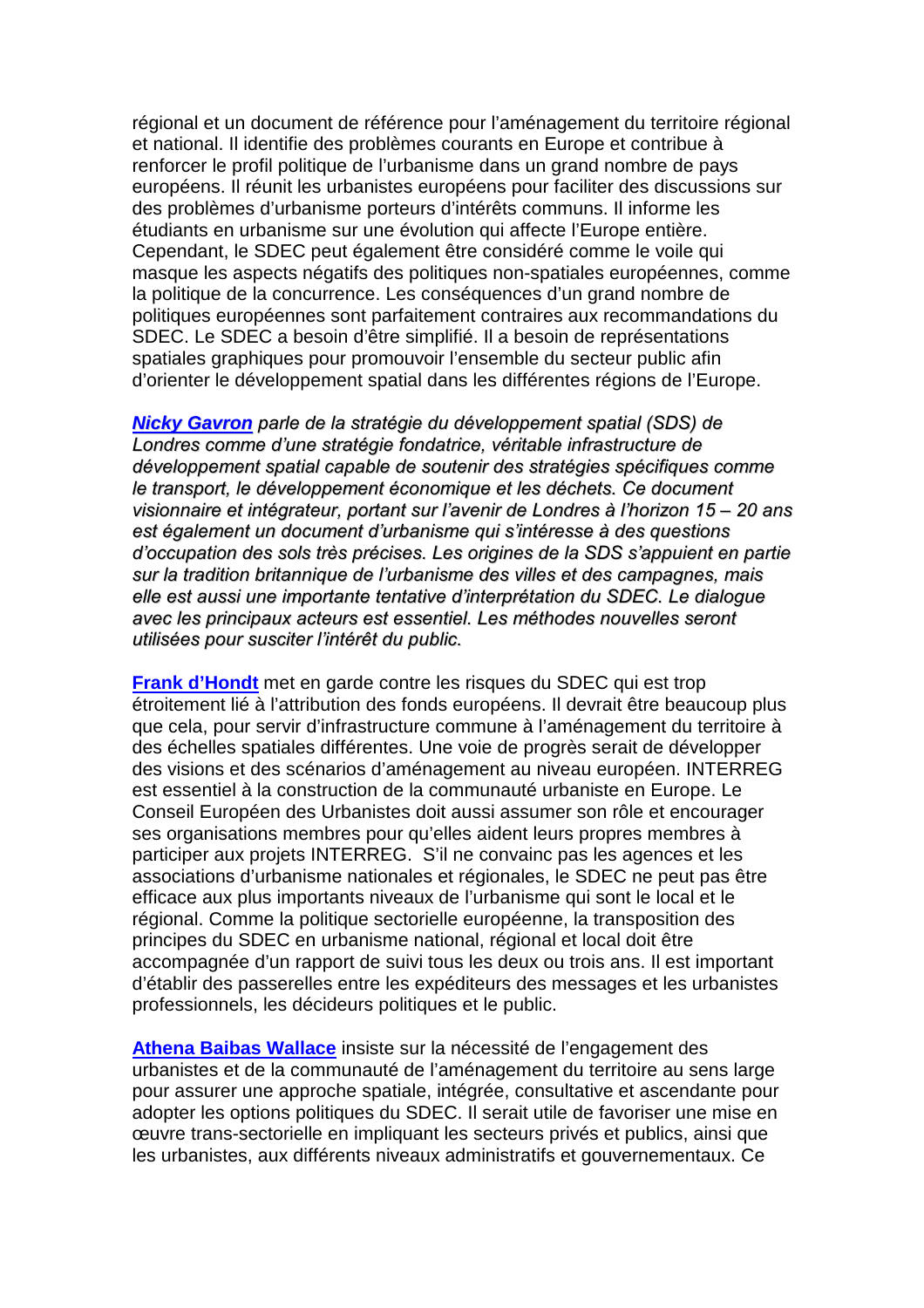processus a déjà abouti au développement d'une approche plus spatiale de l'urbanisme dans les pays européens.

**[Flemming Thornæs](#page-41-0)** décrit le développement de la Vision Spatiale de la Mer du Nord et comment la stratégie s'est transformée en propositions individuelles de travail à partir d'une vision. Il insiste sur le fait que les acteurs, comme les collectivités territoriales, doivent se rendre propriétaire de ce processus.

**[Hans Mastop](#page-46-0)** examine les conséquences du SDEC pour l'éducation à une époque où les questions du SDEC et d'aménagement du territoire ne faisaient pas partie des grands débats. Pour la plupart des urbanistes, les questions locales continueront d'être prioritaires. Les urbanistes actifs au niveau européen devront faire des efforts importants pour s'assurer que leurs travaux de développement seront intégrés aux matériaux de référence mis à la disposition des urbanistes au niveau local. L'intégration européenne au niveau politique, économique et institutionnel est aujourd'hui une réalité. Le nouveau challenge consiste à traduire cette réalité dans une dimension spatiale ou territoriale. Une profession formée à réfléchir par intégration est bien placée pour soutenir ce processus. "Penser européen" signifie ajouter une autre strate à une réflexion multi-niveau qui devrait faire partir des connaissances et des valeurs de base de l'éducation en urbanisme.

#### *Résumé*

**[Robin Thompson](#page-64-0)** remarque que « dans toute l'Europe, l'urbanisme est en mouvement », et cela contribue à renforcer l'idée d'aménagement. Simultanément, l'aménagement du territoire est issu de traditions tout à fait différentes. Il est appliqué à des contextes différents, selon les pays. La nature exacte de l'aménagement du territoire n'est pas encore clairement définie. Les participants de la conférence ont eu tendance à favoriser l'*AmÈnagement du territoire No.2* de Vincent Nadin. Mais une définition trop stricte de l'aménagement du territoire peut présenter des risques. Il est également apparu que l'aménagement du territoire descend les niveaux organisationnels : il est fort au niveau interrégional, et grâce au mécanisme d'INTERREG, il pénètre au niveau local. Il pourrait être dangereux d'accepter de différencier la gestion de l'occupation des sols et l'aménagement du territoire, et donc de créer un fossé susceptible de scinder la profession d'urbaniste. Le CEU doit être très conscient de cette possibilité, faire preuve de leadership et défendre l'aménagement du territoire.

L'urbanisme est une petite profession et les mécanismes dont disposent ses membres sont relativement faibles dans la plupart des systèmes gouvernementaux. Pour défendre l'aménagement du territoire, il est donc nécessaire de tenter d'influencer le vaste monde des décideurs des politiques publiques, peut-être en s'alignant avec des politiciens sélectionnés, et de s'engager de façon concrète sur le marché. Il est en outre nécessaire de communiquer avec le grand public et d'utiliser ses préoccupations et l'actualité pour valoriser les questions essentielles propres à l'aménagement du territoire et à son importance. Le CEU devrait élargir sa base culturelle et encourager un engagement plus grand des pays et des associations extérieures à l'Europe du nord-ouest. Finalement, il faut évaluer la capacité et les compétences des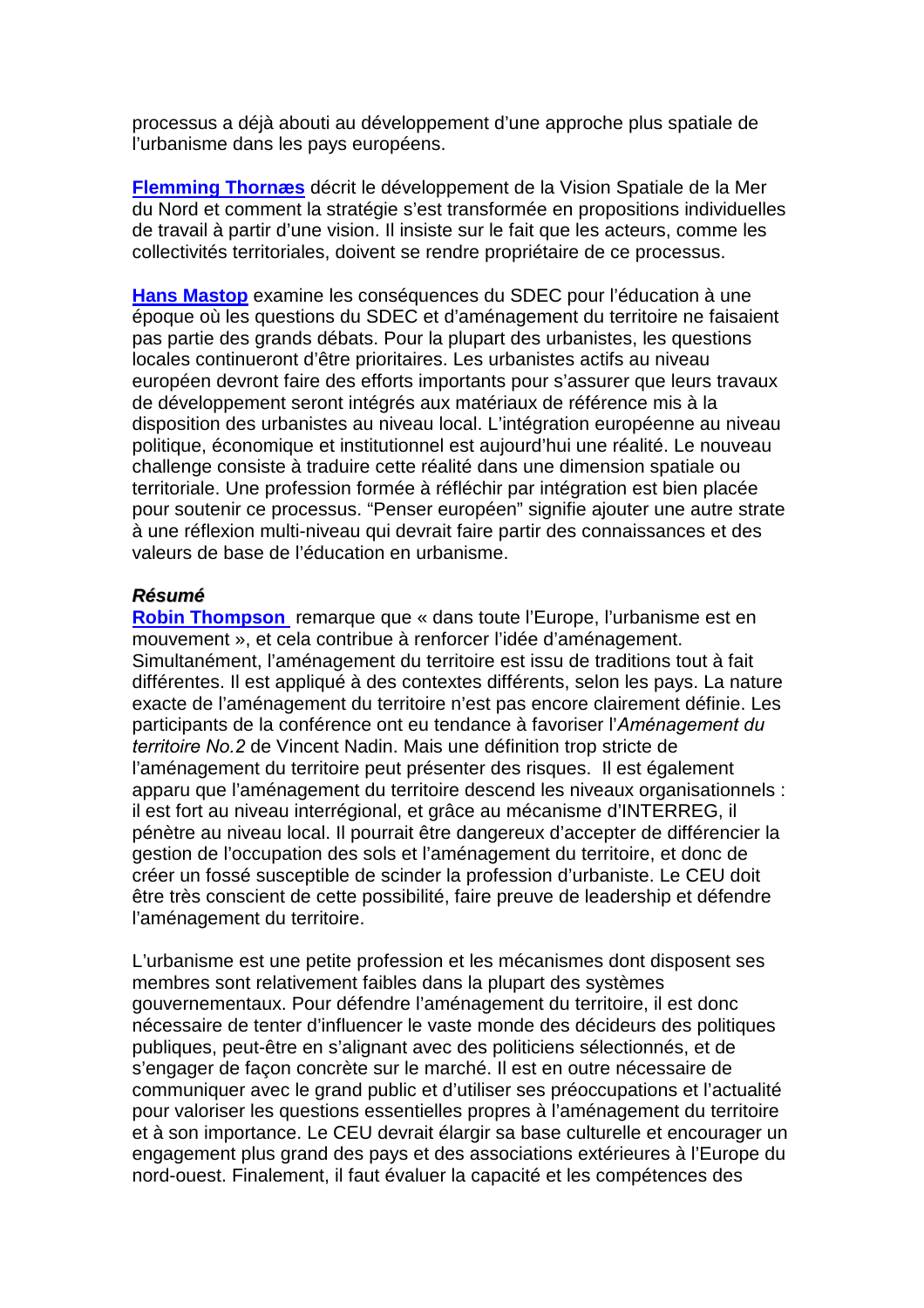systèmes d'aménagement et des urbanistes à développer des relations politiques, des relations avec le secteur du développement, qui seront nécessaires pour assurer le bon développement de l'aménagement du territoire.

#### **Questions principales pour l'avenir :**

Comment les systèmes de gestion de l'occupation des sols en Europe peuvent-ils évoluer vers des systèmes d'aménagement du territoire ?

Si une compétence en aménagement du territoire existait au niveau de l'Union européenne, quel serait son rôle, le cas échéant, comment une telle compétence pourrait s'accorder avec la subsidiarité ?

Peut-on définir "transnational" de façon à ce que la coopération soit structurée sur des questions critiques exigeant réellement la collaboration réelle de deux ou plusieurs pays ? Quels sont les aspects du développement spatial qui nécessitent une réponse au niveau transnational ou européen ?

L'éducation en urbanisme doit inclure un composant européen.

Nous avons besoin d'indicateurs, de bonnes cartes, d'autres types d'informations factuelles fiables. La création du Réseau des Observatoires de l'Aménagement du Territoire Européen (ESPON/ORATE) est essentielle.

Un glossaire pourrait faciliter la compréhension et dissiper le manque de précision de la nouvelle terminologie.

#### **Pour le CEU :**

Le Conseil doit-il changer de nom ? Les suggestions incluent Conseil Européen de l'Aménagement Spatial et Conseil Européen de l'Aménagement du Territoire*.*

Le CEU doit mener une étude sur la capacité des systèmes d'aménagement européens et des urbanistes à mettre en œuvre l'aménagement du territoire.

Les organisations membres du CEU doivent continuer à contrôler l'impact du SDEC à l'intérieur comme à l'extérieur de la communauté des urbanistes dans leur pays respectif.

Le CEU doit mettre à jour la Nouvelle Charte d'Athènes en tenant compte du programme d'action du SDEC et continuer son travail sur la communication avec les non urbanistes sur les méthodes de réflexion stratégiques.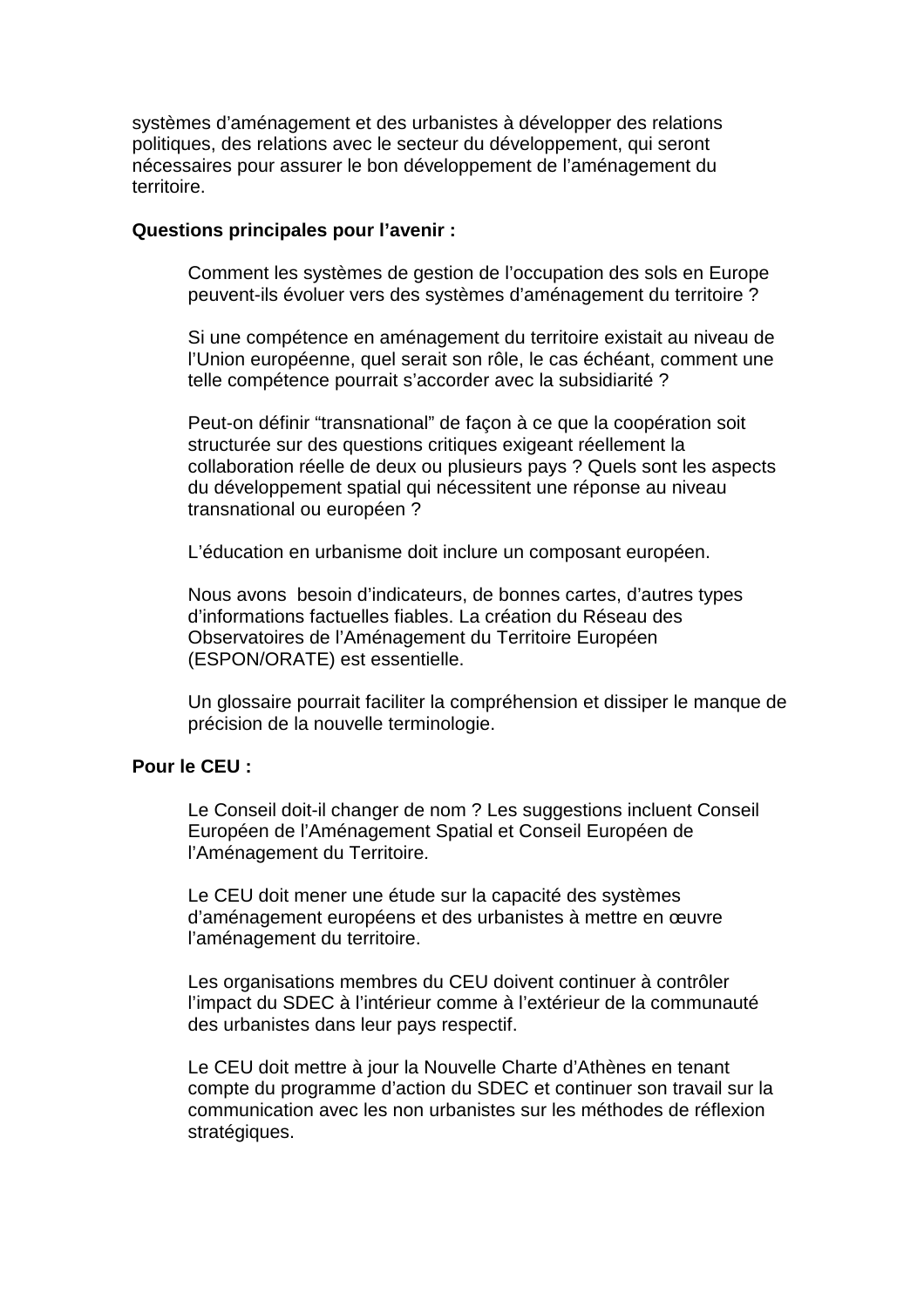Les critères d'attribution du futur Grand Prix Européen de l'Urbanisme devraient intégrer le SDEC.

Le CEU doit avoir son propre groupe de travail sur les questions d'extension et d'accession à l'Union européenne.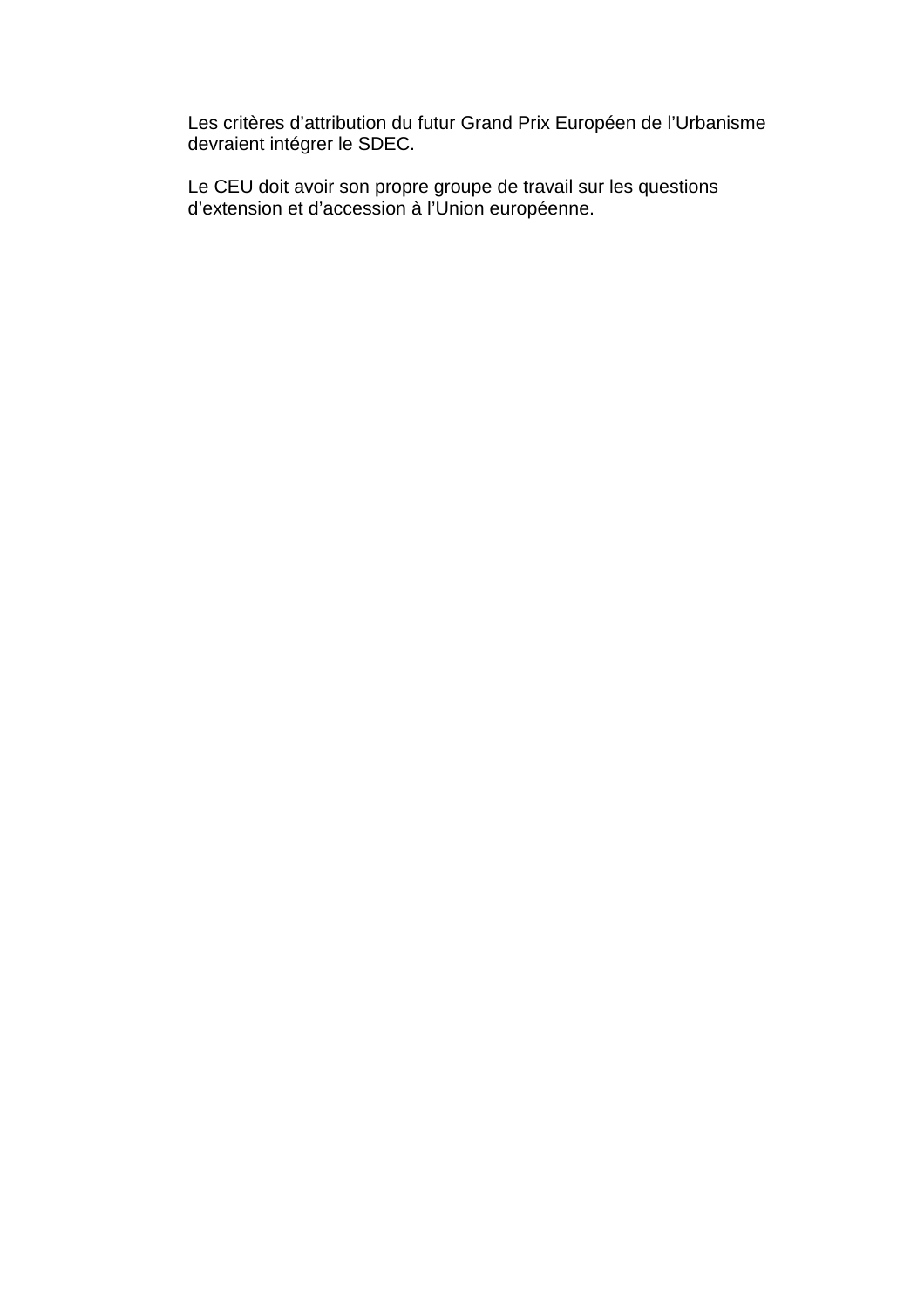# <span id="page-10-0"></span>**Part 1 – Conference Presentations**

- **1.1 [Introduction to Conference Presentations](#page-11-0)** *Robin Thompson.*
- **1.2 [Spatial planning and spatial development in Europe](#page-12-0)** *Vincent Nadin*
- **1.3 [European spatial planning unity or difference?](#page-19-0)** *Klaus Kunzmann*
- **1.4 [The Spatial Development Strategy for London](#page-25-0)** *Nicky Gavron*
- **1.5**
- 1.5.1 **[The implications of the ESDP for the European planning](#page-34-0)  [community: ECTP's strategy to promote European spatial](#page-34-0)  [planning in general and to apply ESDP principles in](#page-34-0)  [particular](#page-34-0)** *Frank Díhondt*
- 1.5.2 **[An overview of development of the ESDP](#page-37-0)** *Athena Baibas Wallace*
- **1.6 [A vision for the North Sea Area:](#page-41-0)** *Flemming Thornæs*
- **1.7 [Educating European spatial Planners](#page-46-0)** *Hans Mastop*

# **Part II – Afternoon Discussion**

- **2.1 [Afternoon discussion](#page-52-0)**
- **2.2 [Summary:](#page-64-0)** *Robin Thompson*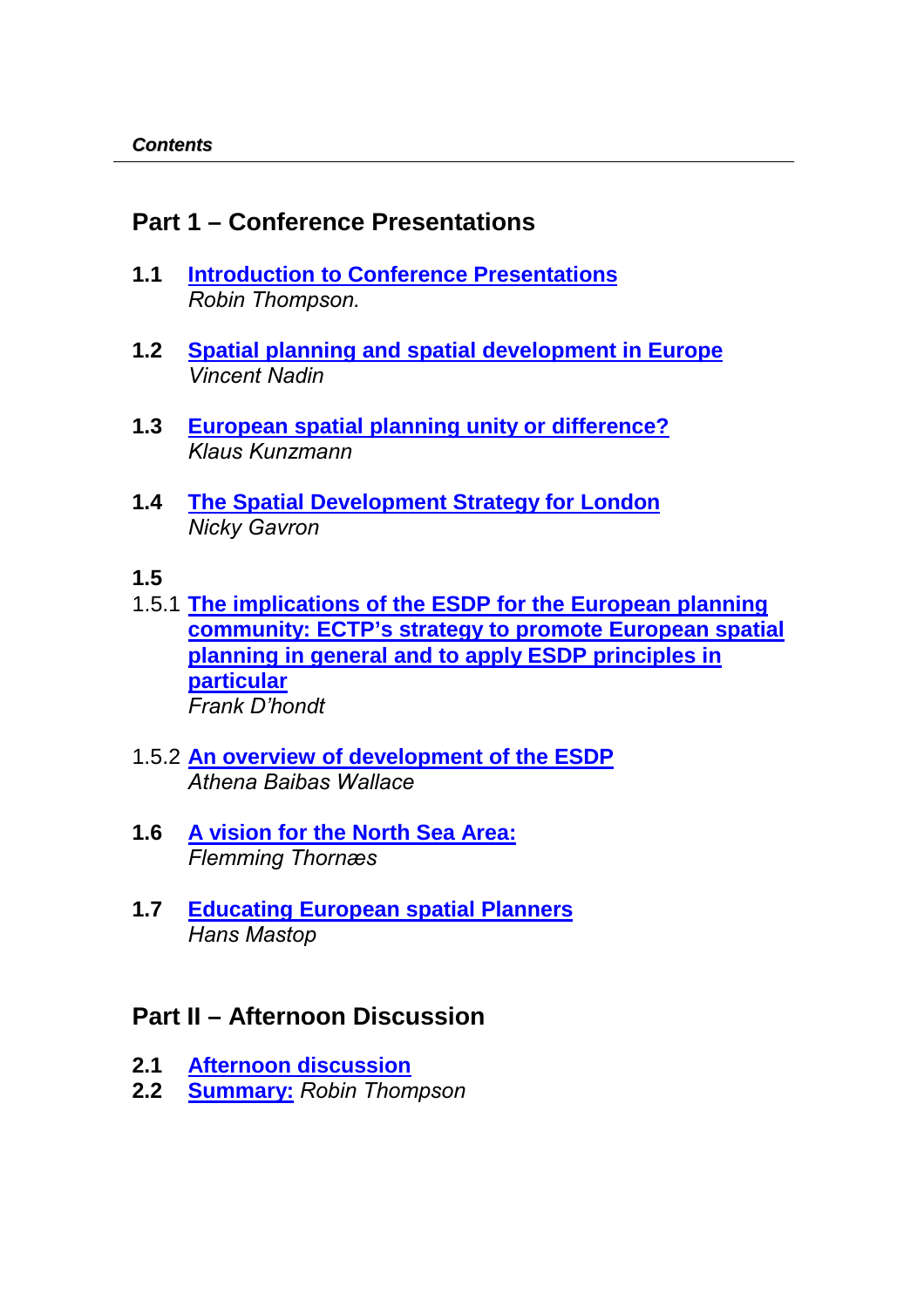# <span id="page-11-0"></span>**PART I - Conference Presentations**

#### *1.1 Introduction to Conference Presentations: Robin Thompson, President of the European Council of Town Planners.*

- Yesterday at our main assembly session we had reports from each of the nineteen countries of ECTP and I was extremely heartened by the overall message. Whilst there are ebbs and flows and no one is pretending that in terms of implementation we have a perfect world, there is no doubting that in many, many countries there is a strong movement towards the development of some of the ideas of spatial planning, in terms of governmental activity, in terms of institutional change, and in terms of demand for spatial planning skills and experience, and that this is extremely welcome.
- However, I think that we are all very aware that this is still a very fragile state of affairs and it is an area in which there is not a lot of wider understanding. As one of our contributors Klaus Kunzmann noted in a recent article, spatial planning and spatial development are inherently complex concepts and we do not always help ourselves by using obscure and difficult terminology in which to debate them. The danger is that we lose audiences in our own professions not to mention amongst the wider public. It is also an area in which it is very difficult to proceed because it is essentially a cross-sectoral concept looking at space across different sectors. In an environment where Government and business is very largely organised around very powerful sectors it is always going to be difficult to make headway.
- ECTP believes that spatial planning needs champions. The ESDP has been a rather top-down process and DG Regio and the Committee for Spatial Development (CSD) have handed down the ESDP and a lot of other good work. The baton has now been passed to others and it is very important that it is picked up and run with very hard. It also seems that this is a process driven by funding programmes such as INTERREG and others. Whilst that is very welcome, there is perhaps a danger that in driving through funding one may lose some of the distinctive strategic and spatial direction, which is what spatial planning and development is all about.
- We want to be champions of spatial planning and we have no illusions about the size of the task, or thinking that planners themselves have all the answers. Planning is a small profession and the truth is that many of our number could arguably be said to be inhibiting spatial planning whether they know it or not. We know from our own efforts and DETR's very excellent efforts to spread understanding in the UK that there is a long way to go.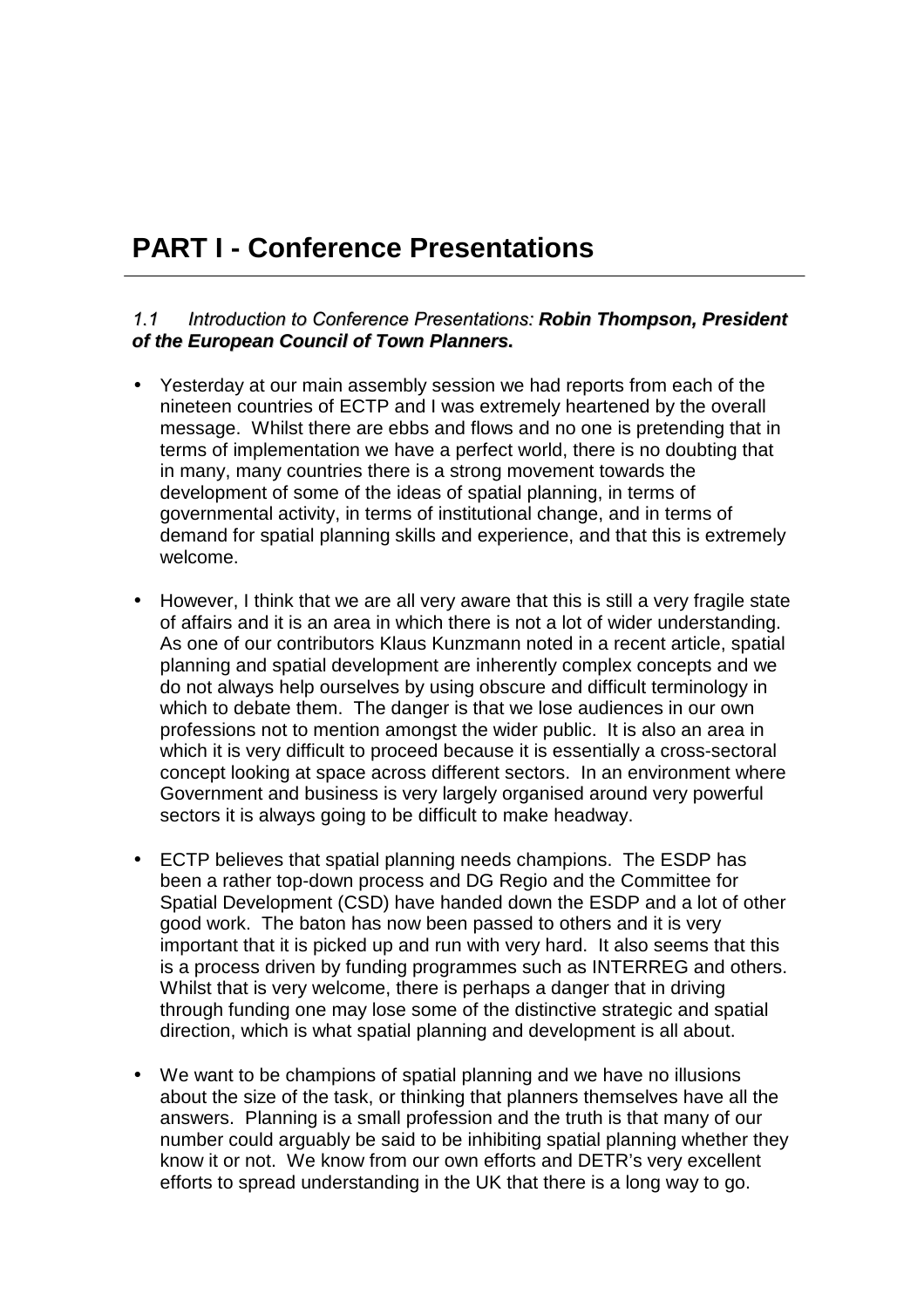<span id="page-12-0"></span>However, planners have been defined as specialists in interaction and I do think that we have those natural cross-cutting skills and interests that ought to make us central to the effort.

- This conference is very important to ECTP and we are actually considering at present whether we should change our name, certainly out English name, to become the European Council of Spatial Planners. I think what happens today will be significant in determining that rather important decision for us. We would also like to see, indeed we would like to lead, a study of the capacity of European planners and European planning systems to implement spatial planning. We think that there is a gap there and see today as a way of developing a brief for such a study in which we would like to involve others.
- In spring 2001 we have a meeting in Warsaw focusing on the role of the accession countries and I think that the relationship between the spatial planning agenda and the accession countries is one we want to explore and today will be an input to this. Finally, the deliberations today will be fed back into twenty-one professional organisations and that is a very powerful piece of dissemination and 'baton passing'.
- Speaking of passing the baton, I am going to first pass to Vince Nadin from the University of the West of England known I am sure to very many of you. The ECTP asked Vince to do some thinking for us on spatial planning and spatial development and we liked what he wrote so much that we built a conference around it!\* Vince is going to set an agenda for the day and I am delighted to hand over to him.

**\*** (Available on the ECTP website www.ceu-ectp.org)

## *1.2 Vincent Nadin: University of the West of England.*

## **Introduction**

• The purpose of this talk is to explore the notion of European spatial planning and to set out an agenda for the ECTP. I shall review the key terms and the European dimension of planning and will also refer to recent work undertaken to prepare a vision for North West Europe.

#### **The meaning of spatial planning, spatial development, and spatial policy**

• Spatial planning is a complex issue and it is useful to ask *ëWhat really do we mean by spatial planning?í* There is a need to start with two other familiar concepts, spatial structure and spatial development. Spatial structure is the distribution of built and natural features and this is altered through a process called spatial development. It does not need to be more complex. The forces by which spatial development occurs are very complicated, a mix of both market processes and state intervention. Spatial structure and development embrace not only physical change but changes in social activities and access to opportunities.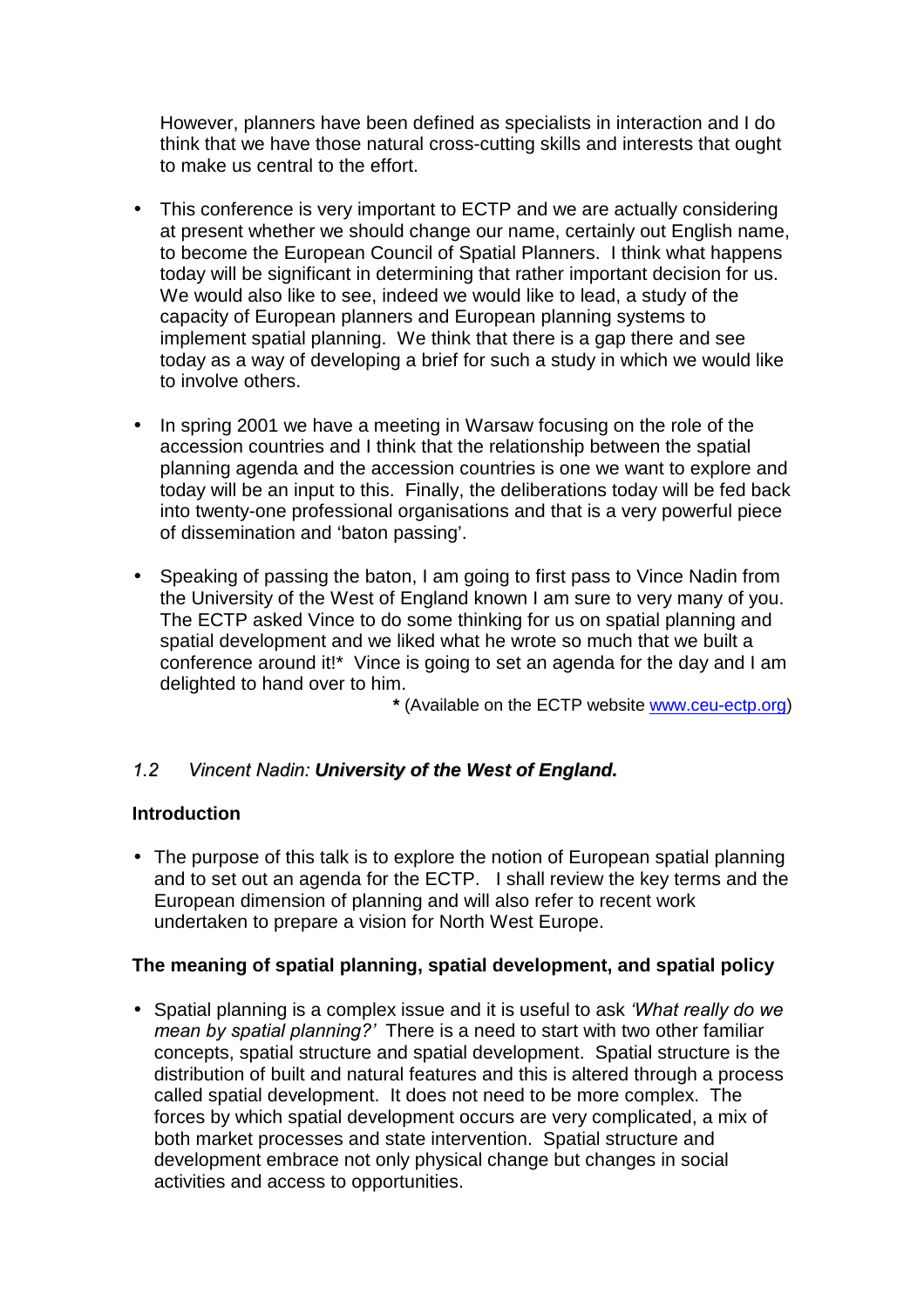- With that very simple start, it is possible to start to define spatial planning in relation to structure and development. Spatial planning really is how we intervene in the processes of spatial development in order to create a different and hopefully more sustainable structure. Spatial planning operates at different scales: local, regional and increasingly at the transnational and cross-border level. Therefore it is a wider concept than regional planning; it embraces this, but is a wider concept. It is a political as well as technical process. It is political not only in the sense of the politics in the process, but the concepts and ideas that we use in spatial planning are also political. We need to accept that when use terms such as 'polycentricity' or talk about a core-periphery model, corridors, and other similar concepts, these are inherently political concepts and in fact they can be very powerful political concepts that we can use to address issues and to stimulate action. The discourse therefore of spatial planning is critically important. The idea of spatial planning is very much in vogue at the moment and the importance of spatial structure for political goals such as sustainable development and economic competitiveness and also more obscure goals like spatial welfare and spatial cohesion, is very significant. As Robin Thompson mentioned in his introduction, there is a renaissance going on in spatial planning across the world, not only in Europe but also in certain states in North America and in South East Asia.
- So I have given a very simple definition of spatial planning in relation to spatial structure and spatial development. Most of the formal definitions of spatial planning that we have are based on that simple relationship. Here are a couple of examples and you will perhaps be familiar with these. The first is from 1983 from the *Council of Europe Regional Spatial Planning Charter*, which talks about spatial planning being *ë...balanced regional development and the organisation of space according to an overall strategyí.* The second definition is from the *EU Compendium of Spatial Planning Systems and Policies* and although it came almost fifteen years later, it makes the same point that spatial planning incorporates both a regional policy dimension and a land-use organisation dimension. I have introduced in a very simple way spatial structure, spatial development, and spatial planning. There is another issue that I am not going to address yet because it complicates matters even further, but people are now beginning to use the word territorial in place of spatial. So there is the interesting question of whether the ECTP ought to become the European Council of Territorial Planners or Spatial Planners.
- I want now to add a fourth concept in understanding spatial planning, which is spatial policy. When I use the word spatial policy I am following to some extent Richard Williams in his use of the term, and I am talking about the spatial impacts of sectoral policies (Williams 1996). Robin Thompson mentioned this in his introduction and that spatial planners are trying to get involved in this job. Richard Williams talks about spatial policy as being any policy that is spatially specific. I think there are different sorts of spatial policy and I have set out three categories. Firstly, there are those policies that are very spatially specific like the Trans European Transport Networks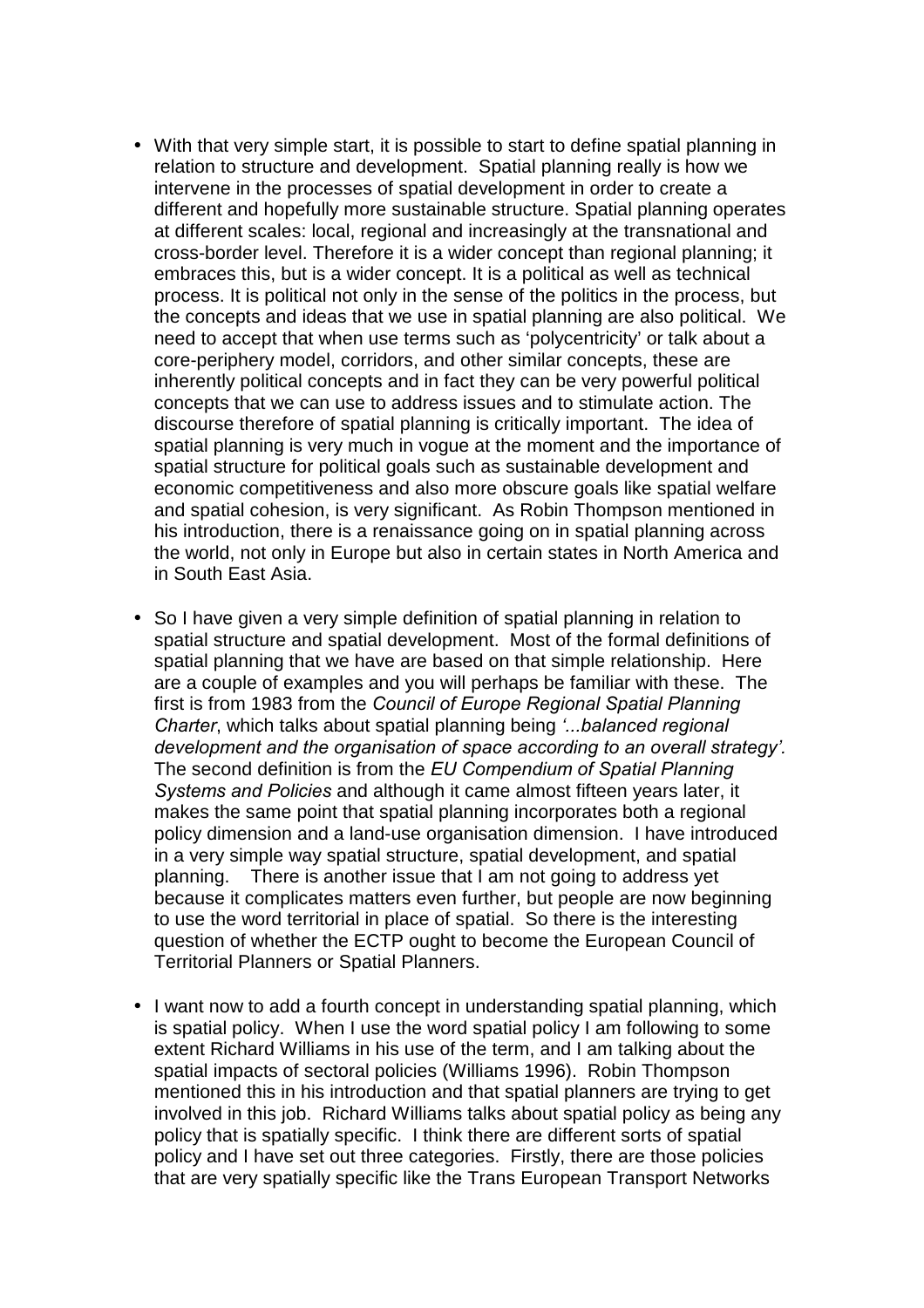and aspects of regional policy. Secondly, there are policies which are not necessarily spatially specific but which nevertheless have an important spatial impact. Perhaps the most important of these at the European scale has been the Common Agricultural Policy, which although providing price support to farmers has actually had enormous implications for spatial development patterns. There is a third category; where certain policies are pursued through the planning system, for example in relation to environmental assessment and again this of course has implications for spatial development and the operation of spatial planning. I have included examples from transport, agriculture and environment, but we should also be thinking about other fields like health (a very important one), education and others.

- It is the recognition of the importance of these sectoral policies for spatial development that has given rise to what I would call a second model of spatial planning. I have termed this 'Spatial Planning 2' and Robin Thompson referred to both Model 1 and Model 2 in his introduction. I think that it is worth making a distinction between the two, in fact I think that it is important that we try to make a distinction between these two ideal types or models of what spatial planning might be. Robin Thompson mentioned the other sectors and their spatial policy and we have a sort of spatial planning which is trying to co-ordinate these different sectors. Land-use planning, or our spatial planning 1 (land-use and regional planning), is part of that coordination job. Some planners claim to have been doing both spatial planning Model 1 and spatial planning Model 2 all along. In the UK a number of planners claim that spatial planning is not new and that *ëWe have always done thisí*. It depends on which country a planner is from as to whether they are justified in saying that they have been involved in spatial planning all along. I think that generally I would be sceptical at the extent to which we have actually been involved in this model of spatial planning 2. Some years ago, and again more recently, I was involved in comparing planning systems in Europe and we also started to compare planning systems in Europe with those in other countries and some states in the US. I am still very much of the general view that we are locked as planners into the mindset of planning as the management of land-use and perhaps at a higher level regional planning. We really have not embraced the idea of this spatial planning 2, sectoral co-ordination through a territorial strategy. So I think that there is value in making the distinction, and I will draw this a little sharper now by contrasting the two models.
- I shall first consider spatial planning as the land-use planning system. Of course, our land-use planning puts out co-ordinating mechanisms; we put out our arms to other sectors and we try to co-ordinate those from our sectoral position. The way that planning does this varies dramatically depending on which country it is in. There are different traditions of planning, all of which I think are represented in planning systems in the EU. Some systems lean more towards one tradition than another and some of those traditions may be better placed to address the issue of the coordinating role than others. I would contrast that with the second model of spatial planning. My feeling is that having spoken to many planners over the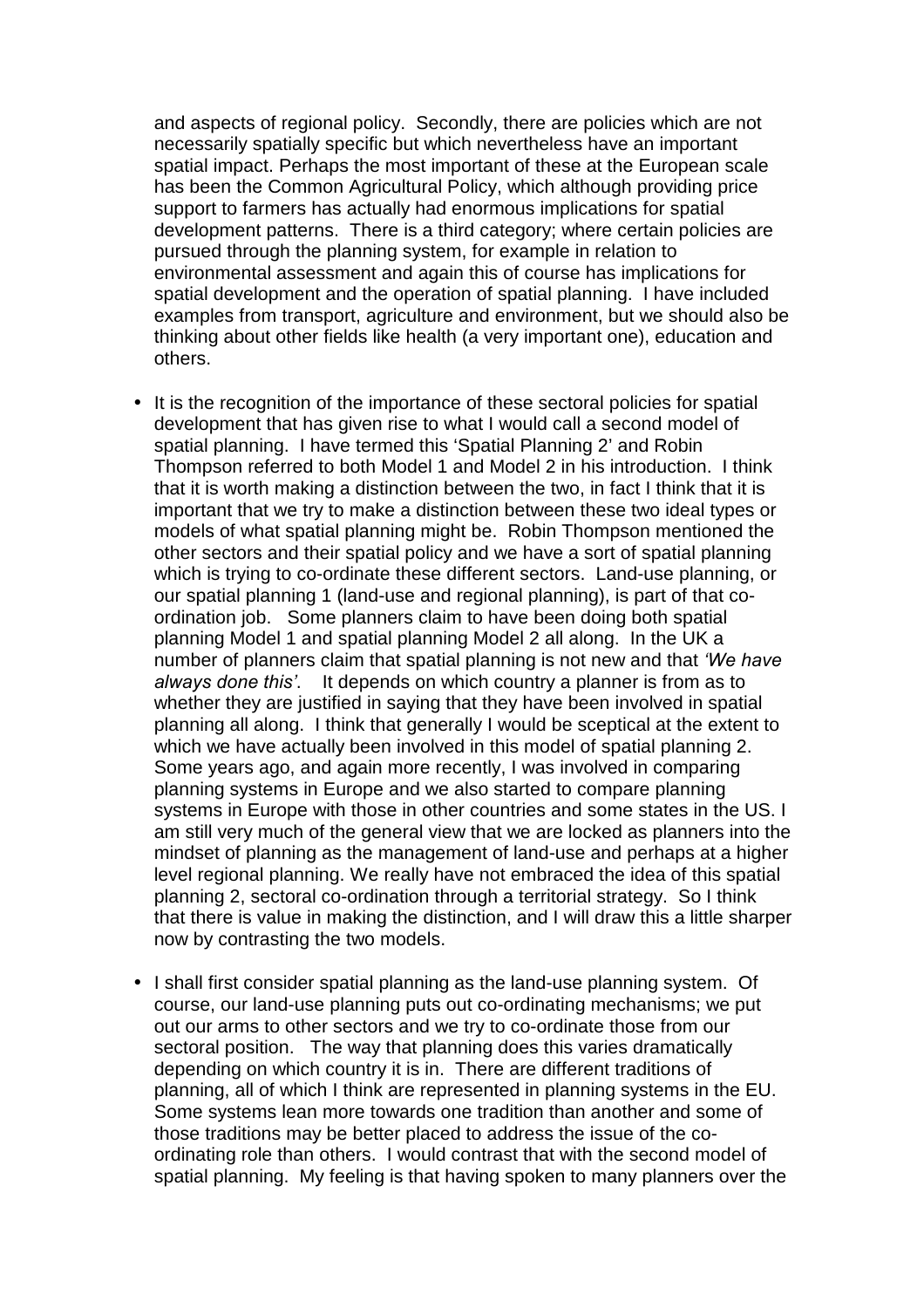years, when many people talk about spatial planning, they are not thinking of spatial planning as land-use and regional planning. Rather they see it as some sort of umbrella activity that embraces the interests of all the different sectors that have spatial policy impacts.

- Land-use planning is still there as one of the sectors in spatial planning Model 2 because I would arque that in Spatial Planning 2, the 'sectoral coordination' role is required to co-ordinate land-use with environment and transport, as much as with any other sectors. I think in particular that this is the model of planning that has arisen at the European level. I think that the ESDP and some of the work on spatial visions are actually trying to address this model more than the former model. That is understandable, because at that very much higher spatial scale this is obviously the job that needs to be done.
- I have in some ways drawn an abstract distinction here as of course all planning systems incorporate both sorts of planning. I think it is valuable to separate them out because one of the questions for the ECTP, if there is a possibility of changing the name to the European Council of Spatial Planners, is *how can our systems evolve from land-use planning systems into spatial planning systems?* I am not altogether convinced that the best approach is in fact to evolve from land-use into this broader spatial planning role and I think that there are important reasons why that would be very difficult indeed. Not least the fact that, as Robin hinted, the land-use planning role is relatively weak in most governmental systems. I think that there is a question there for the ECTP.

#### **The European dimension to spatial development and planning – and Community competence**

• I want to turn now to the discussion of the European and transnational dimensions and again, since we have lots of obscure terminology, I will just clarify a few terms to start off with. There has been a rapid expansion of work and collaboration at the transnational and cross-border level and an equally rapid development of special terms to describe this. Box 1.1 below shows some of the Commission's formal definitions for these sorts of activity. There is a rather confusing issue here in that the Commission have chosen to use transnational also as the generic term to describe all three sorts of activity. It was suggested a little while ago that they should instead use the word trans-boundary perhaps as a collective term. However, under INTERREG III they have decided to continue with the transnational as the collective term.

#### **Box 1.1** The European transnational dimensions

**Cross-border** - co-operation between geographically contiguous border regions – including maritime **Inter-regional** - co-operation amongst non-contiguous regions **Transnational** - co-operation across large multinational regions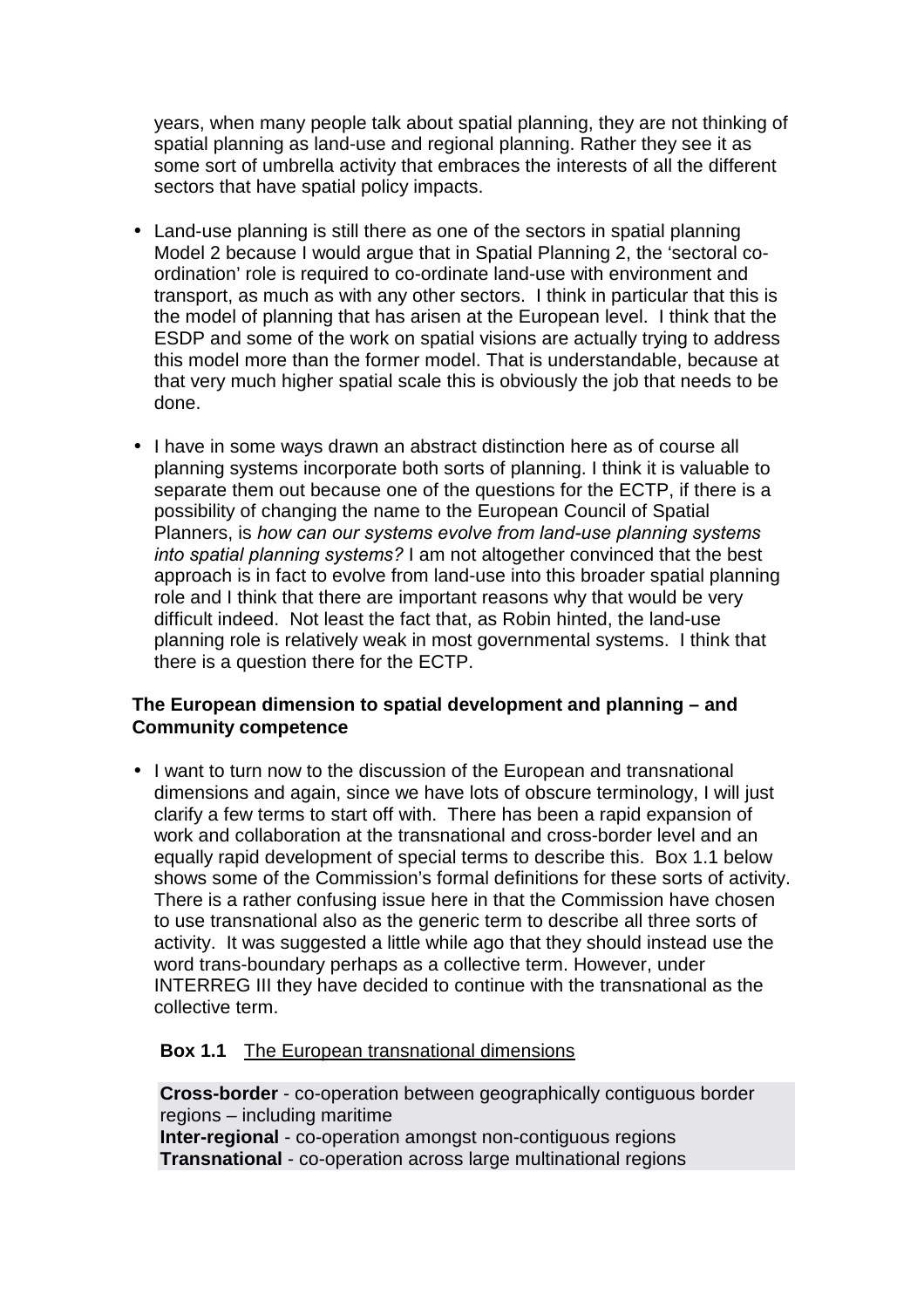- This proliferation of terms is a result of the increasing significance of transboundary spatial development issues. What are they? Are there transboundary spatial development issues significant enough for us to worry about? Some of the issues are self-evident, if you want to construct a transnational high-speed transport network then that obviously raises issues for spatial development that cross borders. There are many other areas where it is more difficult to decide whether there is a need for a transnational response or not. I think that we need to explore the meaning of transnational spatial development more thoroughly. It is possible to have strong interpretation of transnational, which might be one where we simply consider those issues which require two countries to work together in order to resolve the problem. At the other end of the scale it is possible to have a very weak or wide definition of transnationality which simply says that there are issues of common concern - urban sprawl, access to services in rural areas, where it is worth sharing experience. There are many issues in between those two extremes.
- In the final analysis perhaps *ëWhat constitutes transnational spatial development?'* is a political rather than a scientific question. The question of *ëWhat is the transnational?í* is another question that ECTP might address, together with '*What is it in spatial development that requires a response at the transnational level?í* I think that we are very confused about it at the moment. You only have to look at the lists of projects funded under the INTERREG initiative to realise this. Some are clearly, self-evidently, transnational projects, whilst others are much weaker in that sense, and one has to ask; *ëWhy does this need a response at the transnational or European level?í* Of course there are different opinions about what constitutes the transnational, but perhaps the ECTP might spend some time thinking about what its view is on this.
- Given that there is now a transnational dimension to spatial development how should that be addressed? There are more questions, which I think ECTP should consider, for example, *ëShould there be more harmonisation of planning systems and policies?í*, 'S*hould there be more joint or transnational planning?í* and if so, *ëWhat forms and what aspects of planning should these developments embrace?í* Because I think the short answer to the questions of should there be more harmonisation and is there a need for more cooperation is yes. Of course there needs to be. We know very well that we cannot address sustainable development unless we co-operate more effectively across boundaries whether they are regional boundaries or national boundaries. We are not going to address environmental issues and competitiveness issues unless we co-operate. In fact because of the shared agenda of sustainable development and economic competitiveness there has already been a measure of convergence amongst planning systems. We are all in our different countries now working to similar agendas. We have also had the impact of various Community actions, and many member states have responded to these through their planning systems, so we have all been to some extent drawn into line in relation for instance to environmental assessment. The ESDP, with its policy options and recommendations, is suggesting some sort of further convergence on the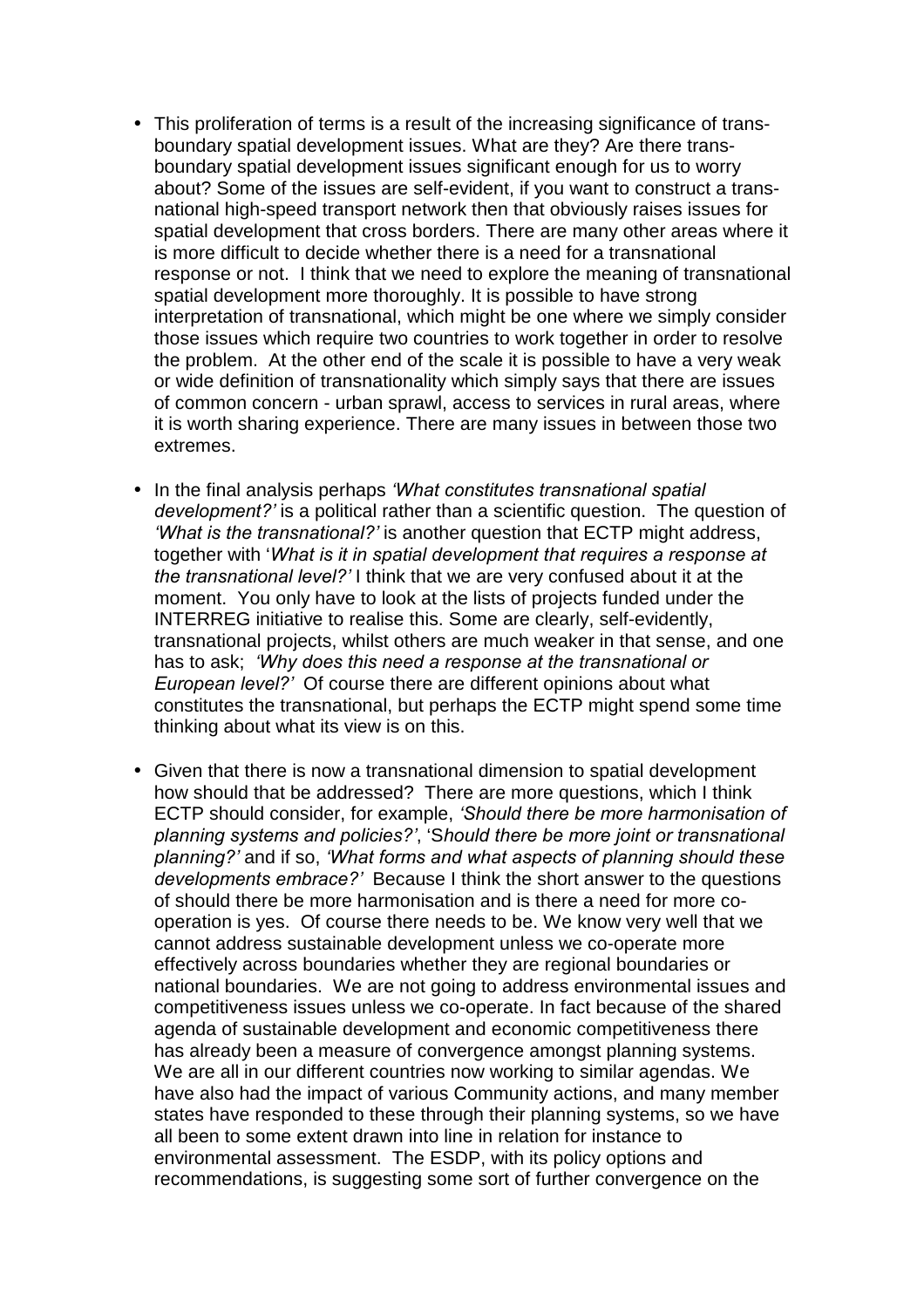policy side. In addition, sometime next year the OECD, which has a much wider membership than the EU, will publish a document on sustainable development which will include firm policy recommendations for what they call territorial planning and for the planning systems of its member states.

- In view of the issues discussed above, another question for the ECTP is: *"What sort of role might there be for the community in all this - the European Union?*"Perhaps if there is little interest in spatial planning from DG REGIO now that the Committee on Spatial Development has delivered the ESDP, this answers this question. We have a situation at the moment where there is supposedly no Community competence in spatial planning, but is there a need for one? The intergovernmental conference in December 2000 is going to discuss the removal of the requirement for unanimous decisions on town and country planning when environmental legislation is brought forward. Certainly, the environment directorate at the Commission would like to see a bit more flexibility there, because they see town and country planning/spatial planning as one of the principle tools for achieving their objectives of environmental protection. The Treaty of Amsterdam requires social and territorial cohesion, so the Commission will have to consider how to address the territorial issue. It could be argued that there should be a further competence or objective in the treaty on spatial planning just to reflect what the Commission are already doing, because they are very active on the spatial planning front, or have been, not least through the INTERREG initiative but also through those other spatial policy impacts where they have strong competences, in transport, in environment and other fields. The Commission and some Member States have come forward before with ideas for an increased Community competence for planning. However, this has always been found to be very difficult because of the ambiguity of the Treaty and the difficulty of defining a limited competence for the Commission, which could meet the subsidiarity criteria that will be the measures of whether in fact there should be further activity at the transnational and European level.
- My own feeling, having looked at this in some detail over the last couple of years, is that we are inevitably going to see a competence in spatial planning. Spatial planning seems to be following the same route as other spheres where initially there was lots of informal activity but no direct competence. For example, in the case of environment where at one time there was no competence, environmental legislation was introduced through general provisions and single market provisions and eventually this was legitimised through environment articles in the treaty. So I think that in some ways it is inevitable. The other reason why it is inevitable and why we should be promoting it is because there is a dire need for better co-ordination at the territorial level of the Community's sectoral policies. So that is a positive way of looking at that. If it is inevitable, we ought to be thinking about what sort of competence the planning experts, the ECTP, would like to see.

#### **The example of the** *Vision for North West Europe*

• I do have a set of conclusions, which I shall perhaps return to in discussion, but I want to conclude in a different way with a personal note on some of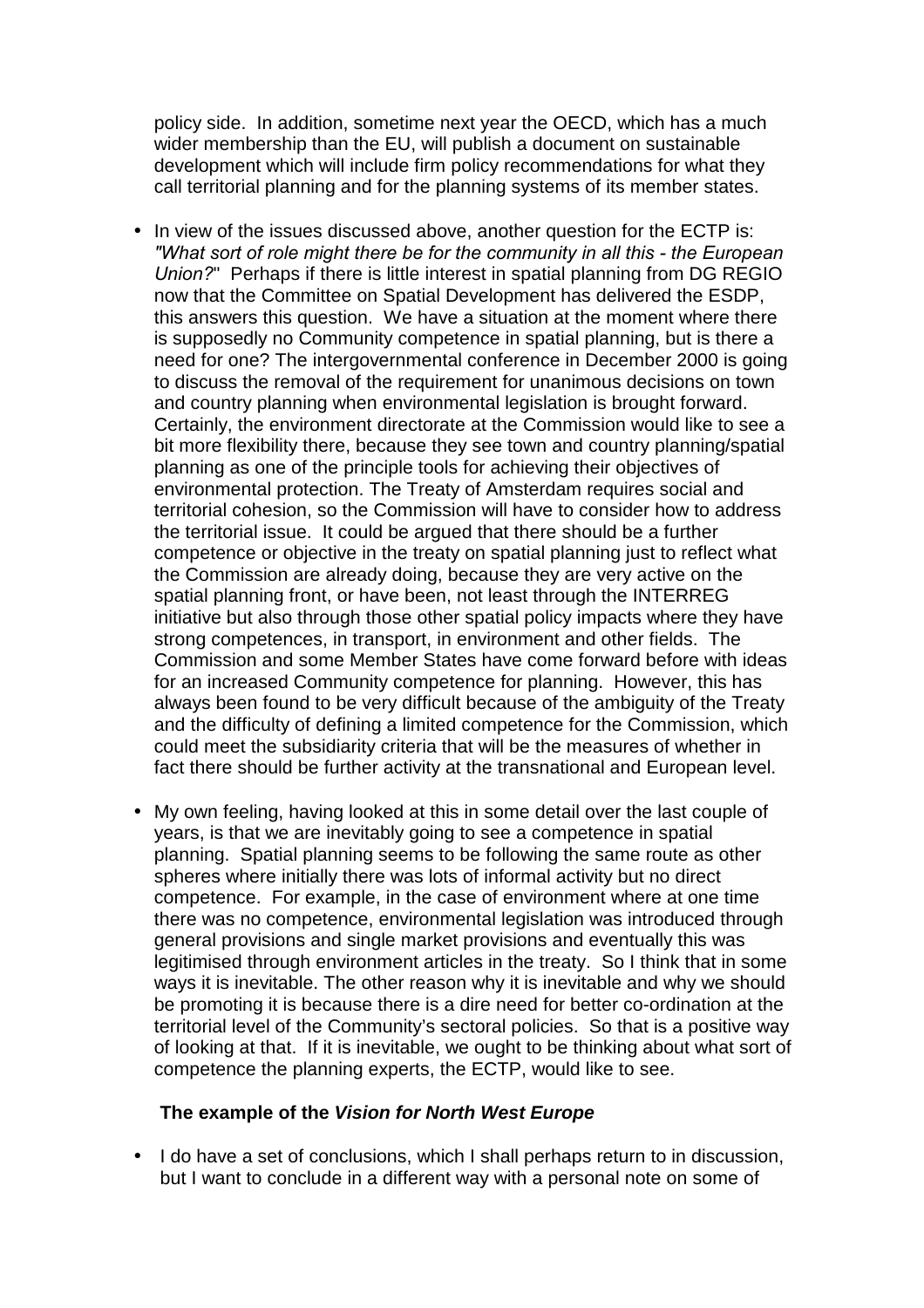these questions. I think perhaps my draft paper was a little sceptical of our abilities on spatial planning and if you have seen it you will perhaps agree, but I want to end with a different note. Actually I just want to use this opportunity to bring to your attention the work I have been involved in for the Vision for North West Europe. This is too good an opportunity to miss so I will conclude with this instead of a long list going back over my ideas about spatial planning! Working on a vision for North West Europe has been an interesting experience and these are personal notes. I would say that we definitely tried to address in this piece of work the idea of spatial planning as cross-sectoral co-ordination, but I feel on reflection that all the way through we had our land-use planning hats very firmly on. Looking back we have reflected on the fact that we have not engaged enough with some of the other key players in other sectors and the fact that we have been working in our traditional ways. Having looked at the other spatial visions and other transnational work I think that that is reflected in those too. We adopted a strict definition of transnational and looked for those issues that really required two countries to work together and I think that that was very helpful. It meant that we were able to focus down on what were the critical issues and as a result I think that the points we have raised will have creditability because it is much easier to argue that these do require some further transnational co-operation. In fact we have generated our agenda of transnational issues and we have built what are described as co-operation zones around that agenda rather than starting with the idea of *ëLetís do some transnational planning in the Atlantic Areaí* or in this particular administrative area. We asked *ëWhat are the issues?*' then defined the areas for co-operation and the groups and networks for co-operation around those issues, and I think that that has been a positive outcome from the project.

## **Conclusion**

• There is a lot more that I could say, but I have to say my experience has convinced me of the added value of a transnational perspective. I started as a sceptic, I have to admit, but now I do think that there is great value in standing back and looking at spatial development issues at this scale. In fact, although we could not do a quantitative analysis of this, I think that ultimately more benefit will probably come from co-operation like this than would come from direct investment in infrastructure from the Structural Funds. Of course people in Ireland, Spain and Greece would have difficulty in agreeing with that, but certainly in this part of the world where there is incredible fragmentation of national and regional boundaries and an enormously complex spatial development pattern, co-operation has the potential to be of great value. Finally, I would say that what has most struck during this process is the capacity issue, and it was interesting that Robin Thompson mentioned this at the beginning and the fact that the ECTP are considering some sort of project on capacity. There is in fact great variation in the capacity of countries and regions both to contribute to and to learn from transnational co-operation. Some are better than others. In general I would say that our capacity is very limited for this sort of activity. It is not just about resources although that is an issue, it is not just about people, but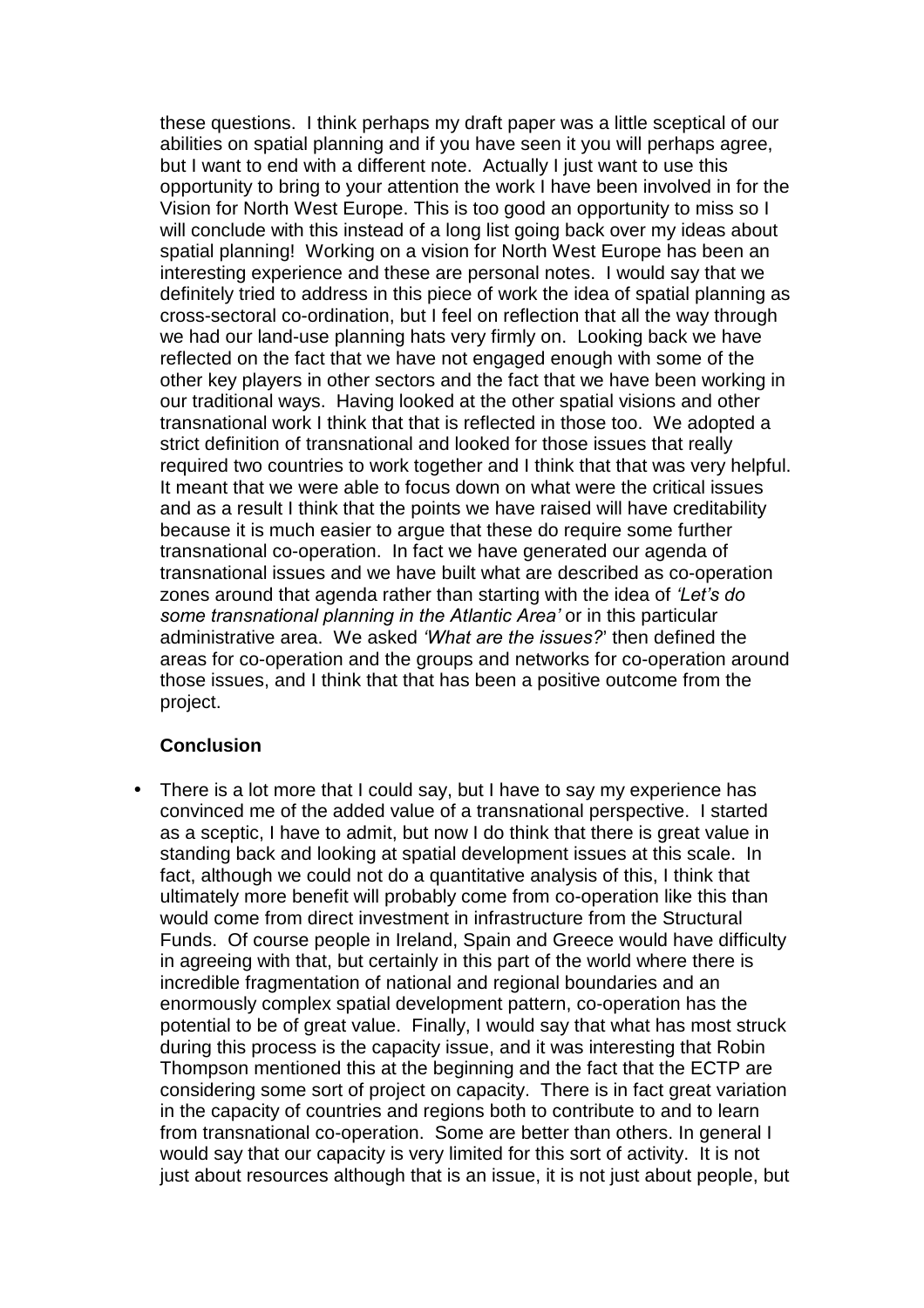<span id="page-19-0"></span>it is also about understanding and about shifting mindsets from the sorts of planning that we have been involved in so far to a new sort of European spatial planning Mark 2. So if capacity is a problem there is obviously great value in holding meetings such as this and I think that there is great scope and potential for us to spend more time learning from each other. Thank you.

*A copy of Vincent Nadinís slide presentation is available on application to the ECTP Secretariat (email* [online@rtpi.org.uk](mailto:online@rtpi.org.uk)*, specifying ECTP conference on ESDP).* 

#### *1.3 Klaus Kunzmann: Jean Monnet Professor of European Spatial Planning, University of Dortmund.*

- I am amazed to hear how the ideology of spatial planning is creeping into Britain, and I have an explanation for that. I think that it is a result of thirty years of New Town development, land-use control and zoning focus in urban and regional development, and it is still a reaction to Margaret Thatcher who said she did not need planners! It seems to be fashionable to refer to spatial planning at the moment. I remember the conference in Torremolinos where it was decided to have a European Charter of Regional Planning. The Germans wanted to have 'Raumplanung' and there was a big discussion with the translators about how to translate 'Raumplanung' into English, because there is no 'Raumplanung' in England (or there *was* no 'Raumplanung' - now it seems there is). In the end, a compromise was reached after two days of discussion amongst Ministers, and it was decided to call the agreement the 'European Charter of Regional/Spatial Planning'. To my knowledge that was the first time that this term spatial planning came into the wider debate.
- It is interesting that reference has been made today to territorial planning, because 'Territorialplanung' was the term used to describe spatial planning in East Germany before re-unification. After re-unification, the first word that was abolished was 'Territorialplanung', and I still remember that the students of the university in Weimar asked me support them in order to establish a planning school in Weimar at the former Bauhaus. After two years of fights the education ministry said they did not want to have a planning programme in East Germany on territorial/spatial planning because they had had fifty years of planning and did not want to have planning any more. So territorial planning was abolished and planning was abolished, and last year when we got a new Minister for 'Transport, Planning and Construction' the first thing they did was to remove planning from the title of the Ministry! Now the Ministry is of 'Transport and Construction' and there is still a sub-division that deals with spatial planning and urban policy.
- Twenty years ago when I spoke about spatial planning outside Germany, especially in Britain, everybody was very sceptical. Now it seems that this term has been recovered and now I am sceptical and I apologise for that from the very beginning. I will tell you now why I am sceptical and it is not because the new German Ministry does not have the term in its name or that the school in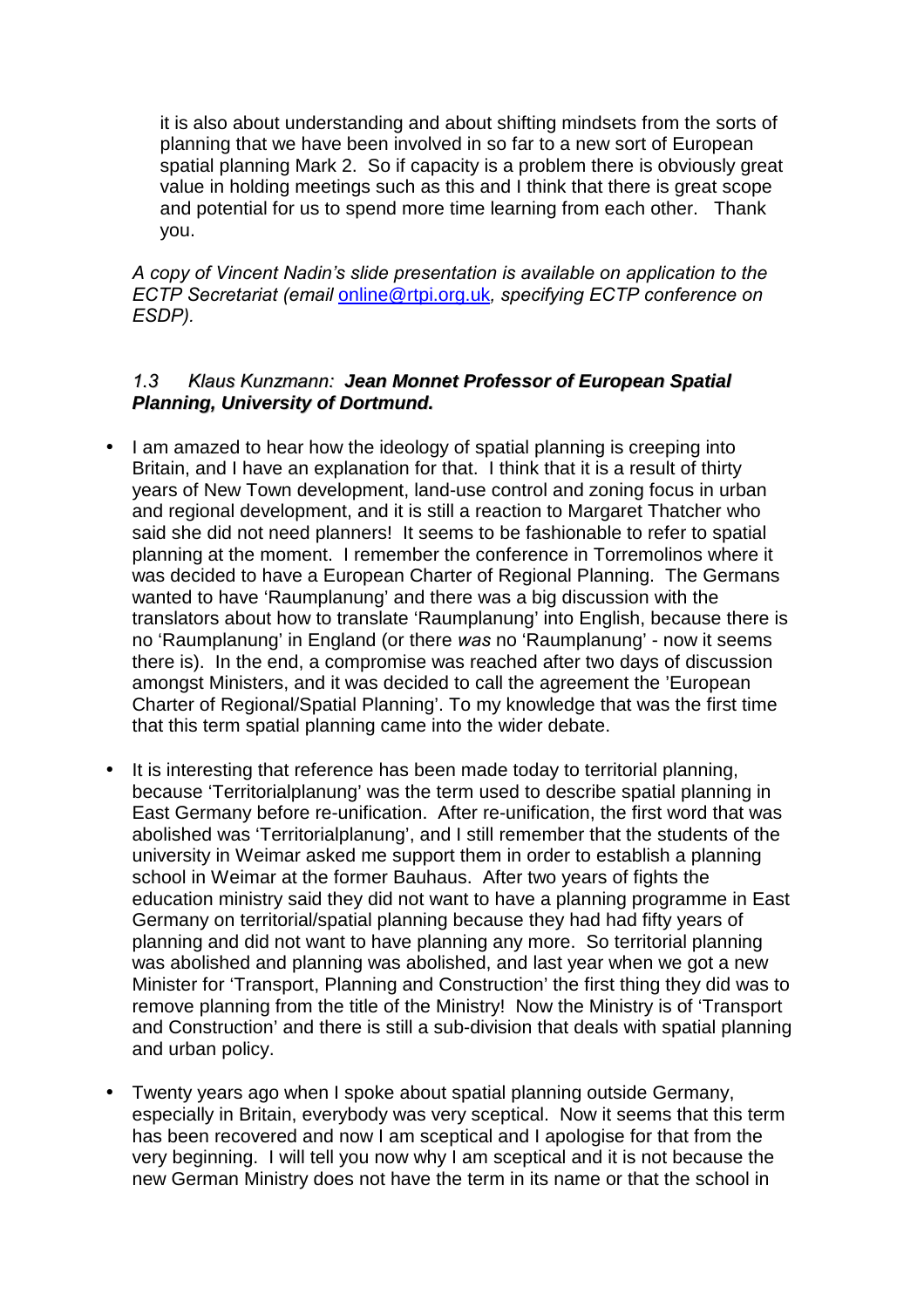Weimar does not exist. Rather it is because the ambitions of planners in Germany have contributed to the failure of planning because they used one word: co-ordination, to describe what they were trying to achieve, and all political scientists would tell you immediately that this was the wrong catchword. Co-ordination means that there is someone in the hierarchy who says; *you should do that Transport Minister, you should do that Agriculture Minister*, and so on, and that is the often first thing they do not want to do. Whether it is at the national level, the Länder level, or the local level there is so much institutional jealousy that the term co-ordination is for me a non-word.

• I really support planning. I am not sceptical of planning but I am sceptical of the way that planning is sold in the political and the public arena. I will talk today a little bit about the importance of the ESDP; the target groups of the ESDP; and who will really use or apply the ESDP. In the very early drafts the word 'implementation' was used, but as many have written since the word 'implementation' for this European spatial concept is another non-word, and we should not use it any more. I have been asked to talk about 'European spatial planning: unity or difference'. I will do that and then present some ideas of what we should do, in order to end on a positive note. So I shall start positive, I shall end positive, and in-between I shall be very sceptical!

#### *European spatial planning: 'unity or difference?'*

- There is no doubt that the ESDP document is important. It is an interim statement of thirty years of national regional spatial planning - more, in some countries: in France, Germany and especially in the Netherlands; less in some countries: Italy, Greece, Spain or Portugal. I like this document very much and would like to congratulate those who prepared it because, having been involved in *Europe 2000*, I can imagine what kind of co-ordination efforts were behind this document, and I know that Derek Martin is among us and I really appreciate the work which has been done.
- This document will certainly serve as a reference paper for regional national spatial planning, and everybody will quote it when they want to write something about planning or spatial planning, or urban and regional planning. To be frank I prefer not to change the words too much because the public will be confused. If you go out of this building and ask a taxi driver what spatial planning is he will not know that. If you look at German newspapers, the word *Raumplanung* does not exist. Town and country planning, or urban and regional planning, are still familiar, and we could say they have a spatial component. I would not really place too much stress on definitions. I would use the definition which has the most appeal for the target group; academics at the moment seem to favour spatial planning.
- The ESDP is a well-formulated 'catalytic' paper identifying common spatial problems in Europe in a concise way, and that is the importance of the paper: no other planning book in Europe is available in nine languages. The ESDP raises the low political profile of spatial planning in many European countries. I think that that is true in the Mediterranean and in Britain, so it has had a tremendous impact and it will continue to have a tremendous impact in the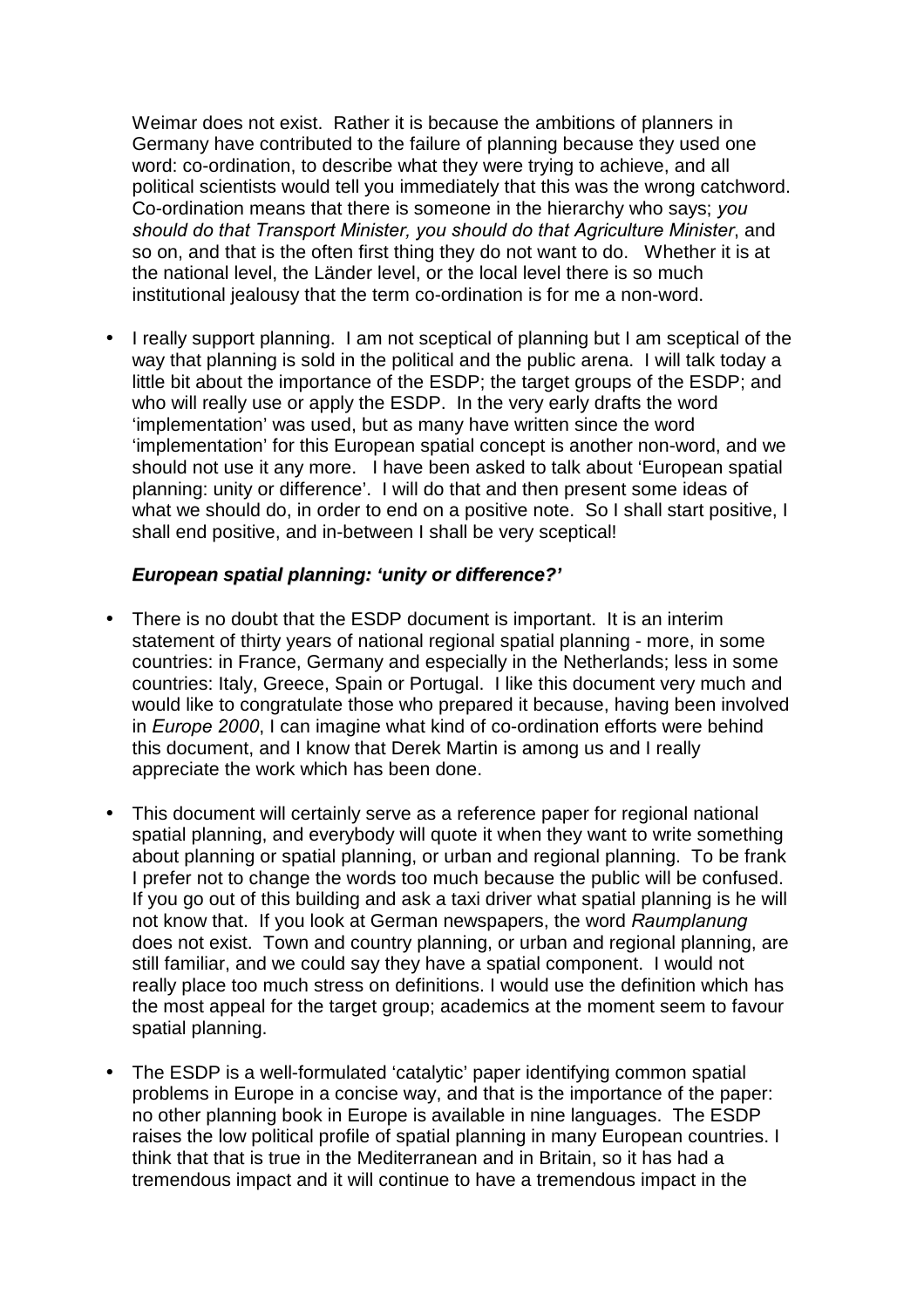future. It contributes to the revival of spatial planning in the member countries of the EU; for example, it was only because the European Commission started this process with *Europe 2000* and *Europe 2000+* that the German government started to think about a *Nationalorientieurungsrahmen*. Spatial planning at the national level -*ëRaumordnungí* - was dead in Germany for twenty years because the Bavarians said *ëwe donít want Bonn ruling over usí* and so nobody really apart from a few academics in the country dared to talk about spatial planning in the political arena. However, with *Europe 2000* and *Europe 2000+* and reunification it started to be discussed again just in order to define what could be the German position as against the European position. So the ESDP process contributed to the revival of spatial planning in Germany.

- The ESDP is also a document, which says in times of deregulation; *the public sector still has some importance.* I think that that is a very important argument and we should not hide this argument behind others. It is the public sector that is doing spatial planning, PPP [spell out] is not doing spatial planning, PPP is earning money and is trying to develop projects, but it is not doing spatial planning. The document also sets normative codes and standards for spatial planning at regional and national level through its sixty objectives and presents the 'state of the art' in terms of what you do in spatial regional planning, planning at the higher geographical scale. It tries to be a bit more precise than the normal rhetoric in planning. It stresses the importance of the spatial dimension of sectoral planning, not as much as I would like to see, and that is one of the key problems and issues.
- The ESDP will bring planners in Europe together to discuss planning issues of joint interest. It is not just supporting the travel industry but it is bringing us together and giving us reasons for talking to each other! It will certainly 'brainwash' planning students all over Europe, and I mean that in a positive way of course, so they will all know that this is the state of the art, and if you know that, you know a bit of what is the main tendency of planning in other European countries. Of course, this document and the activities around it are also an enormous employment initiative for planners! Planners will find jobs again because every region will say *ëwe have to do some European thingsí*. Planning schools are starting to offer special courses and our graduates find jobs. Similarly, consultancies and trans-European consultancies will find work and look for more planners. So the whole process can be seen as a machine for planning jobs, for research projects, for observatories and trans-national conferences.
- All these effects are good, and I am not sceptical. It is good that we have so to say more allies in our battle for a better quality of life, which is what is behind planning. However, now my scepticism starts, I think that the ESDP serves as a perfect fig leaf to cover the negative spatial effects of non-spatial European policies such as competition policy. For example, in the utilities sector, a big energy corporation in the Ruhr has recently bought up 'Thames Water', which means that the water supply of London will be controlled by the board of a company in Germany. We know how effective the French utility companies have been at expanding into markets in other countries. So if in the end water and energy and everything else is private, eventually becoming globally private,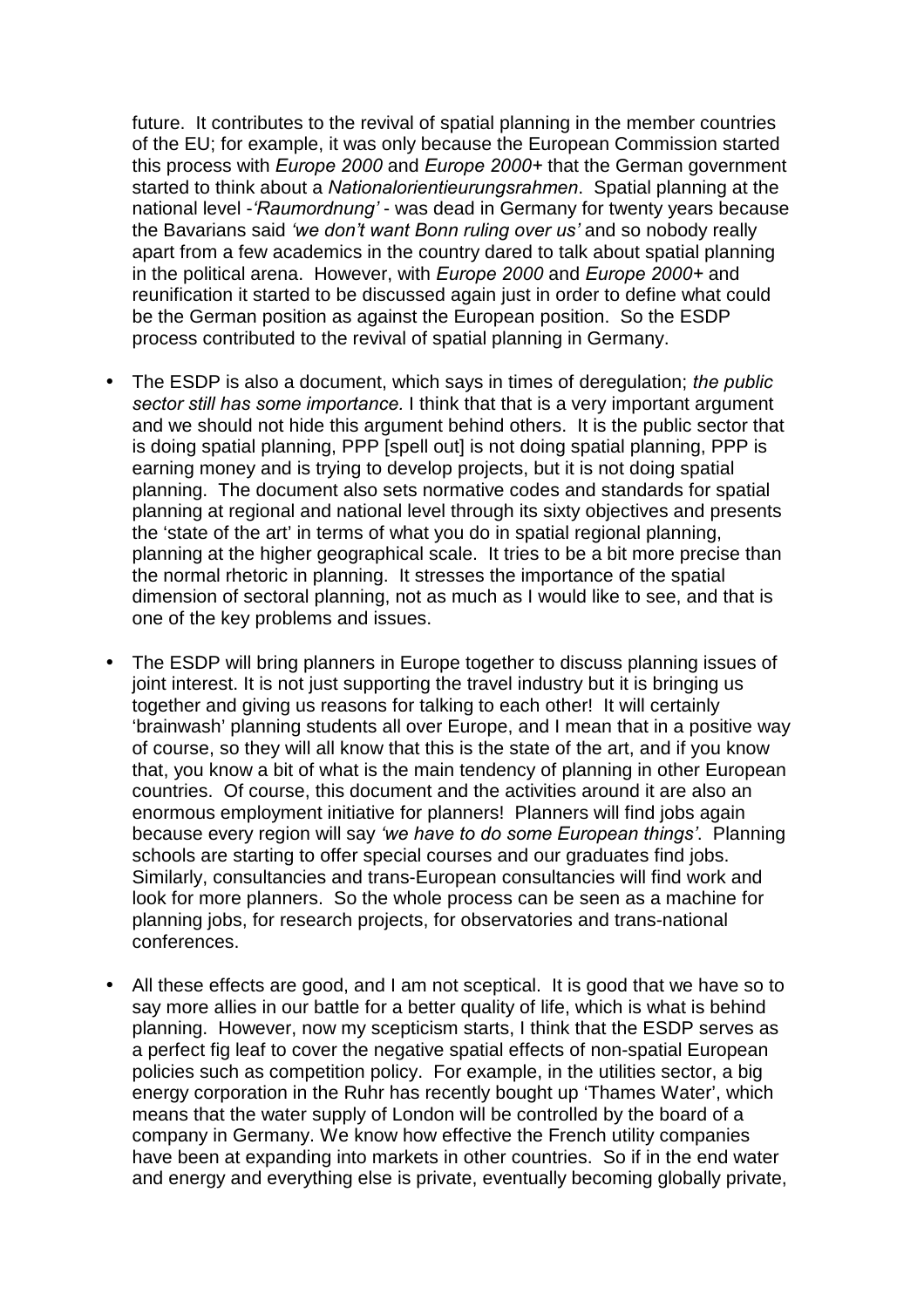then all these local impacts will have to be negotiated with some anonymous board. I feel therefore that EU competition policy is doing much more harm to the European spatial arena than the ESDP can improve things. That is why I say that it is a fig leaf because there are many policies at the European level, which are doing just what the ESDP states we must avoid. Concentration and agglomeration - all these effects which go against the policy of balanced development of the territory will be a result of present European policies. That is why I do not believe in this co-ordination effort because the only institution co-ordinating planning in Europe is this one: the Dow Jones index. Shareholder value, that is important everybody talks about it look how much the *Financial Times* talks about spatial planning, nothing, they talk about shareholder value. We must be realistic enough not to stay in our little garden fenced community thinking that planning is the greatest and that the outside world is just the enemy, because the outside world is setting the terms.

#### **["EUROPE/DOW JONES LOGO" CARTOON]**

- This outside world, this 'tanker' of Europe is very difficult to move as we all know. I do not know where the planners sit in this tanker, but maybe in the galley because they like life! I do not know whether the cook in the galley of this tanker has a chance to change the course of the tanker but I have some doubts about that, and that is why I am a little bit sceptical. The ESDP is a kind of samizdat paper of the planning undercurrent: an excellent paper but an insider document, which I would say is not widely known outside of spatial planning and the spatial planning Mafia! I bet that not more than 250 planners in Europe have really read it from the first page to last to the last page. Even if they quote it, maybe they have not read it. Outside the planning world, if you go to a Chamber of Commerce in Dortmund and you ask *ëDo you know that document?í* they will say *ëWhich document? I have never seen ití.* Many other institutions which we want to influence will never have had access to it and they will not have the time to read it.
- So we should be very realistic and very modest. This document is not a plan for Europe, it is not a programme, it is not a law. It is just - and I think it is very important - a report; it is a good report, an excellent report, a report which does not need to be implemented. And it is not a land-use plan for Europe, as has been said many times. However, we have a European Commission which has a certain amount of money and to accompany the structural funds they have invented machinery to feed the application process: INTERREG. I do not know whether INTERREG could have been invented without the ESDP, and this linking of the ESDP and INTERREG is very clever. But as we have INTERREG, would it really matter if we did not have the ESDP? I think that it would not matter. We would have INTERREG and nobody would miss the ESDP. In contrast everybody would miss the financial means of INTERREG if it did not exist. So as long as the Commission keeps the INTERREG programmes at full steam, the ESDP will survive. If there is no money left, the ESDP will probably die and become a perfect document for the history of spatial planning in Europe while the Dow Jones Index will continue to go up as planning ideology goes down!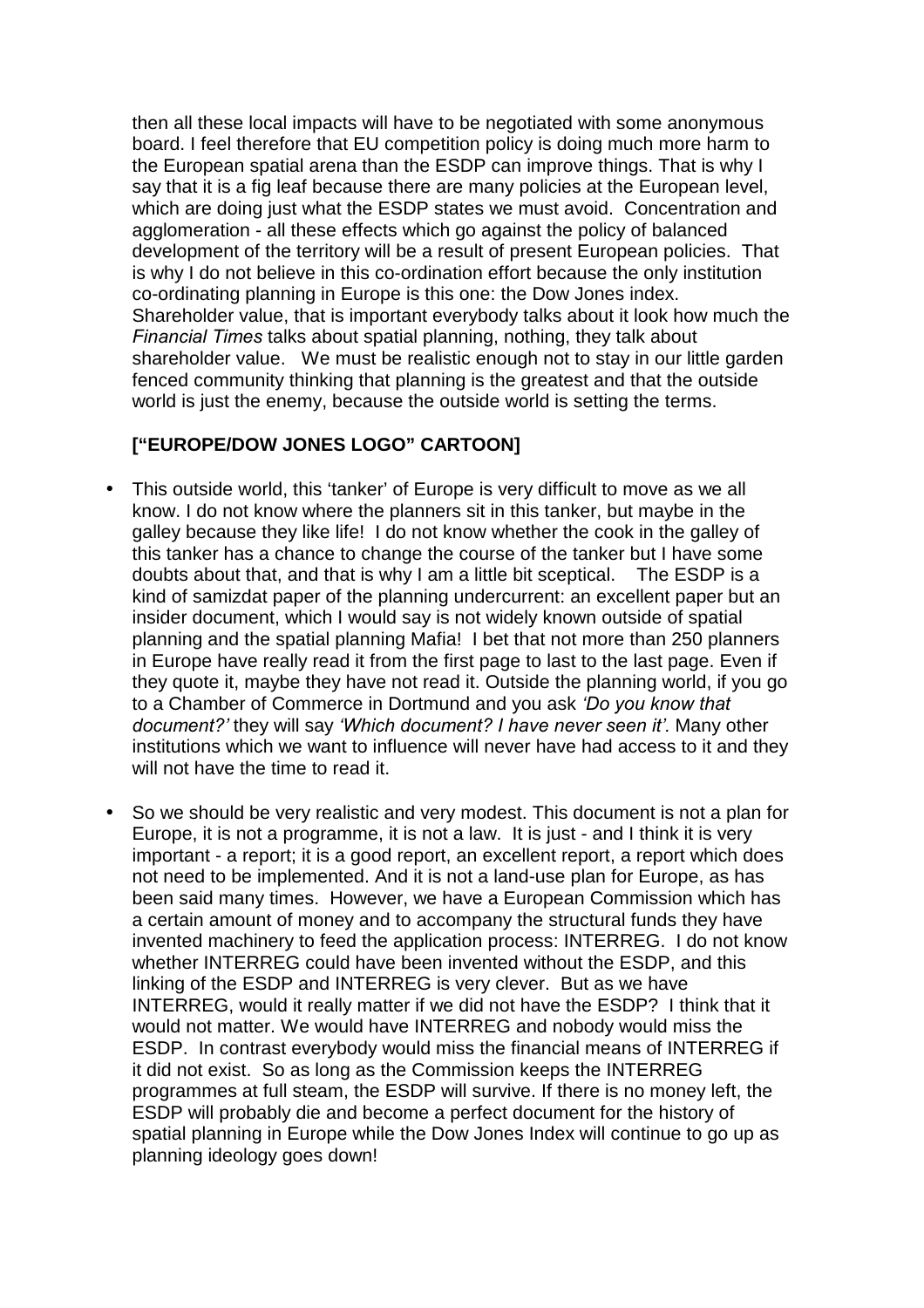- So who will really use and apply the ESDP? Of course the European Commission will use it. As a soft reference paper and as a paper checking regional development it will make a good check list for saying *ëDid you do this? Did you do that?í* or '*If you want to have money from us then please write at least in your document that you want to have balanced spatial developmentí*. So the ESDP will be used for reference and it will marginally change mindsets around Europe. National governments will use it if they want to strengthen their arguments and to demonstrate their interest in international spatial development. On 30 November 2000 we had a conference in Dortmund about the future of the Rhine-Ruhr metropolis in Germany. We invited all kinds of practitioners and they all said *ìThis metropolis does not existî.* However, we know from the European level that it does exist; it is a bit like the Randstad, and Andreas Faludi has written a lot about this doctrine. So sometimes we have different layers of argument. National governments will use the ESDP, although certainly not the Ministries of Economy or of Transport: they will not use it; they will say it does not matter. Regional governments will use it as a means to get more money, in preparing for negotiations with the European Commission, and to demonstrate their 'globalness'. I feel that now everybody is saying 'We have to be international, we have to be global' and if we use these catch words from the European level then we will be global even if we are very parochial in our little projects. In academia the ESDP will provide an escapist theme for researchers who do not wish to deal with the nitty-gritty things of daily planning; they say if we talk about spatial planning we can talk about definitions and so on, but we do not need to deal with the problems of how to reduce mobility, how to stop urban sprawl, these kinds of things. So it is an excellent document for students and researchers.
- European spatial planning: unity or difference? One of the questions I was given was *ëis the ESDP just a new effort to revive the Christaller theory of central places in Europe?í* I do not know whether all of you are aware that Christaller did in fact produce a European spatial development perspective in 1950 with a hierarchy of urban centres in Europe. I do not know if there is anybody here from Slovakia; one of the world cities in Europe in the hierarchy is Bratislava - higher than Vienna, much higher than Brussels of course, and at the same level as Rome, Berlin, Moscow, Leningrad and Stockholm, which is also a global city. So you see it has been done, but of course the ESDP is not a new effort to revive the central places we all know. The well-known European study by the RECLUS team (reference at end) again developed a kind of new hierarchy, but all these things are analytical. Who should influence the hierarchy of cities?
- Should the European Commission say '*No, we no longer invest in London or Paris. We'll only invest in Reading and Dinkelsbühl'* in order to get a balanced spatial development in Europe? No. This would not work and the real power, as you know, lies with the airport authorities in Europe and the really important hierarchy is that of airports in Europe. So there is this very famous image of the 'blue banana', which influenced everybody in Europe and tried to convince developers that they should invest in this banana. The banana was invented before the fall of the Berlin wall. If it had been drawn after this I am quite convinced that it would have been a Paris-Moscow banana, which was not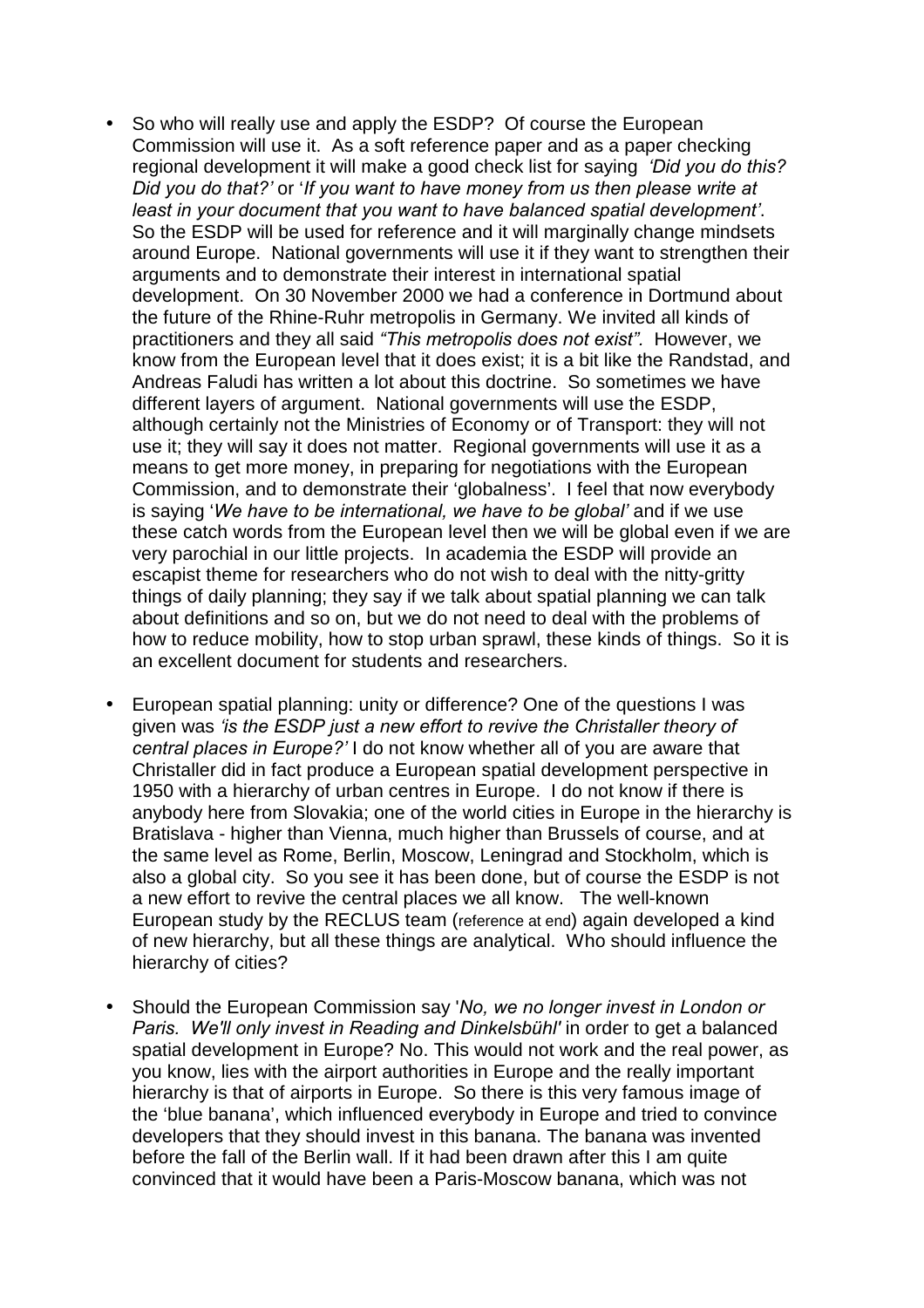possible before the fall of the Wall. However, it is nonsense, and that is why I, and some know that already, say that the banana is not the appropriate fruity image of Europe. It should really be the grape. The future of Europe is a Europe of the powerful city regions, not even the regions, I think, but the city regions, and a city region's airport is significant. It is not a homogenous Europe, as each of the grapes will have a different cultural background; a different history; maybe even a different ideology; a different interest in planning; a different interest in the economy; and very much will depend on personalities and traditions and on many other things.

## *["EUROPE/BUNCH OF GRAPES" CARTOON]*

## *Conclusion*

- Coming to my conclusion, after this sceptical view of the ESDP I am getting more positive again. I have said, "OK, this is a good document." Politically maybe it is difficult and from an economic point of view it is marginal, it is irrelevant, nevertheless we should not give up, we should continue. However, I think the first thing is to reduce the complexity of this document. Some of you may know that a 'Pan-European Framework Strategy for Spatial Development' is also being developed on behalf of the Council of Europe, which will be a document for the whole of Europe.
- So things will become even more complex and I think that it could make sense to reduce the complexity in a second stage by not trying to cover the whole territory, but thinking about different policy fields, or what I have called European spatial profiles, for example, one for old industrial regions or for conservation of water resources. So the approach could be to take a horizontal issue and develop ESDP 2, 3 and 4, not for the whole territory but on certain issues. I think that that is easier to communicate to the public and in the political arena, and your target group is clearer. The French Government next week will propose an ESDP at two speeds, which will permit some countries to advance more quickly than others and prepare an ESDP 2 together. I do not think this is a good proposal. My approach would rather be to reduce the complexity by going to smaller European spatial profiles. I also think there should be a biennial spatial development report. The fifth, sixth and seventh periodic reports are not quite spatial, so I think we should add a spatial dimension. As to whether we should add it or have a separate report I think we should have a separate report, which monitors particularly the spatial impacts of non-spatial policies of the European Commission. I think thirdly that the ESDP should be much more outspoken in its ecological and cultural agendas. It is there all right, but much of it is rhetoric. It argues for all four dimensions of sustainable development and I think it may be too early to compromise. If you focus on the environmental and cultural agenda, it is easier to fight against economic things than if economy and environment are already together. I think the spatial planners should say *ìWe are for sustainable development and we mean it and we do not just use sustainable development as a word, which replaces comprehensive development*."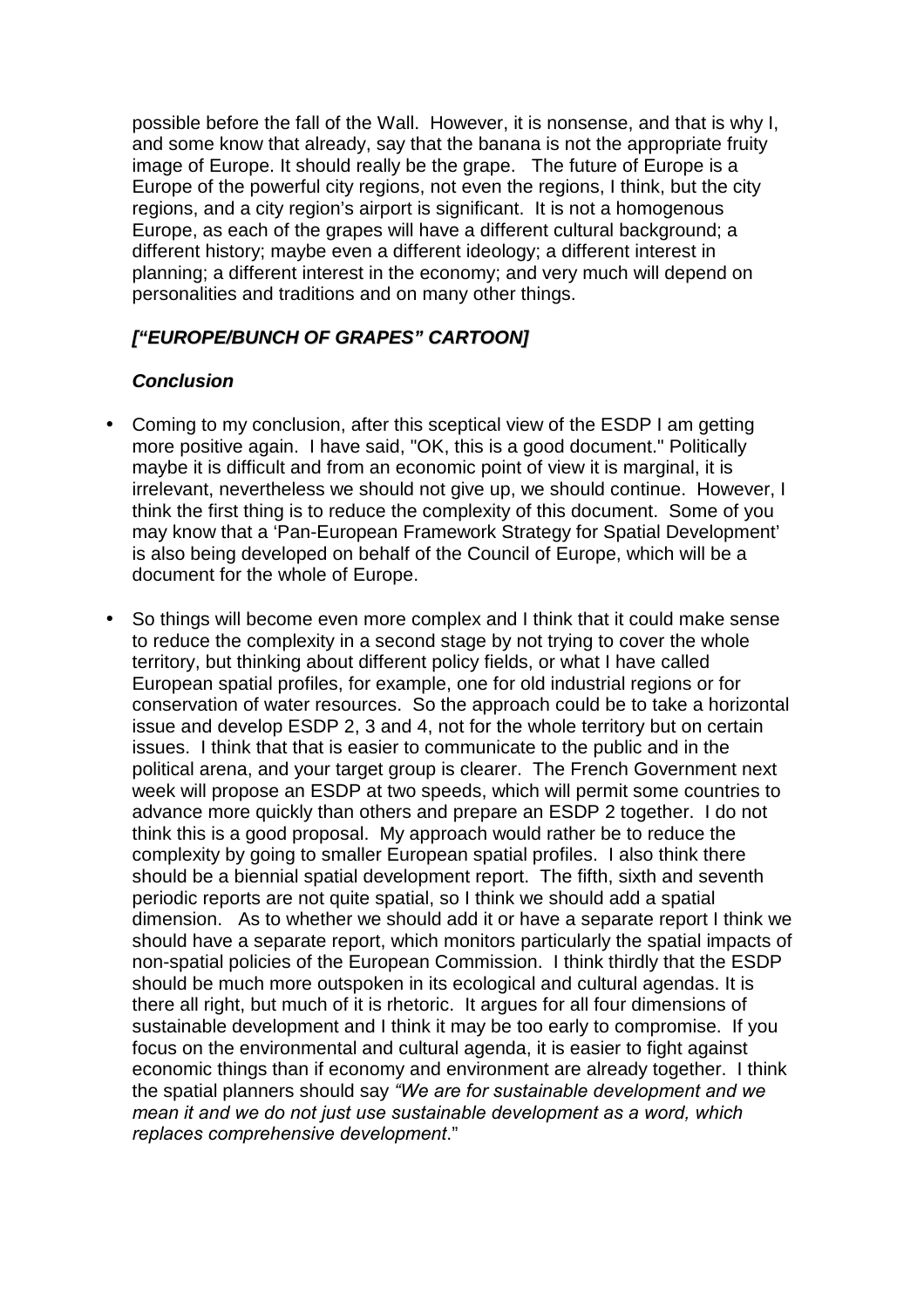<span id="page-25-0"></span>• The next point – and this has already started - is that spatial planning requires spatial images. The ESDP does not offer these images. I remember the meeting of the Ministers in Noordwijk. The first thing the Spanish delegate said when he was offered the floor was *ëI agree fully with this document, perfect I like it, but you have to remove the maps because the maps are dangerousí*. We know that maps are dangerous; they are the mental things. Nobody reads the text but they remember the images. No one read the RECLUS study (reference below), but the banana was quoted all over Europe. So even if the banana is made up of one-third underdeveloped regions, everyone said '*in the banana that is where the engine isí*. Parts of Switzerland, the southern part of Belgium, all these are in the banana, yet these are not economically dynamic regions. So I think for the public, images are indispensable. Maybe this is another argument for reducing complexity because it maybe easier to draw it. If we just draw the typical planning figures and maps, the public will not quite understand that. They will say *ëOK, it is polycentric, but does it have any effect on my life? No.í* The question is really *ëWhat is Europe?í* as the *Economist*  asked one day. I think that is the big issue when we start developing these images, and I think the American elections give us a good chance to think European now. Finally, the ESDP has to go public. It should serve as a document to promote the whole of the public sector in guiding spatial development in the regions of Europe but we have to make it public otherwise it will just be a little chapter in the history of planning in Europe. Thank you very much.

RECLUS Study: RECLUS Economic Interest Group, directed by R. Brunet: in Les Villes Européennes, June 1989, La Documentation Française

#### *1.4 Nicky Gavron: Deputy Mayor of the London Greater London Authority.*

• First, I am going to put the spatial development strategy for London (SDS) in context. The Greater London Assembly (GLA) is unique because it has been given its principal purposes. No other tier of government has been given purposes in the same way. It is interesting to ask *ëWhat is government?í* what is local government, what is regional government for, as you enter the  $21<sup>st</sup>$ century? What is the common good, what is in the public interest? Well we have been given purposes and these can be summarised as:

#### *To promote the economic and social development of London and Londoners and the environmental improvement of Greater London.*

• These three purposes are set in the Act. They have to be developed over time and pursued in a balanced and integrated way; integration is a key word for the GLA. They have to be exercised in a way to demonstrate that they contribute to sustainable development in the UK. Beverly Hughes, the junior Minister for Planning, called *ëpromoting the economic and social development of London and Londoners and the environmental improvement of Greater Londoní* the three pillars of sustainable development. The UK Government uses economic, social and environmental goals that reflect the UN definition of sustainable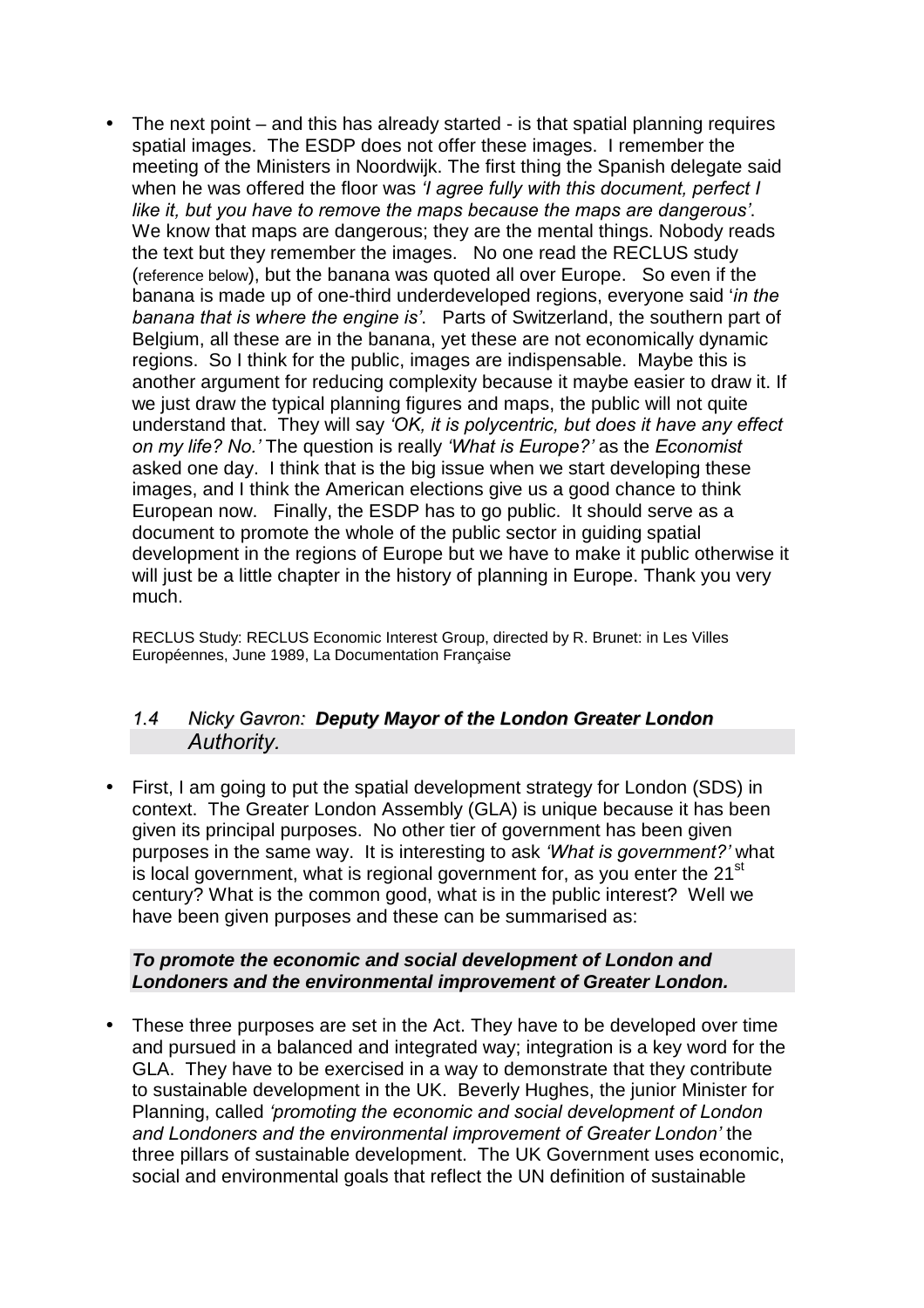development, which is *ëto provide economic security while increasing social equity and protecting the environmentí*.

- The three principal purposes developed in an integrated way provide a very important framework for any vision for what sort of London we want in the future. We also have to have regard to two other cross-cutting themes: *public health of London and Londoners* (we do not have any responsibility for health in the narrow sense, but public health of course covers poverty, environment, and pollution, and housing), and we also have responsibility for ensuring *equality of opportunity*. I will now turn to the main vehicles for expressing these three purposes and themes.
- There are a number of main strategies: *Spatial Development, Transport, Economic Development, Bio-diversity, Waste, Air Quality, Ambient Noise, Culture* and the London Development Agency's *Economic Strategy*. These must be consistent with each other, and they must form an integrated package of policies that flow from the purposes. The Mayor must consult the Assembly and the functional bodies in a wide consultation as required by the Act. We have some powers in the following areas: housing (which is very important for Londoners and which is going to be the heart of what I talk about); promoting public health (so we ought to be producing a public health strategy), and tourism, which is very important. We can also influence other policies, although it is very difficult because we do not have education and we are not allowed to duplicate the powers of Boroughs or other public bodies.
- There is an overarching vision and objectives that are common to all the strategies, and the SDS's spatial development framework, which encompasses the planning strategy implemented by the Boroughs. We also run all transport in the city through a very small, unequivocally strategic, body with 400 staff, and we control more or less everything except rail, which is actually quite a problem. The London Development Agency's economic development strategy and the other strategies, which I have mentioned, must also be consistent with the vision. We have other functional bodies accountable to us such as the Police and the Fire Authority, which is important. All the other strategies are topic based, and all different from the SDS. The Mayor calls the SDS London's new Strategic Plan, which I am very pleased about, and he sees it as the overarching one. Prior to that the civil servants were saying that it was absolutely equal to the other strategies, so it is really good that the Mayor sees this is important because it sets the long term direction for London whereas all the other strategies will be regularly updated. Many of the strategies are being consulted on at the moment. The Mayor sees the other strategies as being updated as part of a rolling process very regularly, whereas the SDS (although there will be lots of supplementary planning guidance) will set a long-term direction in a way that none of the other strategies do.
- The origins of the SDS are partly in the long British tradition of town and country planning but it is our first serious attempt to interpret the ESDP, and its primary role may be described as synthesising the physical and geographical expressions of all the other strategies. What we see it as doing is showing the logic that underpins all the other strategies and it holds them together and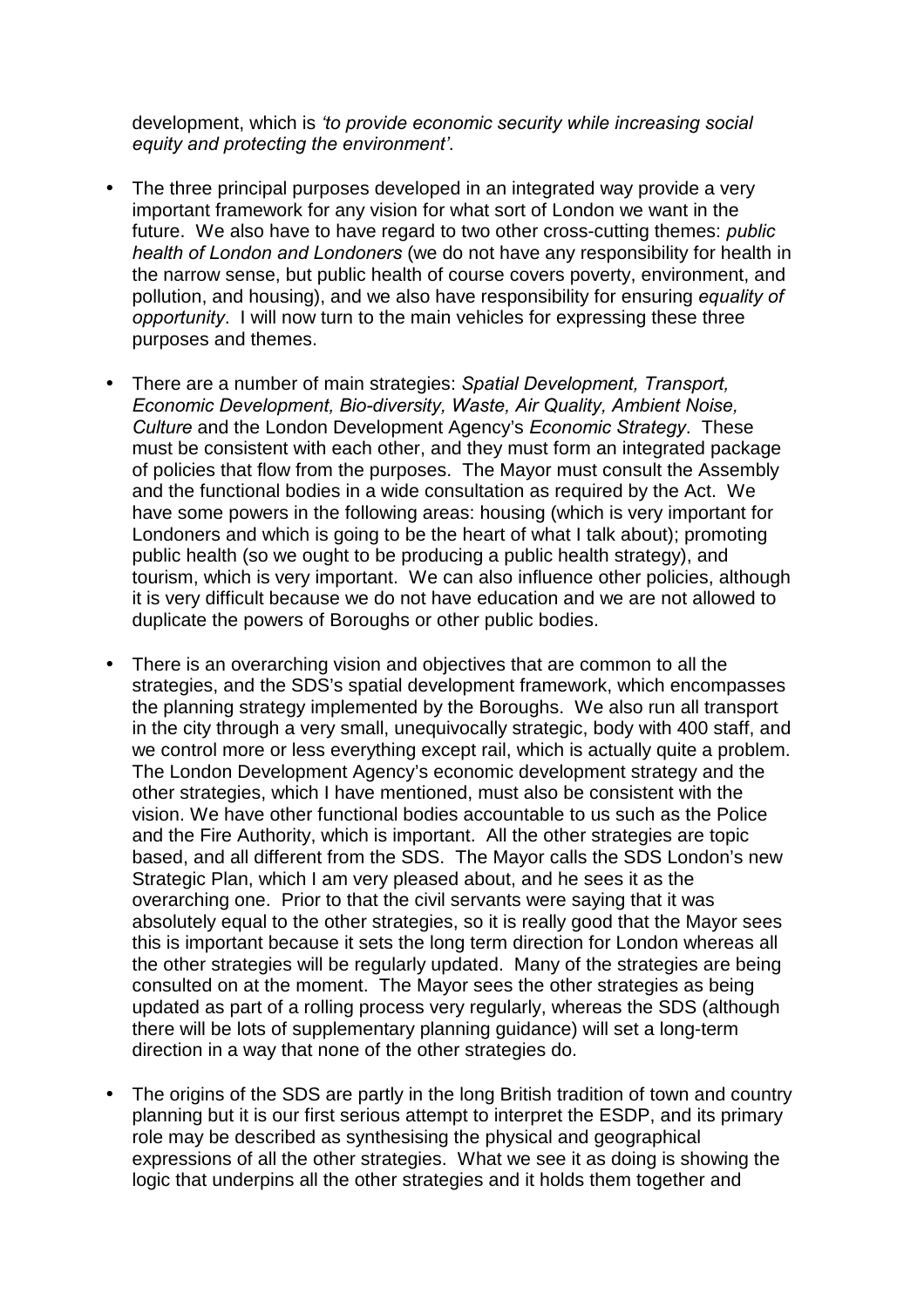presents a coherent integrated picture of London's future. It must, in my opinion, tell us not just what the policies are but how they will be realised, with whom, and where. So it must include and be linked to mechanisms and investment. Mechanisms can be regulatory, fiscal, and financial. It must look at how it is going to be delivered, the delivery mechanisms, partnerships, public-interest companies, and of course, it will target policies on different parts of London.

- While this integrating role is one function of the SDS, it has another, more specific, function, which is that it replaces regional planning guidance as the guidance for London Boroughs, the local planning authorities. That means every Borough and there are thirty-two in London with the City. When reviewing their development plans (now called Unitary Development Plans), the Boroughs must submit their plans to the Mayor and they must be in general conformity with SDS. If the Mayor thinks that a UDP is not in general conformity he can lodge an objection and be represented at the public inquiry to argue his case.
- The SDS when published will be the basis for the Mayor's own decisions. The Mayor has very little 'hands-on' power, but probably the greatest power he has is that he can direct refusal on all strategic planning applications. This covers all big infrastructure and in some cases quite small things such as the height of buildings and the mass, and housing over a certain threshold. What constitutes a strategic planning application can be changed and reviewed by the mayor. So the Mayor can direct a Borough to refuse planning permission. I am personally not interested in negative, controlling, planning; I am interested in positive planning. I am looking at how we can be a resource to the Boroughs. I do not want us to be looking at planning applications at the last minute, I want us to be working with Boroughs on masterplanning in a three dimensional spatial way, areas of Boroughs, areas of London, across boroughs, and looking at generating planning applications working with all the partners so that when they come to us we will already have been heavily involved. If a Borough decides to refuse planning permission, then the Mayor can decide that he would like to be represented at the appeal but the Mayor can have costs awarded against him.
- So, on the one hand what we have is a visionary, integrating document charting London's future for at least fifteen years to twenty years, a coherent view of the sort of London we would like to have for our children and grandchildren, and on the other a planning document focusing on what English law defines as very narrow land use matters. Uniquely amongst the Mayor's strategies the SDS will be the subject of an examination in public (EIP) before a panel appointed by the Secretary of State. This is much less adversarial than a public inquiry and I think it is a good way of doing it. That will focus inevitably on the visionary and integration issues, and it will be very important for us as way of testing how the Mayor's strategies relate to one another. Do they mutually reinforce and support one another, are they consistent, do they really join up? Where there are gaps either in policy or, more likely, in resources, the SDS and EIP will highlight that. The SDS is also subject to a sustainability appraisal.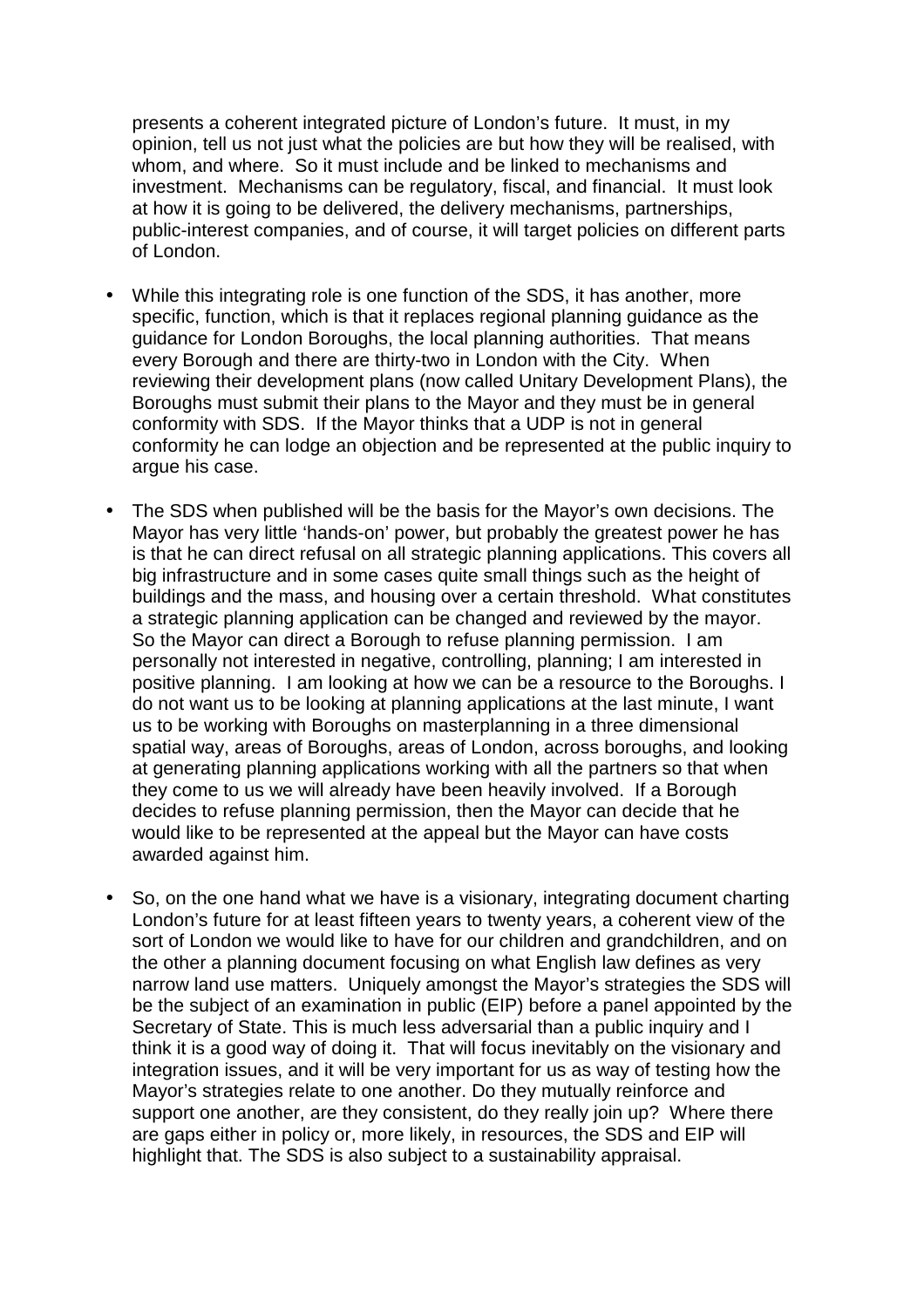#### **Process**

- In January we have to produce a document of about 40 pages, that sets out some of the issues, the overall direction, and some of the drivers and the challenges, and the policy directions for London. That first document is called a proposals document. This is not like any of the other strategies, where there is one document a consultation then you have the final document. Here we have a first document, next summer we bring out the first draft of the SDS, and then that is heavily consulted on and then there is another version of it, which is ready by Spring 2002, which then goes to an EIP. So we will not have our plan for two years. That is very difficult, impossible with some things, impossible with tall buildings, and very difficult in terms of housing in London, as I will explain. So we have to produce some supplementary documents, which are our policies. Meanwhile the Mayor has decided to adopt almost without exception the London Planning Advisory Committee's (LPAC) planning policies as interim planning policies. This is good, because they were are very heavily consulted on with all the stakeholder groups and the Boroughs, so there is a broad consensus around them.
- We have to get ownership of where we are going, and there are some big challenges. I am already beginning a dialogue now with all the stakeholders. We need a dialogue; this time London has to own the sense of direction. For fourteen years, we have had no government and perhaps the worst aspect of that has been that although London has been buoyant economically, there has not been a sense of direction that everyone can sign up to. That is absolutely crucial. We need it to be signed up to not just by the landowners, the mortgage lenders, the property people, the developers, the transport people, the voluntary sector, you also need it signed up to on the street. I come from a community development, neighbourhood background and one of the worst things in the last fourteen years has been the erosion of the 'local', the erosion of place and identity, and some kind of civic pride. We have to get that back. It is a bit of a trick: how can you be strategic government at regional level covering over seven million people and do that? I am looking at the best examples. Seattle did it rather nicely and had a rather far-sighted Mayor but they spent a lot of money. I am looking at how you do it in every single way, not planners speaking, but maybe actors speaking, pop-up books, videos, interactive videos!
- So we are starting with a vision of the kind of London we want. With my encouragement, the Mayor has stated that the vision, which of course flows from the three principal purposes, is to make London an exemplary, sustainable city by 2012. That is three Mayoral terms and the Mayor is absolutely focussed on two terms. So we are looking at that and the Mayor is sometimes a bit populist and says by 2010 because it has a bit of a ring! So what does this mean practically? First, I have to tell you a little bit about London because I want to talk about the drivers of change and the challenges. I cannot do them all, but the most important thing about London is its position in the global economy that is our starting point, we consider London to be one of only three genuine world cities - the other two being Tokyo and New York, in the different time zones. London is unique in so far as it combines global business and financial services, world-class heritage arts, culture and entertainment and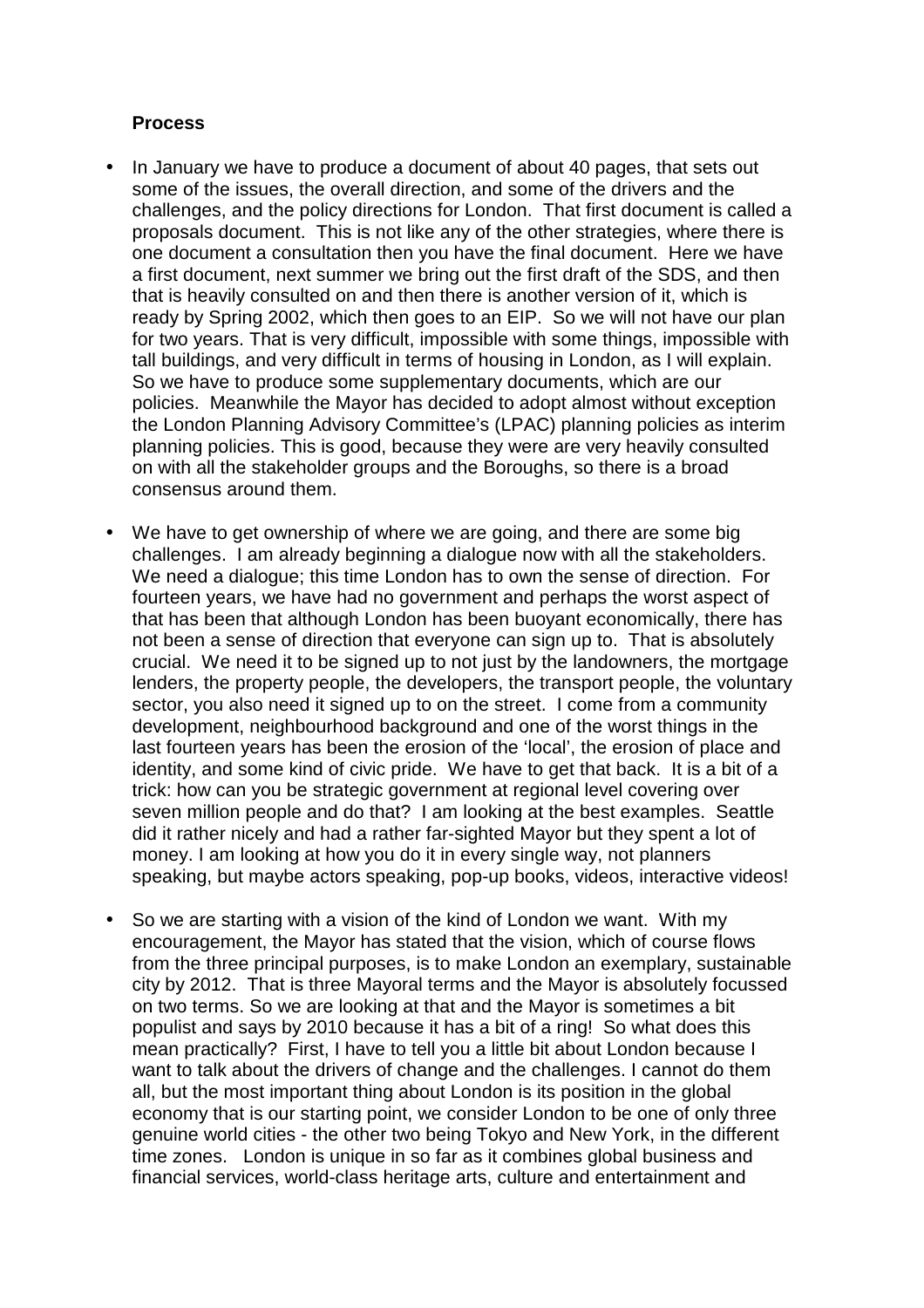media, fantastic telecommunications, with national government, and it also has the higher education, the medical excellence, and it is amongst the finest business locations in the world. That does not mean that Paris or Berlin and Barcelona are not world class. London's population is as big as Denmark's, its GDP is almost as big as Switzerland's, and it is now the greatest concentration of languages and cultures in the world with over 300 languages, and has been dubbed *ëcosmopolisí* by the National Geographic magazine. So we are rich, we are big, we are cosmopolitan - and we are divided, we are very, very divided. We have a city of contrasts, because we have astounding wealth in the Corporation of London, which is the city, called the "Square Mile" because it is so small, and yet its reach is colossal internationally. However, surrounding it are the poorest Boroughs; there is a concentration of local authorities which are the poorest in the UK and probably in Europe. I am going to talk a bit more about local economies. So we have a lot of problems arising partly from the success of the city as a whole competing on a world stage and the fact that it has all this burgeoning wealth creating activity not just in the corporation but in its central area.

- The central area is very buoyant indeed. One problem which is arising from this huge concentration of activities and wealth and a booming economy, the relative decline of local economies and the absolute decline of some areas; one of the big challenges for us, is the huge disparities between wealth and opportunity in London. Another one would be the whole revolution in information technology, which is incredibly important. Then there is an issue that is very pressing now. Because the central world city activities are here, people of ambition and ability from all over the world are coming here in droves to get good jobs, earn lots of money, contribute to our booming economy and to enjoy the exciting and rather eclectic lifestyle here. Because of this economic migration, London's population is growing again after decades of decline. In 1939 there were eight million people and very few cars in London, by 2016 we are projected to have 8.2 million people with almost all of the growth occurring by 2010. So we will have eight million people, not to mention all their cars, by 2010. In 1939 we began a process of decentralisation of people and economic activity out of London. It was absolutely planned, we distributed people into New Towns and this went on right through until the end of the 1970s: in 1977, the New Towns programme was stopped. Even since then of course it has gone on, but now I think one of our main policy assumptions is we want to *recentralise* London.
- London's population increase then, is a potent driver for change. I do not however, like trend-led visions and scenarios. I want something that is actually scenario-led,. Trends can guide us, but they cannot facilitate change. What we have to do is look at the trends, bend some of them, and see the gap between where we want to be and where the trends are taking us. This trend of population growth is an important one because we are supposed to be contributing to UK sustainable development and cities are seen; although of course in many ways they are the most unsustainable ways of living, as being potentially the most sustainable way of living. This is worth thinking about given the intense pressure on us in the South East and I will talk a bit more about that.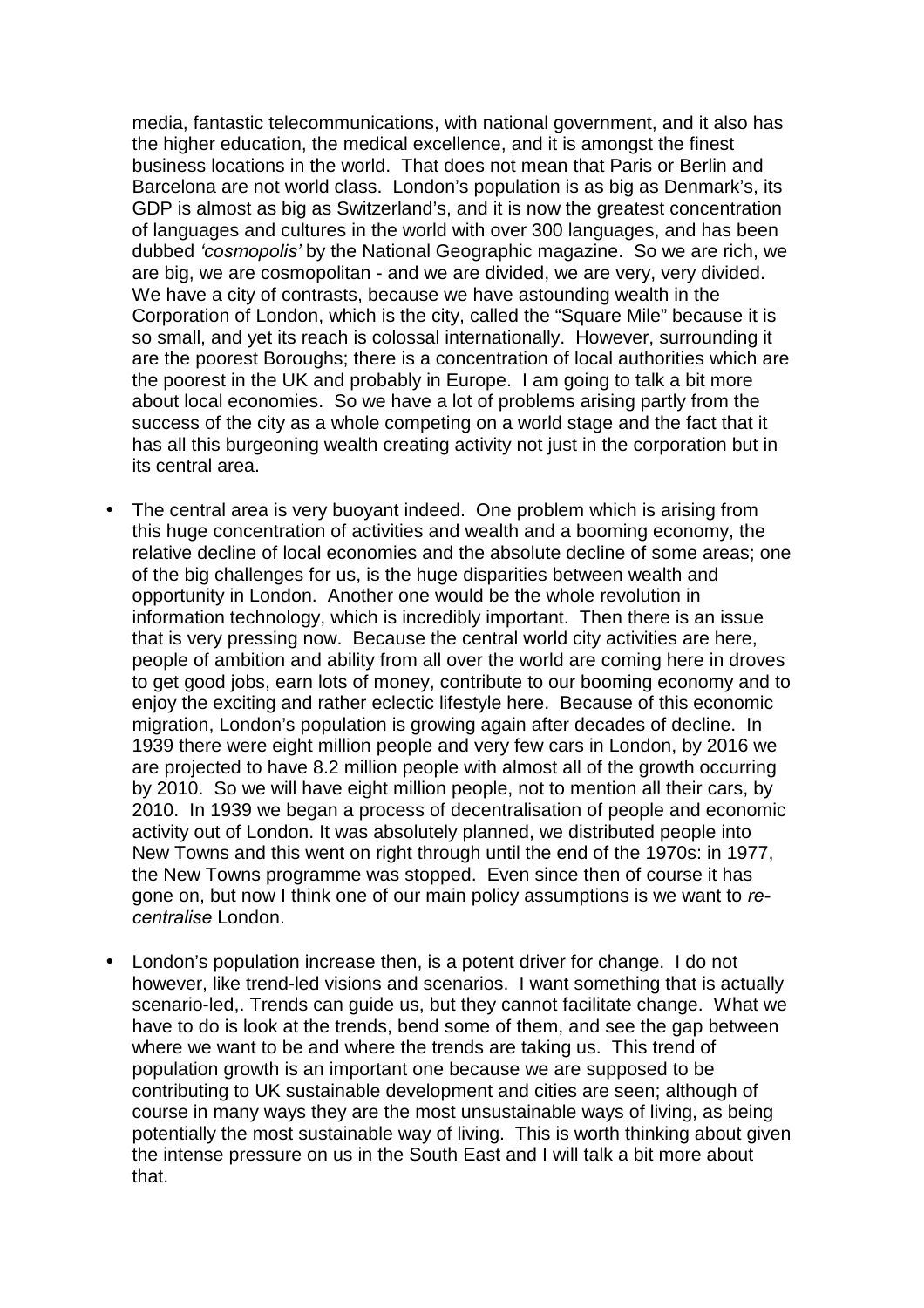- In terms of housing, what has happened is that more people on high incomes are looking for homes in London but the supply is relatively static. In fact it is worse than that, because for about two decades we have not been building many houses and the population has been going up. But before that, in the decades from 1939, we had a declining population and we were putting a lot of money into subsidised housing. That has all been reversed in the last two decades and we now have a relatively static supply and spiralling house prices. There has always been a recurrent crisis in the relationship between where people live and work and how they travel between them but things are now at crisis point in London. We now cannot recruit bus drivers, nurses or teachers. Most Policemen do not live in London: they travel in. It is not just public service workers. We cannot recruit junior accountants, junior computer specialists. The economy of London and its booming world city role is at risk because of recruitment, because the very success is driving house prices up. You now cannot get a house in London if you earn under £28,000; there is no such thing as an affordable house in London. We have a crisis in housing markets, not just for people on low incomes, but also for people on modest-to-good incomes. We have also not been helping it because of policies at the affordable rented end of the market. We do not have the European apartment living culture in cities. We still have not got the rental business right. It is all about ownership here. What we do have is a lot of social rented housing but this has been going down because of the right-to-buy. We have also been doing estate improvements and building at a lower density, so we have been losing stock all the while.
- The third driver is the state of London's local economies. London is divided, East-West, South of the river - North of the river. Berlin has done a better job of integrating its transport East and West than we have North and South - and we have not had a Wall! There is Inner London and then there are the suburbs and outer London, and it is in this ring where most people live. In the inner ring you have a ring of town centres; in fact all over London you have town centres. These have been plagued by out-of-town retail and out-of-town leisure development right through the 1980s and 1990s due to very laissez-faire planning. Many of the town centres are declining, with some notable exceptions. There has also been no office development worth talking about except down in Croydon a bit along the Great West Road, but it has been back office space, not really prime office space - all that happens in the centre, and there has been one new nucleus of activity at Canary Wharf. Many of our offices have been turned into residential accommodation. So there has been a big issue about town centres, and where you get a declining town centre you generally get the suburbs around declining, too. Where suburbs are going up or booming, you have a booming town centre and that is very interesting. There is also something much, much more serious. I represent Edmonton in Enfield where the average income is £5,000 per household per annum, if you come down a bit to Haringey it has the highest rate of unemployment. It is the most ethnically mixed area in London apart from Brent and you have the highest rate of unemployment in the UK and the highest proportionate number of unemployed people.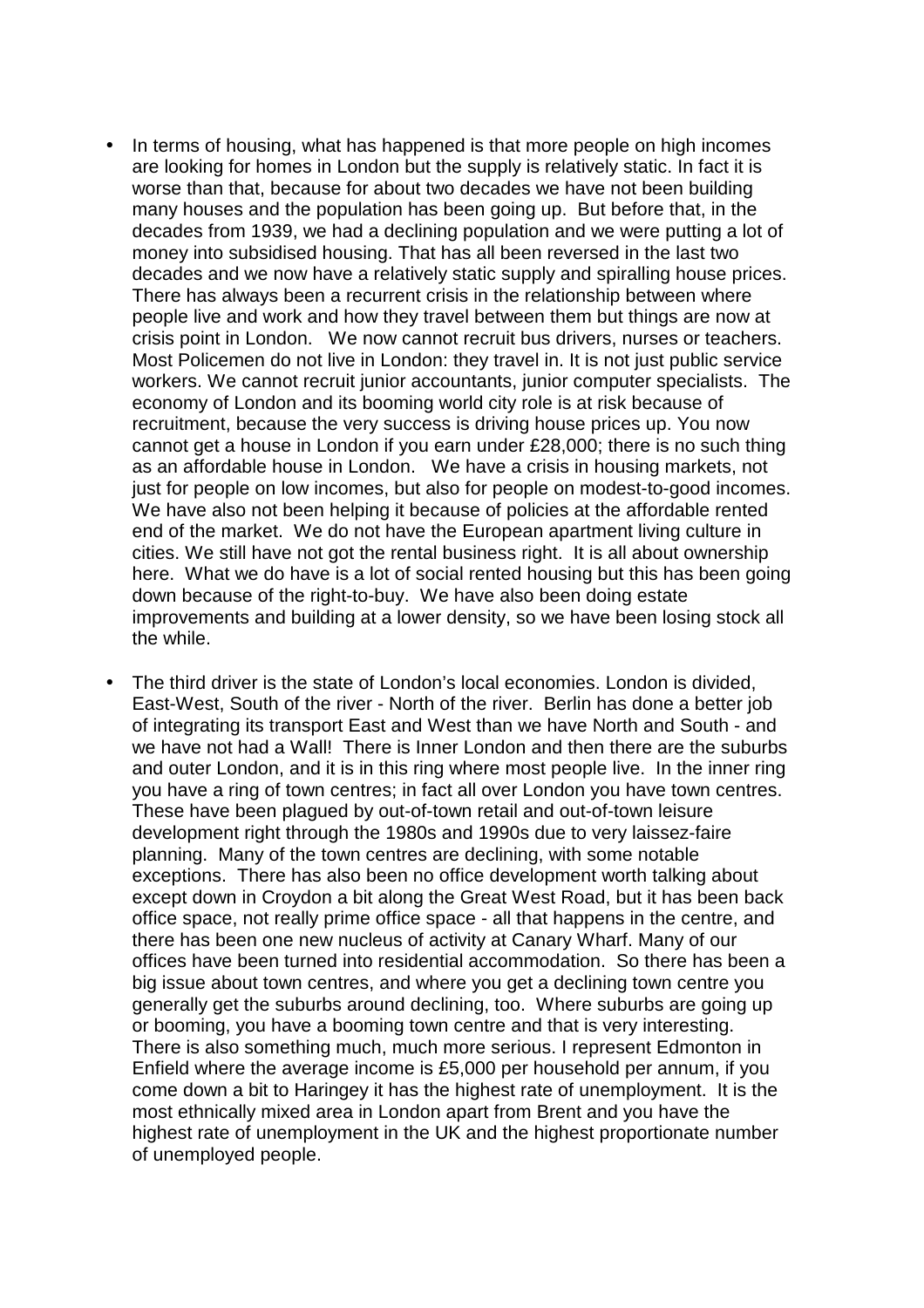- Around the Lee valley and Thames Gateway are what we call regeneration corridors but they are packed with the most deprived communities. They are multiply deprived: early death, poor health, poor housing. They used to be where all the heavy industry was and they have lost their economic raison d'être. There is a lot of thinking going into these areas and a lot of help from European funding because we have to do something. There are also pockets of deprivation all over London. The East-West issue may be exacerbated with Heathrow's Terminal 5. Klaus Kunzmann talked about airports ruling the world, and when T5 comes on stream it will give signals to business that maybe West is still much better than East although there is not much land and there is overheating in the labour market. This may result in some urban sprawl to the West. I am not saying that we should not relate to our hinterland. Stansted Airport, too, will soon reach critical mass as the third international airport, and this is very important as it faces the Channel Tunnel rail link and Europe. So all this has to be looked at.
- The fourth driver of change is transport. We all know that London is a pretty easy city to get to but paradoxically it is pretty difficult to get around. It is really a paradox and it has been made much worse by the growth of employment in the central area and what is happening is that you have got more and more people travelling to work there from the suburbs, but enormous numbers travel from outside London. Now about 20 per cent of the labour market lives about thirty miles outside London – where they can get housing. You still have 80 per cent of people travelling by public transport even though it is overloaded, but the 20 per cent who do not are causing total congestion, and the Mayor is bringing in congestion charging. I would prefer to see this rolled out right across London but one cannot say that now! Since this Labour government came in, traffic growth has halved because of the fuel duty escalator, signals from government, all sorts of things. LPAC worked really hard to show how we could reduce that growth. We could reduce traffic by 15%, but only by using congestion charging along with a raft of other measures. That is now not going to happen. So I am very worried about eight million people and the cars question.
- We are going to enhance and maintain the world city role so London continues to compete with other cities. We want to reinvigorate our local economies increasing opportunity, wealth, tackling social exclusion and we are going to address the acute need for affordable housing. We are also going to try to do something about intra-London transport. All this has the ultimate objective of accommodating eight million people in a sustainable pattern of development. We want to also encourage people out of their cars, giving them much more public transport, to improve the look and feel of London streets and to give the same status to pedestrians that you currently have in the car; that sense of well being, pleasure, security. Why should you not have it when you walk around the streets of London? You have it in many European cities; you definitely do not get it in London. We want to look at a new industrial sector around resource productivity, zero waste; waste always being made into products and new jobs. There are five paper mills in the Bronx in New York. I want five paper mills in London, and to clean up our air and improve access to open spaces.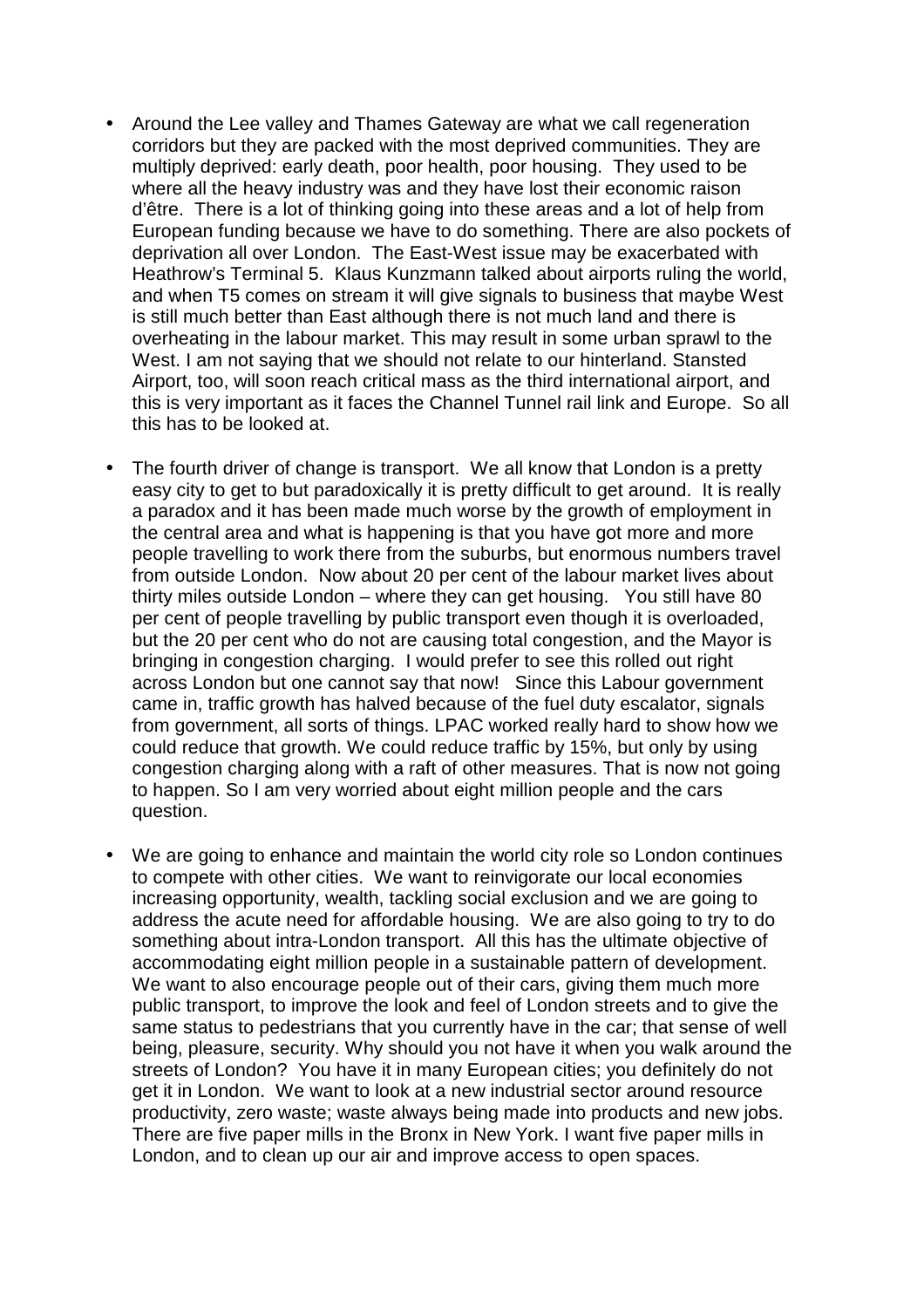- Now, just some of the key issues. We are going to have three RER-type rail lines, *Thameslink 2000*, followed by *Crossrail* and we must make sure it takes city workers to Heathrow but does not bring in too many people from Essex, because I do not want to have all these marvellous rail links and just bring more and more people in to London to take the jobs. Then we are going to do something which is very interesting, around the edge of inner London are town centres and there are stations and there is something called the North, West, South, East, line and another line called the Barking Gospel Oak. We are going to call it the *Orbirail,* the orbital rail link, because it is currently difficult to get around London, as the transport links are all radial. It will be possible to hop from one line to another to make it easier to get around. We are also going to try and make parts of the rail network into a metro network to match the tube, so that without having a timetable you can turn up and know you are going to have a train, at worst every quarter of an hour, at most every five minutes. We are also going to rethink the bus network. We are going to copy from Europe! I want buses that behave like trams and have been inspired by Curitiba. I want the next generation of buses. Buses that go down the middle of the roads, completely rethought buses, bendy buses.
- Housing and transport must be brought together and the LPAC has done a lot of work about housing capacity and about sustainable residential quality, which has been taken up by the Urban Task Force and Richard Rogers, and the recent Urban White Paper. We need to look at higher densities, not necessarily tall buildings, although the Mayor likes tall buildings! I am trying to constrain him to transport interchanges for tall buildings. I do not think he minds standing in Hyde Park thinking he is in Central Park! We are looking at higher densities around public transport interchanges, and space normally allocated for cars been given to people instead. If you look at central London you have seven or eight stories, but as you move out of central London you have much lower density development and so we are looking at that. If we do not follow this approach, we are at the apocalyptic vision of a ring of New Towns around the edge of London that suck the economically active out and we can forget about the world city economy. The Green Belt, which is what is so important for London and is what keeps us compact, will be built on and urban sprawl will develop causing big problems with the rest of the South East, and it is always the economically active who leave. Of these eight million people in London, we have to keep a greater proportion economically active. Towns have always been built up around rivers or they are built up around crossroads. I see transport interchanges as the new crossroads so we are looking at some new stations and new town centres they are not yet identified. We have unparalleled opportunities for regeneration because we have so many brownfield sites.
- So we are looking at new settlements as well as higher density, and I think higher density should be virtually wherever you can do it even in some of these suburban town centres, although of course we are not going to mess up beautiful interwar estates. We are talking about where the high streets are, where the transport is accessible, and building around that. We are looking at these settlements combining shops, restaurants, bars, cinemas, health centres, hotels (we want to decentralise tourism) schools, colleges, health facilities, and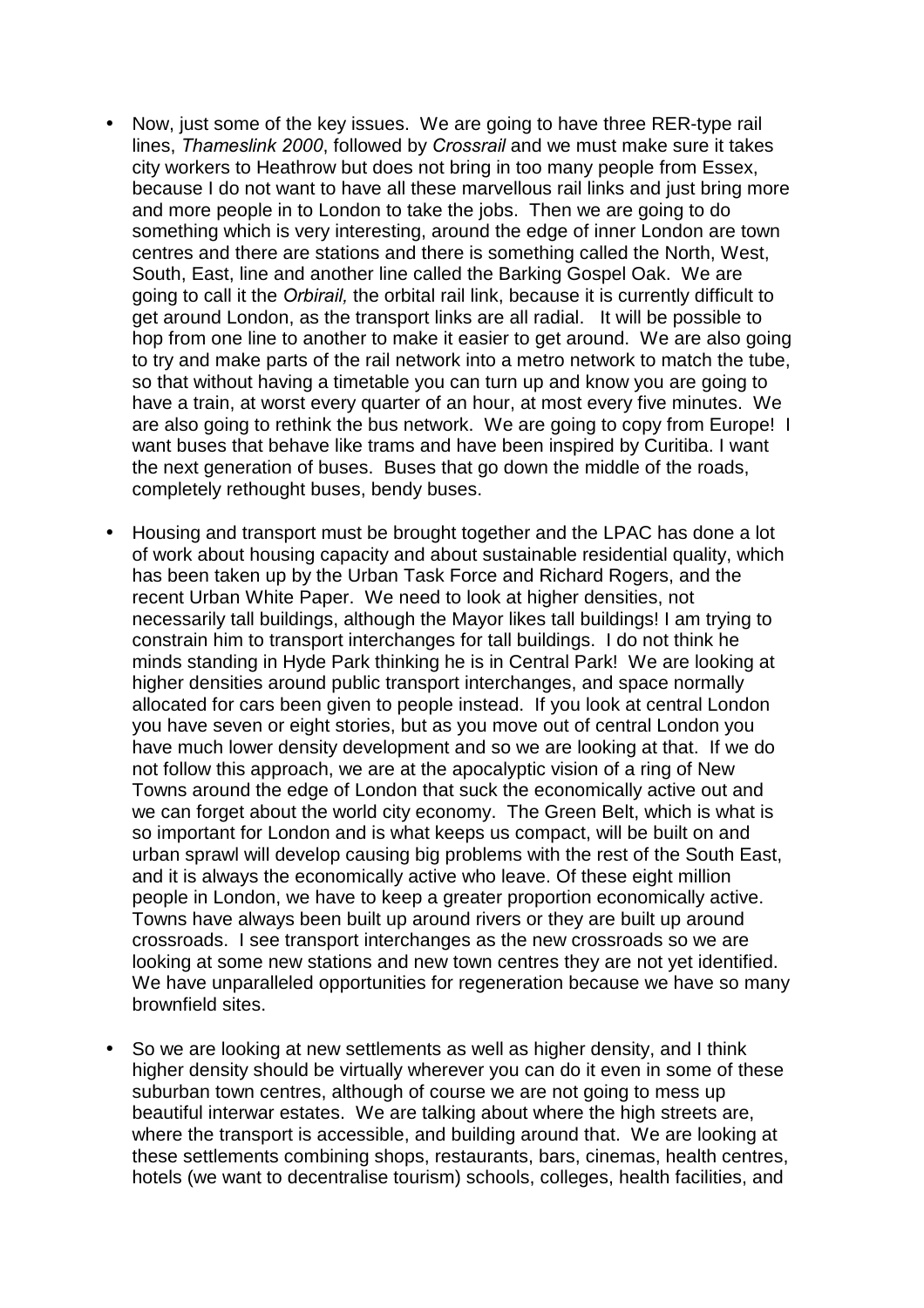<span id="page-33-0"></span>a variety of workspaces. People are beginning to ring us up and say *ëWe are dispersing our offices. I want multifunctional workspaces near stationsí*. Multifunctional workspaces for people who do not have space at home to work; there is a lot of interest in that.

- We are looking of course particularly at residential development. The Mayor wants to up the proportion of residential accommodation, which is affordable to 50 per cent of every development of more than 10 units. It is very contentious, but when I have talked at business breakfasts recently, landowners have recognised that if we want to keep the buoyancy of this central area we have got to do this. Therefore I hope that the landowners will work with us and we can use land values as a tool, and not a barrier, to doing this. We need all kinds of intermediate housing markets things have got to be very different. We are looking at new kinds of urban living; we are looking at what you do in Europe; people have come to us now with ideas for co-housing in London based on Scandinavian and Dutch models.
- We are looking at three-dimensional comprehensive master plans, including looking at positive planning in the public realm, and we are trying to work with urban designers and architects so that we get a very high quality. We have strategic planning powers, transport investment, regeneration funds, the power to acquire and dispose of land, and, in some cases, land. So we have quite a combination of levers that we could use. The big issues really are; are the institutions going to have the confidence to work with us around this? Another thing is that the city, which is fringed by these very poor areas, is now pushing out into areas like Brick Lane and Spitalfields. How do we deal with these areas of transition? What to we do about them? Do we try to hang on, or do we just accept that the City will push out, and it in another millennium it will get to the English Channel? How do we make things work for people in these poor areas?

## **Conclusion**

• Much was done to undermine the GLA before it was set up because the concept of a strong Mayor, the US-style strong Mayor, worried the Boroughs, so there was quite a lot of chipping away. Now we have to build trust. There will always some difficult Boroughs, but in terms of planning, because I have spent so much time on planning and transport and waste and other environmental issues, I am really quite optimistic that if we go about it the right way and work very closely offering resources to the Boroughs who are very strapped for cash, things could be alright. Thank you.

## *Robin Thompson*

*A lot of strategic work is on the GLA website, the emerging policies from the GLA can be accessed from the web.* 

## *1.5 Frank D'hondt and Athena Baibas Wallace*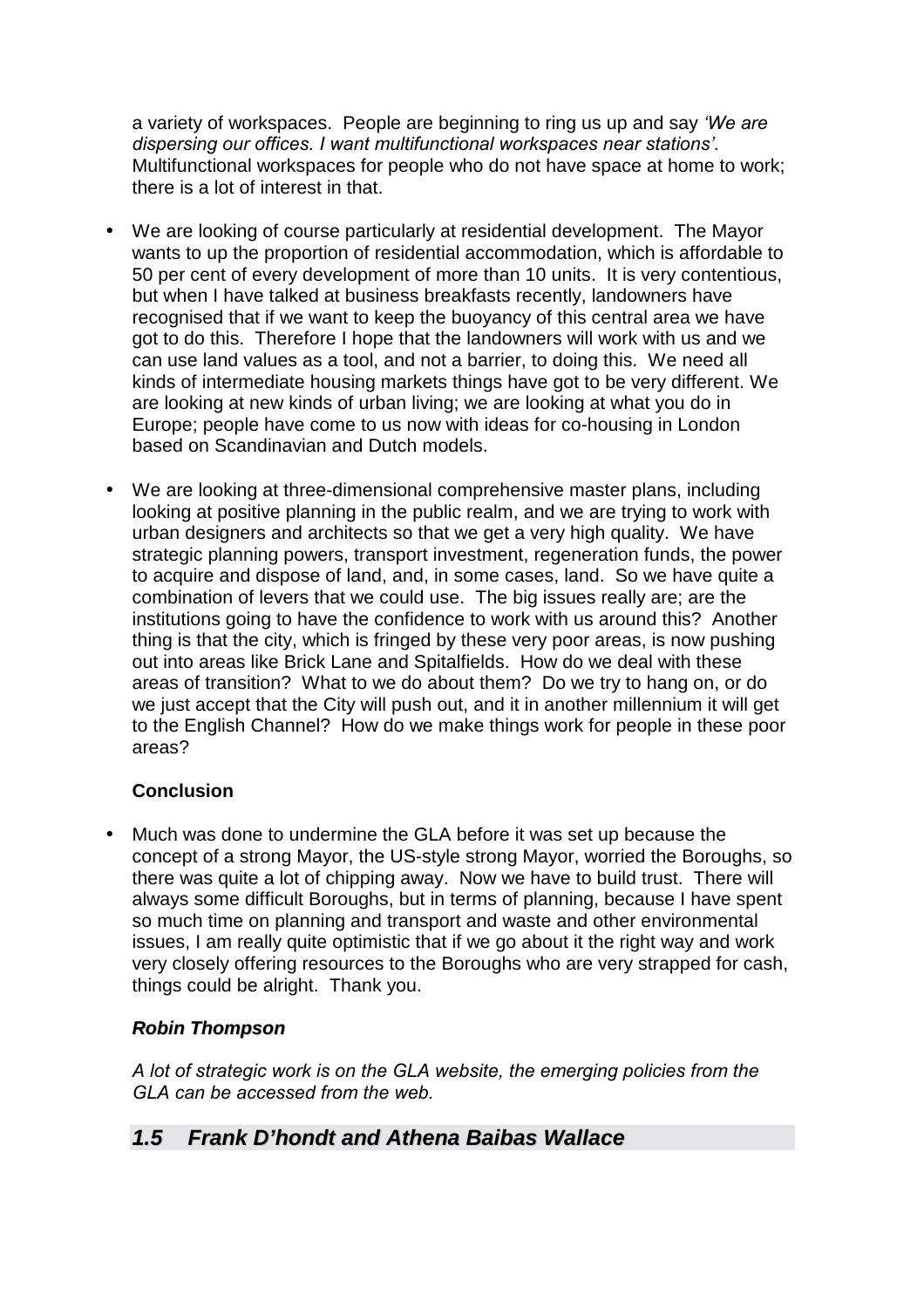## <span id="page-34-0"></span>*1.5.1 Frank D'hondt*

#### **Introduction**

• A practitioner's view, the view of the European Spatial planning community / ECTP view. The presentation will focus on the role of spatial planners in European spatial planning policy and practice in general, and in the ESDP process in particular. Athena Baibas Wallace, speaking next, will raise points relating to the ESDP process. Two topics, first the meaning of the ESDP document for the European planning community, and second, ECTP's strategy to promote European spatial planning in general and to apply the ESDP principles in particular through bottom-up actions.

## **The implications of the ESDP for the European planning community**

- In terms of the meaning of the ESDP document for the European spatial planning community, the first point is about the spatialisation of European regional policy. From the viewpoint of professional planners, the least favourite implication of the ESDP is probably its role as an allocation instrument for Euro money. Of course, it is important, indispensable even, that the ESDP document influences the restructuring of the structural funds. But if spatial criteria or planning visions coming out of the current INTERREG programmes will only be used for allocating Euro money, many planners fear that the 'Greenfield' of European spatial planning will become in no time a red battlefield!
- The integration of the ESDP into the heart of European development policy may marginalise the implementation of the ESDP in national, regional and local planning. Putting spatial development in the middle of the picture could push spatial planning and spatial planners out of the picture. There must be an equal emphasis on the ESDP as a common framework for spatial planning on the European, transnational, national, crossborder, regional, and local levels as a transboundary-planning tool for spatial planners on all policy scales. The way to put planning and planners in the middle of the picture could be by developing spatial scenarios and visions on the European scale, as for political reasons the ESDP has not developed prospective planning in terms of planning visions and scenarios. The experiences of previous presidencies show that cartographic representation, because it lacks territorial vision and because it is loaded with meanings and great powers of persuasion, is perceived as a sensitive subject in relation to which the Member States feel strongly tempted to adopt a prudent, reserved, and ultimately reluctant attitude. Klaus Kunzmann has already raised that point.
- Nevertheless, according to the current French presidency, it is important to define a spatial vision, presenting trends and proactive scenarios, especially scenarios that illustrate either of the following: the lack of integration of the ESDP options, and the effects of the implementation of the ESDP concepts. The CSD will use pre-existing material which is legitimate in the eyes of the European Commission and the member states such as *Europe 2000+* studies, work by SPON (Spatial Planning Observatory Network), some spatial visions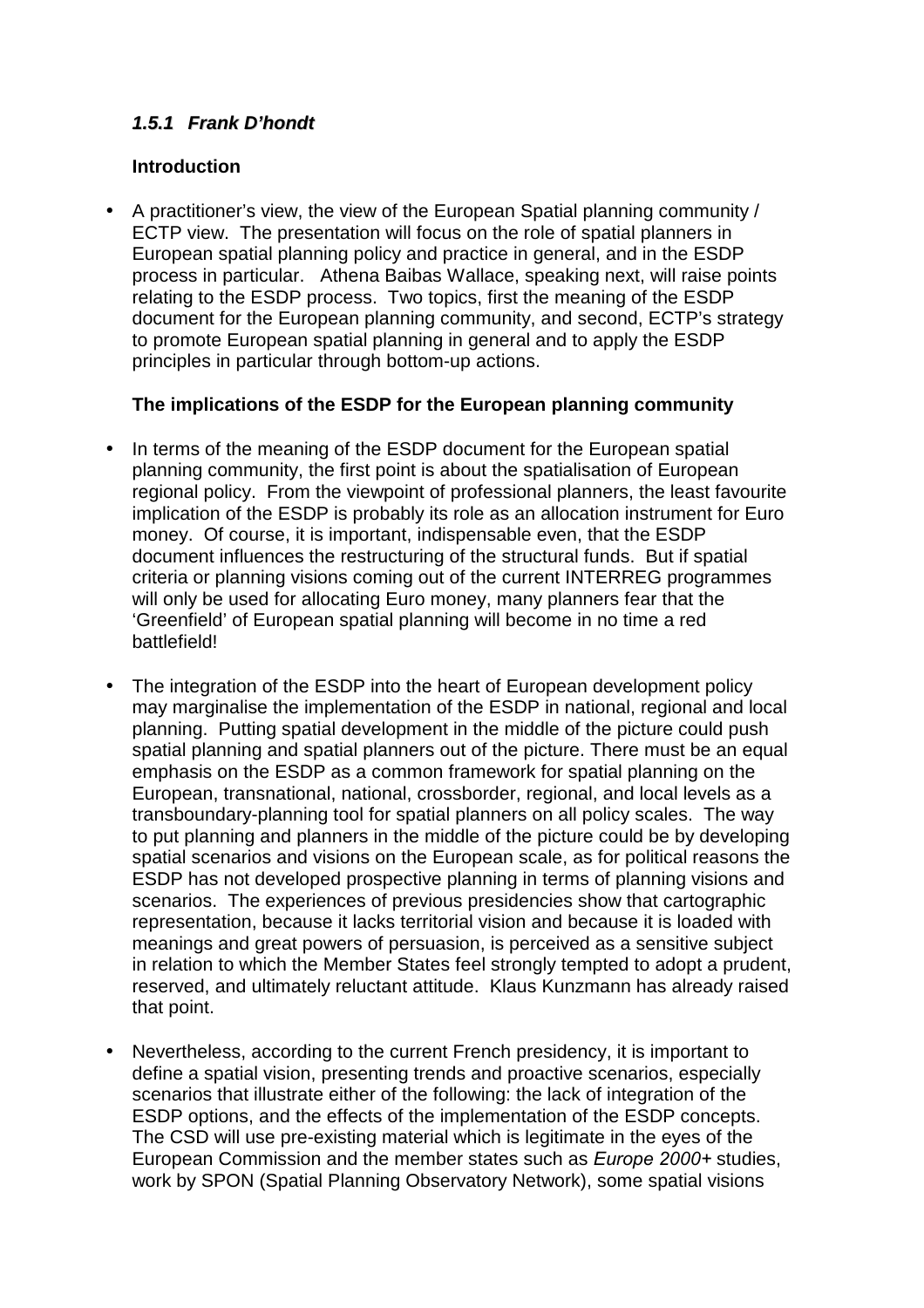developed as part of INTERREG IIc, and spatial plans and visions produced in member states and the regions. The French Presidency document shows the ESDP as a document which should include spatial scenarios and visions, and indicates that these could be an element for the follow-up, so there is a lot to implement. This action is a real challenge for the follow-up and the credibility of the ESDP among planners. We consider this action also as a lever for the unification of our planning languages in Europe. The planning community should be involved directly in preparing those scenarios and spatial visions on the European scale, so we look forward to the outcome of this CSD action.

- The third implication of the ESDP is in terms of work on transnational and crossborder planning. The current set of European initiatives such as URBAN and INTERREG are important to experience co-regional and transnational cooperation. INTERREG IIc and its follow up INTERREG IIIB are of extreme importance for the construction of the European planning community. All planners in Europe should participate in at least one project under Interreg IIIB, as by doing this the ESDP principles will be applied into practice instead of being only concepts that are read and criticised. Here, ECTP has a role in encouraging its member organisations to involve their individual members in different kinds of INTERREG projects.
- The fourth implication is the internationalisation of national, regional, and local spatial policy. The ESDP document has no binding status and will probably never achieve it. As we all know, spatial problems are very complex and always dependent on local situations and conditions. General European measures or directives in the field spatial planning could destroy the spatial diversity, which is a unique selling point of Europe. The way out of the dilemma between the top-down and bottom-up approach is probably the internationalisation of local, regional, and national spatial planning policies. It is only if the ESDP convinces the national and regional planning agencies and planners associations, that European planning policy can be effective at the most important levels of planning which are the local and regional level.
- The on-going process of top-down searching for the right planning objectives and desires and unifying concepts must go hand in hand with the new bottomup strategies of communication, co-operation and networking. A sort of monitoring process on the European level should regularly evaluate the transposition of the ESDP principles into national and regional planning on the one hand, and into European sectoral policies on the other hand. In that perspective we look forward to the Belgian EU presidency and in particular to the meeting of spatial planning Ministers on the  $13<sup>th</sup>$  and  $14<sup>th</sup>$  of July 2001, with the implementation of ESDP principles in national planning as the central issue. We hope that spatial planners from all planning levels will be invited to exchange their experiences with the integration of the European dimension into the heart of planning at national, regional, and local level.
- The last important implication is for information, education, and training. By informing the planning community as well as the general public there will be an educational spin-off. Education is more effective than information as it really influences the thinking and behaviour of the planning actors. I have a feeling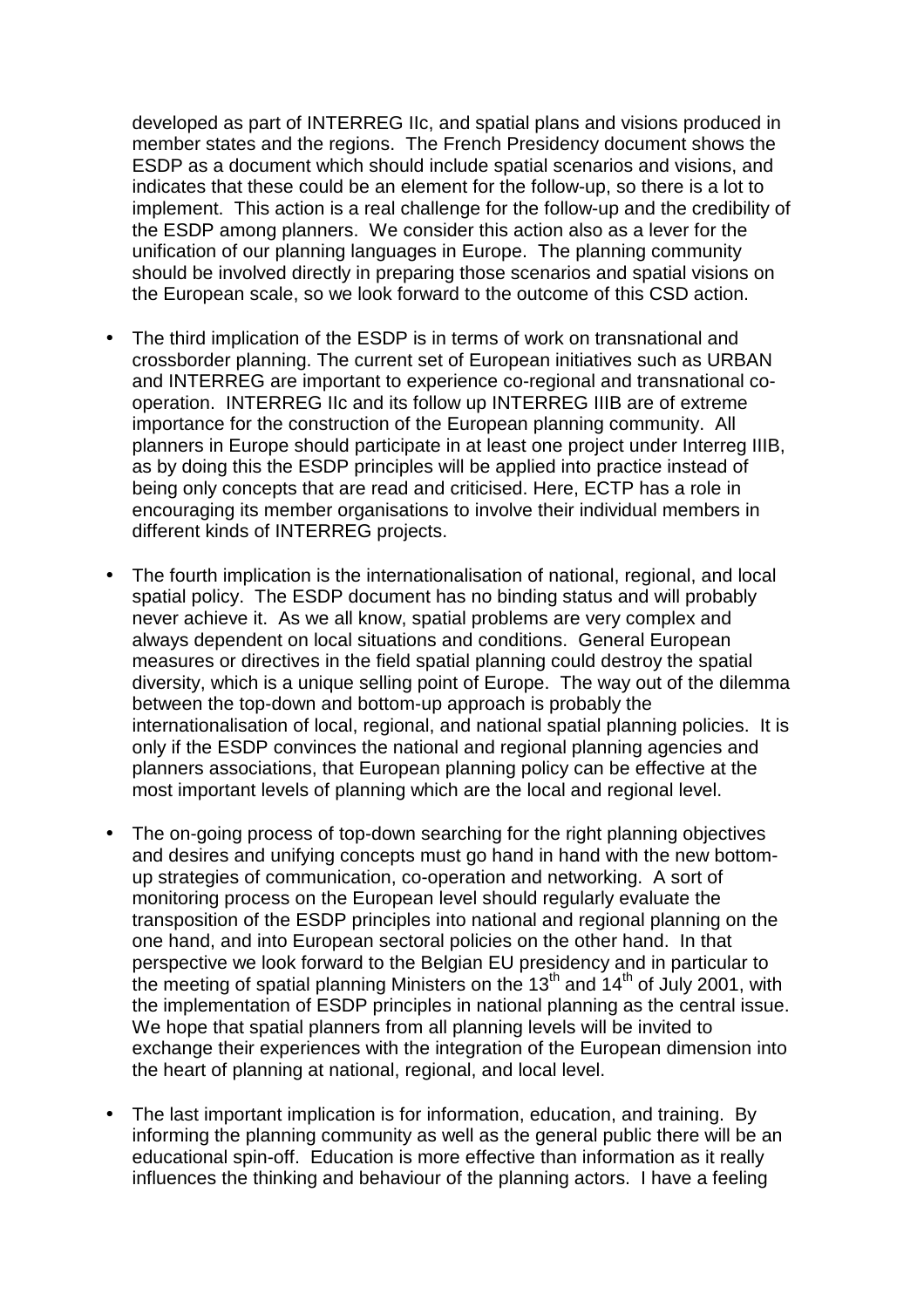that the Commission's *Europe 2000+* document was more effective than the ESDP document in terms of information and education. It is recommended to follow up the *Europe 2000+* report every two years as Klaus Kunzmann also mentioned, or maybe once every two to three years. The planned European spatial planning observatory network should provide important building bricks for the diagnostic spatial planning reports of the European Commission and also those of other European networks such as AESOP and ECTP. I think that the role of these independent organisations is rather to build communication bridges between the senders of the messages: the Commission, the informal council of spatial planning Ministers, and the potential receivers of the message: the professional planners, policy makers, and the public. Creating a European planning community will nevertheless need more than information and education, training in universities and other schools will also be important and last but not least training on the job is indispensable to think European and develop a common language. In the ESDP preparation process the absence of a common language and the different interpretations of the same words, and the same words used in different planning cultures, was a major problem. It is therefore strongly recommended to develop a sort of ESDP glossary with a common definition of planning terms used in the ESDP document.

#### *The ECTP's strategy to promote European spatial planning in general and to apply the ESDP principles in particular*

- During the ECTP Spring Meeting in Brussels in May 2000 as well as yesterday's autumn meeting, we discussed in our working group the setting up of a strategy towards the ESDP process. The input for this strategy must come from the member associations and their state of engagement. Yesterday the presidents of our member associations reported for the first time in their annual reports about the follow up in their country of the ESDP. We will repeat this every year. Besides exchanging ideas and debating on ESDP matters within ECTP, it is extremely important to foster debate among the individual planners hosted by the member associations. It is also important to discuss with other interest groups in society and with many institutions. One of the institutions is the European Commission, and we want to keep in close contact with DG Regio and more than before with the CSD. Today could be a sort of new starting point and yesterday we decided to propose to the CSD and the Belgian presidency that ECTP could send a questionnaire to our member associations to analyse the impact of the ESDP within and outside the planning community. I hope that CSD will support this idea.
- A third action is focused on the ECTP planning charter, the *New Charter of Athens*, which was adopted in 1998. The time has come to revise or to update the charter with better links to the ESDP and we hope that our charter will be taken into account in some actions of the ESDP Action Programme especially those dealing with urban matters. We also want to continue the organisation of the European planning awards and by connecting the selection criteria with the ESDP principles, discover examples of good practice that deal with real people and real places.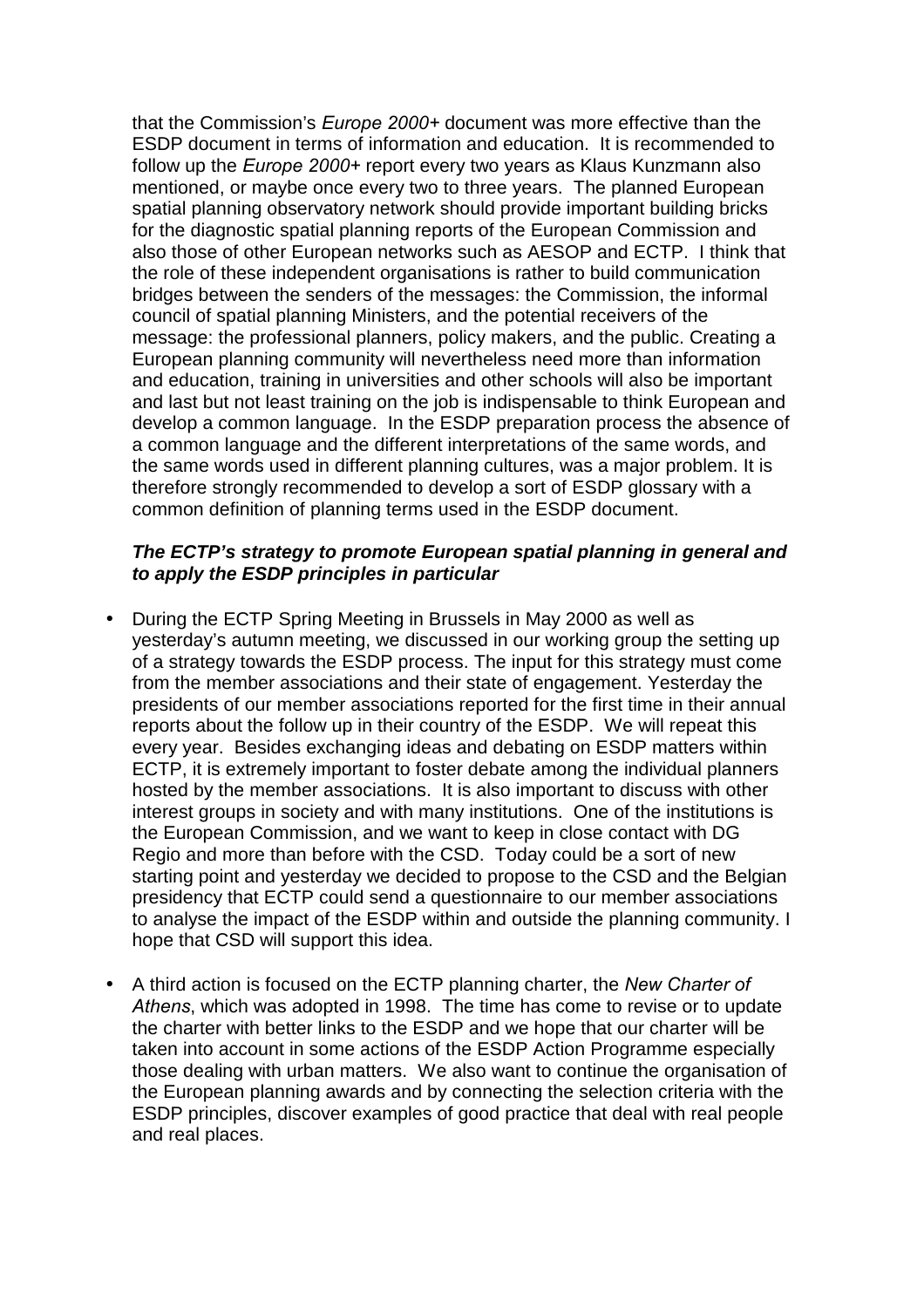- <span id="page-37-0"></span>• The ECTP working group dealing with spatial planning policy will also work out a glossary of European planning terms and Vince Nadin's paper was an excellent kick-off for further discussion. The working group will produce a statement of the possible roles and attitudes of spatial planners towards the ESDP and its follow up. For this we need the study on the capacity of planners in Europe referred to in Robin Thompson's introduction.
- In conclusion, ECTP is not a very powerful organisation, as we all know. ECTP is perhaps a sort of sheep dog that has to bring together and hold together a lot of sheep: European planners. The sheep dog is faithful to the shepherd and perhaps the shepherd is the European Commission, the CSD, the European Parliament or the Committee of the Regions. We have a lot of shepherds, and sometimes in order to succeed in his mission the sheepdog has to bite legs and not only the legs of the sheep!

#### *1.5.2 Athena Baibas Wallace: Member of the ECTP working group on the application of European spatial policy, member of the CSD. Planner in the Greek Ministry of Environment Spatial planning and Public Works.*

## **Introduction**

• The involvement of both professional planners and the enlarged spatial planning community is essential to ensure a bottom-up and integrated spatial approach in adopting ESDP policy options. There is a need to work for transsectoral implementation, which involves public and private actors, and planners at different governmental and administrative levels. We should try to take advantage of the momentum that the ESDP has created, and a historical perspective is helpful if we want to look back and assess the situation today.

## **The development of the ESDP**

- The ESDP process followed the publication of the European Commission's *Europe 2000* (1989) and was at the time considered to be a bottom-up approach since it included not only the European level but also the member states. The idea was to produce a reference framework that would increase the effectiveness of community policies.
- The ESDP was drafted by the member states and the European Commission during successive EU presidencies between 1994 and 1999. The Committee on Spatial Development (CSD) did the drafting work while the informal meetings of Ministers endorsed it and provided guidelines for the future advancement of the perspective. The ESDP text agreed in Potsdam consists of two parts:

**Part A** presents the contribution of spatial development policy in achieving the balanced and sustainable development of the territory of the European Union. It sets the goals and status of the ESDP, discusses the influence of Community policies on spatial development, presents policy aims and options, and considers the application of the ESDP and the enlargement of the EU.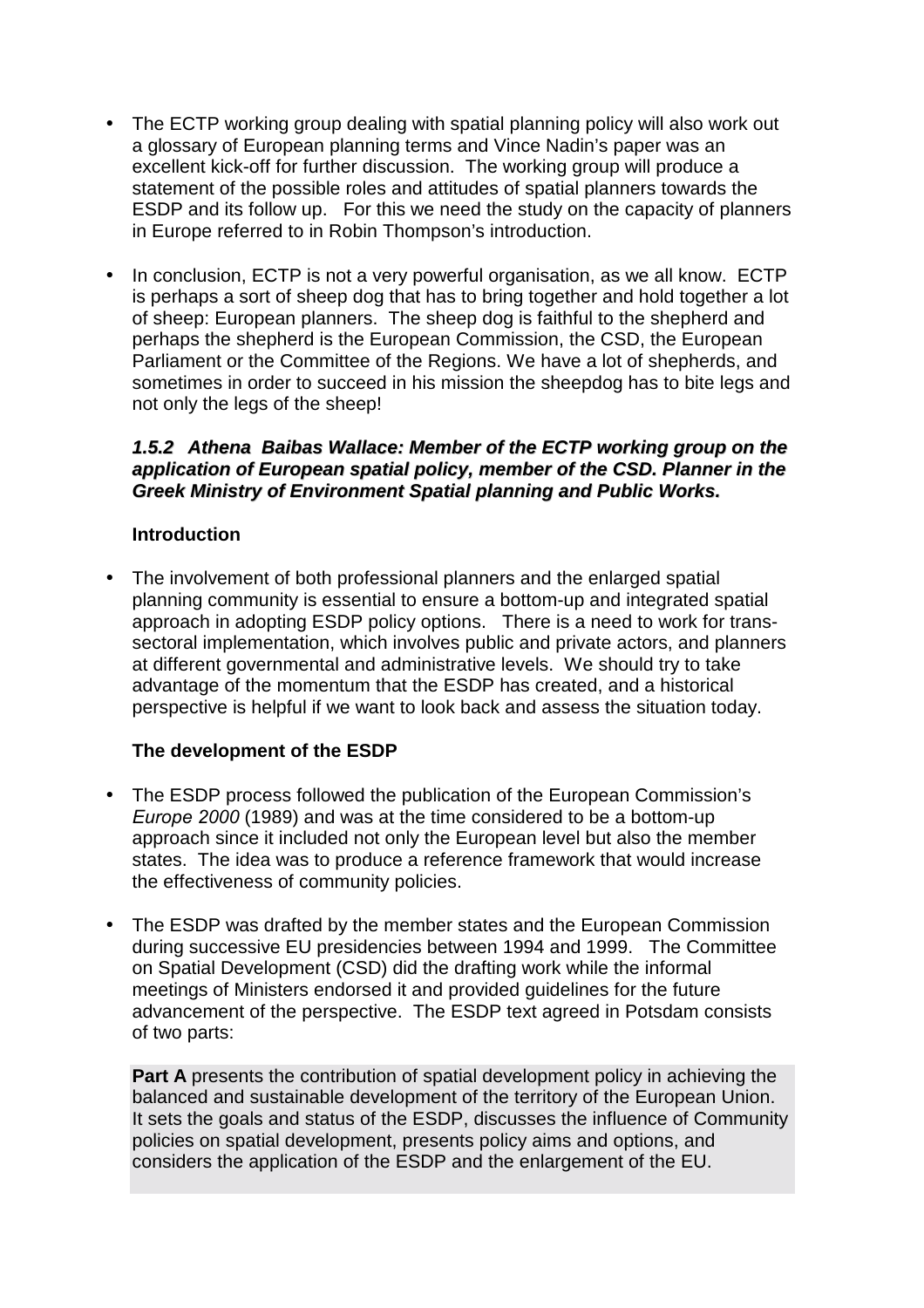#### **Part B** presents the analysis that informs the ESDP document.

- A number of factors contributed to the perceived need to address spatial planning at a European level: the *evolution and dynamics of economic and political relations in Europe, the increase in the communityís area with the inclusion of new members and the prospect of further enlargement, the demand*  for a better distribution of resources under the new conditions, and the lack of *spatial co-ordination of community policies*. The intensifying internal relations in the European Union, following the creation of the large European economic space and establishment of a single market, were also significant.
- The process of European integration raises issues relating to the unequal distribution of growth in different areas, new competitive situations, and the emergence of new geographical entities followed by changing demographic, productive, and economic hierarchies amongst the cities of Europe. These issues and the danger of marginalisation necessitate co-operation initiatives.
- Social and economic cohesion but also effective support of international competitiveness for the whole of the European territory has to be based on a balanced development and the valorisation of Europe's diversity and the richness of its particular characteristics. The ESDP's basic goals of economic and social cohesion and sustainable development formulated in Corfu in 1994 reflect this, as does the third goal of balanced competitiveness of the European territory added in Noordwijk in 1997. In Leipzig the three action areas that later became the general categories of the policy options were selected: *C1, ëA balanced and polycentric urban systemí, C2, ëEnsuring parity of access to*  infrastructure and knowledge' and C3, 'Protection and prudent management of *the natural and cultural heritageí*.
- Maps were produced showing the implications of C1, C2 and C3 to which successive presidencies contributed. These were originally produced by the French Presidency, with reluctance on the part of the Member States who were afraid of the political implications, and published after the Spanish presidency during the Italian presidency. All member states had an input into the maps and attempts were made to try to have the varying positions of each country taken into account.
- The need to take account of geographical and economic diversity in Europe led to the adoption of the seven Madrid and Venice criteria, which reflected: *Geographic Position, Economic Strength, Social Integration, Spatial Integration, Land-use pressures, Natural Assets, Cultural Assets.* These criteria were used in the study programme on European spatial planning set up under Article 10 of the structural funds. Following this, a first official draft of the ESDP was presented in Noordwijk – a very important stage in the ESDP process because it included the policy aims and options.
- A public debate was launched on the basis of the Noordwijk text at a European and national level, and for the first time the regions and local authorities were informed about the process. Transnational seminars were also held all over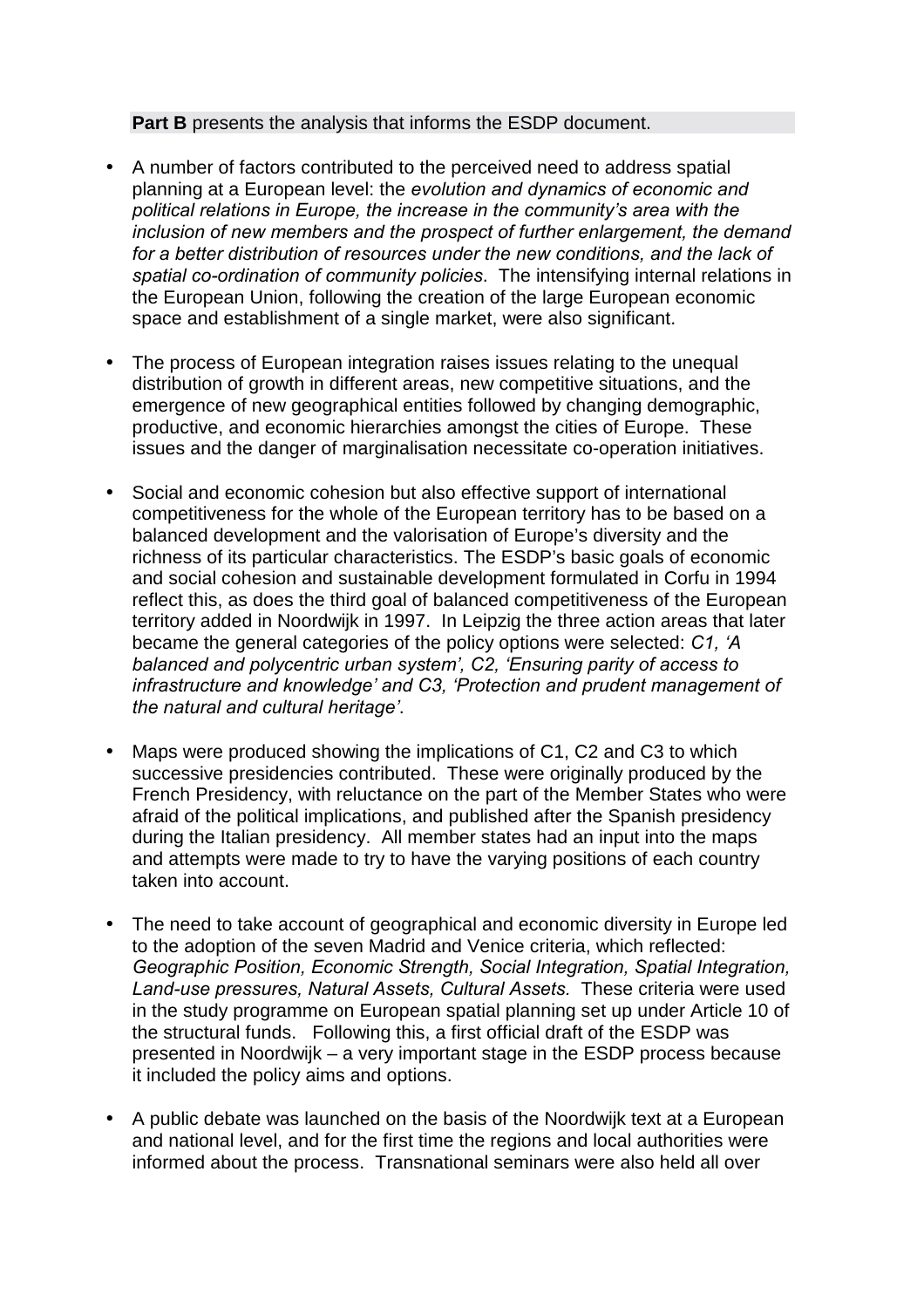Europe and the results of this dialogue, which took place mainly during the British presidency, were incorporated in the final text.

• In addition, at this time two actions were launched for the implementation of the ESDP. One was the study programme on European spatial planning, as a test phase for the long-term objective of a European Spatial Planning Observatory network (ESPON), and the second was action for transnational and transregional co-operation in spatial planning (Box 1.5.1 and Box 1.5.2).

## **Box 1.5.1** Study Programme on European Spatial Planning

The study programme on European spatial planning, the results of which have recently been published, aimed to provide a scientific basis for policy making. The programme involved the participation of 200 researchers from 15 selected national focal points, forming 12 transnational working groups. Extensive use of electronic media made it possible to meet the tight time schedule. The study programme consisted of three elements: a strategic study towards a new rural urban relationship in Europe, the development of indicators reflecting the seven criteria of Madrid and Venice on geographic and socio-economic differentiation, and the development of cartographic illustrations.

#### **Box 1.5.2** Action for transnational and trans-regional co-operation in spatial planning

Apart from the transnational co-operation areas of INTERREG IIc, this also included the Article 10 pilot projects, which are now becoming the INTERREG IIIB transnational co-operation zones. These are the Article 10 pilot action zones that are becoming the economic development zones under INTERREG III. There was also the TERRA programme financed by Article 10, which applied to networks of local and regional authorities with common geographical features. The co-operation encouraged the exchange of knowledge to develop common solutions to problems facing such areas mountainous, coastal, islands, rural or river.

- The actions undertaken as part of ESPON and INTERREG III projects were incorporated after Potsdam into the ESDP Action Programme during the last Ministerial meeting at Tampere in Finland October 1999. The Action Programme consists of a list of actions with associated lead partners (usually a member state is a lead partner but other states are also involved), and there is a timetable to finalise these actions during successive presidencies.
- ECTP was very keen on the Action Programme and made proposals to connect with it and the Portuguese and French presidencies, although they did not host a Ministerial meeting (except for the URBAN Ministerial meeting in Lille by the French presidency), and supported the implementation of the ESDP action programme. After Tampere, the Commission seemed to have a change of heart. DG Regio warned that, partly due to internal problems, it could no longer support an informal procedure and an informal committee since spatial planning is not an adopted European policy. Instead of the CSD it proposed to bring spatial and urban questions before the CDCR (Committee for the Development and Convergence of the Regions), ensuring a better consideration in structural fund and cohesion fund programming of the ESDP policy options and the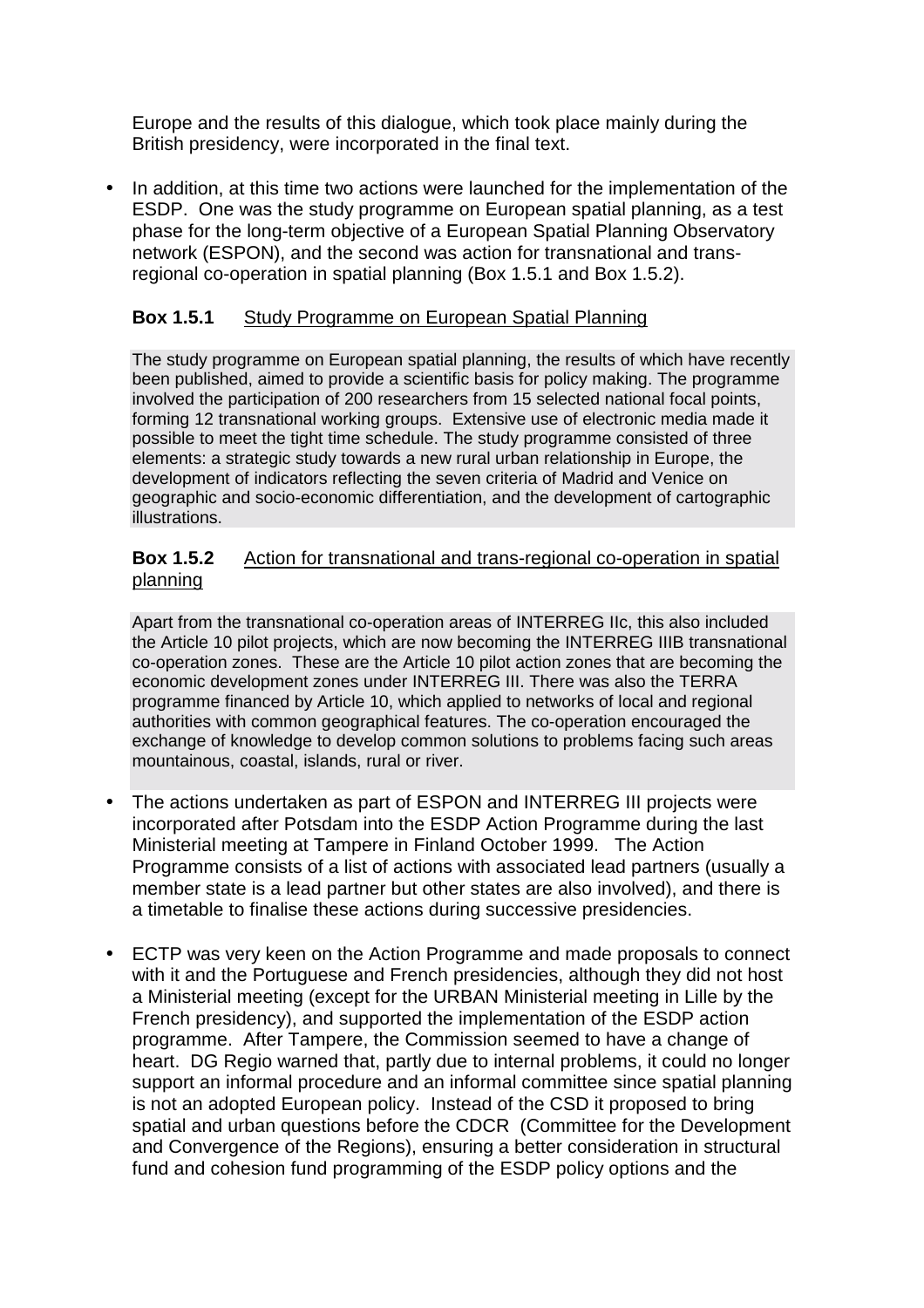recommendations laid down in the framework for action for sustainable urban development. The guidelines for the INTERREG and URBAN community initiatives should also be taken into consideration.

- The incorporation of ESDP options into the guidelines by the Commission was a very important step forward. However, whilst most member states favour the linking of action to apply the ESDP with structural funding, there is a fear that the absorption of CSD by CDCR will be followed by a more financial approach instead of the integrated spatial planning approach promoted previously. The discussion as to the future of the CSD is still going on, with one proposal being that there should be a transition period of a year with the possibility of CSD becoming a sub-group of CDCR.
- The purpose of this historical presentation has been to show that we have reached a turning point where opportunities are provided, and a momentum is increasing for, a more spatial approach to planning and European policy. However, a sectoral managerial view is threatening the integrated, horizontal and long-term spatial vision that is imperative to assess, amongst other things, the perspective of the enlargement of the European Union.
- In terms of what has been gained up until now, it can be argued that apart from a reference framework agreed to a large degree by all member states and discussed by the enlargement countries, there has been a development of a more spatial approach to planning. The ESDP provided arguments for national states to take account of the spatial dimension and more importantly to recognise the necessity for strategic spatial development. In Greece for example the regional support frameworks were influenced and the proceedings to establish a national spatial planning observatory were taken forward.
- Despite some problems on the European level at the transnational level, INTERREG and Art. 10 pilot projects and TERRA co-operation have motivated actors at national, regional and local level to co-operate in different countries either in common geographic development zones or in non-neighbouring countries sharing similar thematic interests. A European dialogue is developing and an exchange of knowledge, methods, and practices are taking place but also a continuous flow of people, ideas, and inspiration. Finally a common language, common structures, and networks are formed that can support future actions. Nevertheless, we should not be over-optimistic since, as noted by the Greek Planners Association, it is very easy to fall back on a sectoral logic since all the administrative structures are tuned into a financial managerial outlook.
- An integrated approach with a vision is difficult, but there are some good examples that promote strategic planning based on agreed priorities and supported by political bodies such examples exist in the Vasa area, the Baltic Sea INTERREG II programme, and the North Sea region that Flemming Thornæs will present. So there is also a role for planners in formulating longterm plans in a bottom-up approach for these transnational economic zones. The ESDP options and visions must be adapted to the real situation and strategies and visions cannot be implemented, or even formulated, without the active participation of all actors involved, whether in the private or public sector,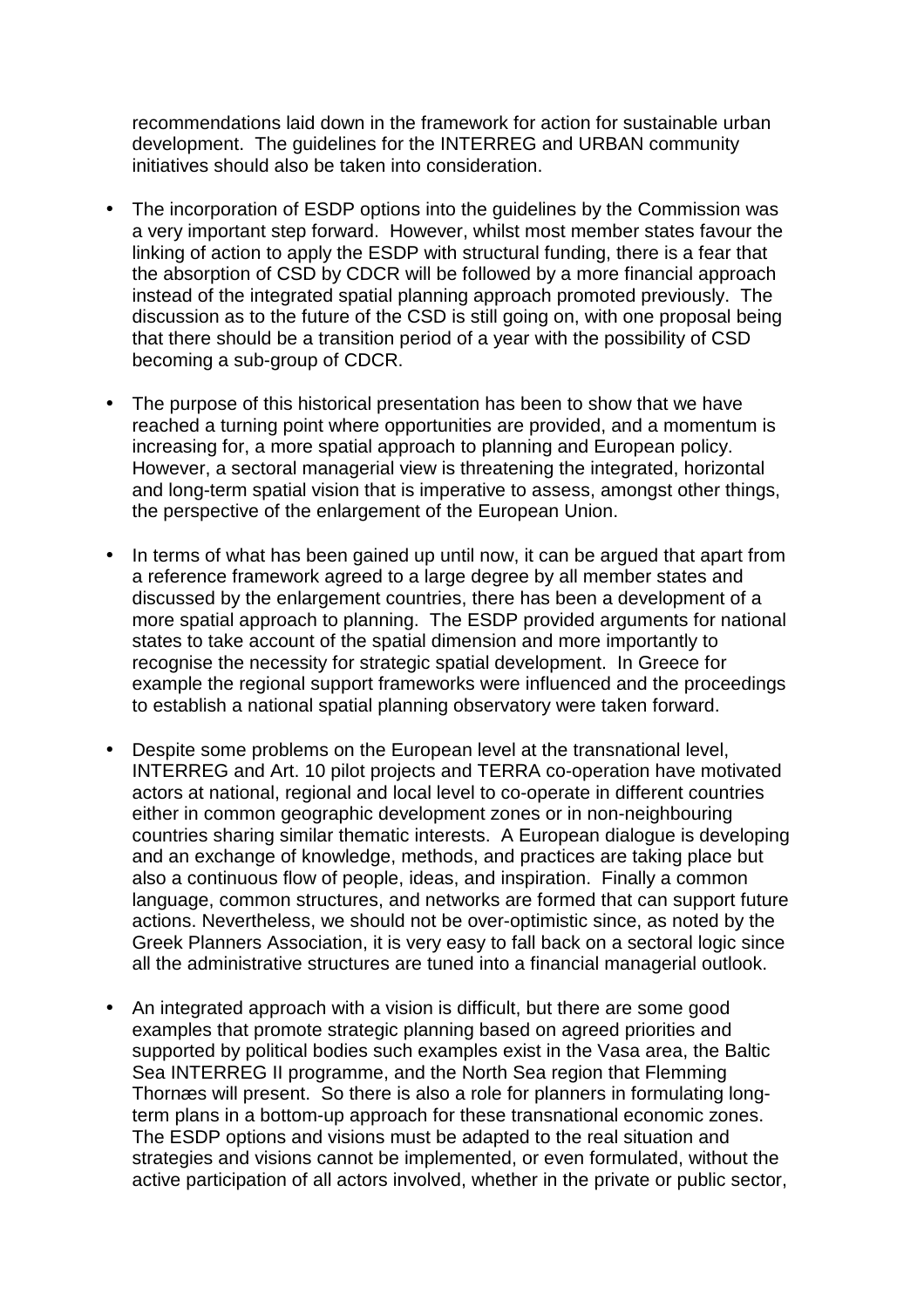<span id="page-41-0"></span>at local, regional, national and transnational levels so there is a real challenge for planners to play a mediating role.

• In conclusion I would like to stress the need for us to join forces whether we are consultants, in research, or in public service to ensure the application of the ESDP, not only because we are planners, but also to help secure the added value spatial planning can provide for a polycentric balanced and sustainable development of the European territory. Thank you.

## *Robin Thompson*

*DG Regio as the father of European spatial planning and CSD as the mother have been fond and proud parents, but it seems it is now time for the child to fend for itself without too much more parental support. CSD is being wooed by a large and powerful suitor and the implications of this are not yet clear. Energy seems to be passing to the transnational exercises. Flemming Thornæs will now talk about one of these to us.* 

## *1.6 Flemming Thornæs,* **North Sea Territory.**

#### *Introduction*

• Why was there a need for a Spatial Vision for the North Sea area? It provides potential for gaining added value through transnational co-operation, it is for contributing to the operation and realisation of the ESDP, it provides an input into the new INTERREG III programme, and finally it promotes cross-sector coordination at international and national level by providing sector planners with an integrated view of the future development of the North Sea region. The vision is an advisory document, which it is hoped will influence spatial planning in the North Sea region. It is a reference and inspiration for regional planners as regards overall spatial policies and may have an impact on regional development, and it is not a masterplan to substitute or bind national or regional plans. That was the first decision to be taken and preliminary discussion decided that it should be just as informal as the ESDP.

#### *Issues and 'basic values' of the vision*

• The work process first looked at the basic values that were perceived to constitute the situation today, on this basis it then considered what should be the basic values in the future. These were transformed into spatial development principles. The current situation and global trends in relation to that situation were also considered and on the basis of this analysis, future challenges were identified. From this, the visions and aims were formulated. The visions are verbal visions there are no maps except for those showing the present situation, and no maps showing the future situation, there are only verbal broad-brush visions. A set of aims was developed for each vision, with around 24 aims in total, and a strategy was formulated to support each of the aims. In developing these regard was to the experience gained in other INTERREG IIc projects, and EU programmes. Finally, a set of proposals for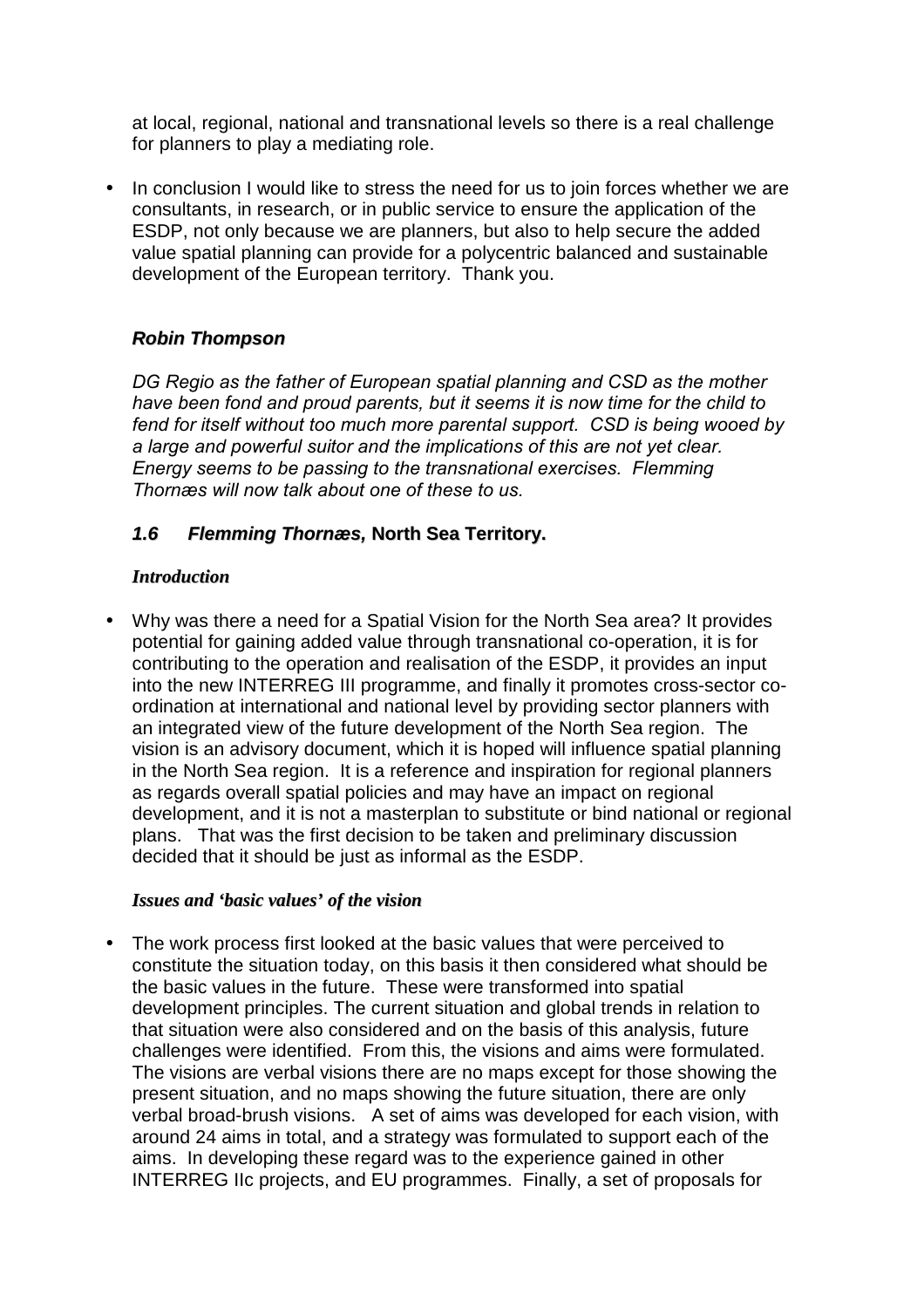action was formulated, to be looked at as ideas for actions. There is a line of reasoning running down through the vision statement, the strategies, the aims down to what kind of actions should be implemented in order to come to realise the vision.

• The basic values that were transformed into spatial development principles were:

#### **Freedom and Democracy Equality, Justice and Solidarity Diversity Welfare Natural and Cultural Landscape**

- These values were reflected by spatial development principles: *participation, subsidiarity, co-operation, spatial balance, cohesion, competitiveness, identity, development orientation, market efficiency and flexibility*, and finally *ecological orientated spatial planning integrating and safeguarding natural assets*.
- The analysis of the current situation dealt with the North Sea itself, the urban system, rural areas, nature areas, cultural heritage and tourism, transport infrastructure and finally energy. Global trends were looked at and the future challenges were perceived to be globalisation and economic growth, which will increase interregional dependencies and transport volumes. There are already 420,000 shipping movements per year in the area with 150 movements per day through the straits of Dover. This kind of information isan example of the "aha" effect the analysis delivered.
- Advances in IT have accelerated the economic restructuring process and changed the rules for interregional competitiveness. The transition to a knowledge society reduces the transport cost disadvantages of peripheral regions, but on the other hand, it increases the importance of a high education and information communication levels for interregional competitiveness.
- The mobile society creates conflicts between individuals and society's strategies for a better quality of life due to ever increasing traffic volumes. On the other hand, it improves the accessibility to services, education and culture. Changing lifestyles tend to increase the demand for urban land use in valuable natural and cultural landscapes. Progress towards gender equality requires time-flexible jobs, short distances and good public transport links from residences. Environmental degradation calls for longer term cross-sector approaches towards quality of life and efficient supra-regional management of environmental disasters. There are many oil and gas pipelines in the North Sea region. There are also a number of UNESCO cultural heritage sites and natural parks, and other protected areas, often in tourist areas, and there is a need to be careful not to destroy these when developing. There is potential for conflict between short and long-term objectives that stress sustainability. Changing relationships between governments and individuals call for more participation of those affected and bottom-up approaches in planning processes without losing track of interpretative considerations.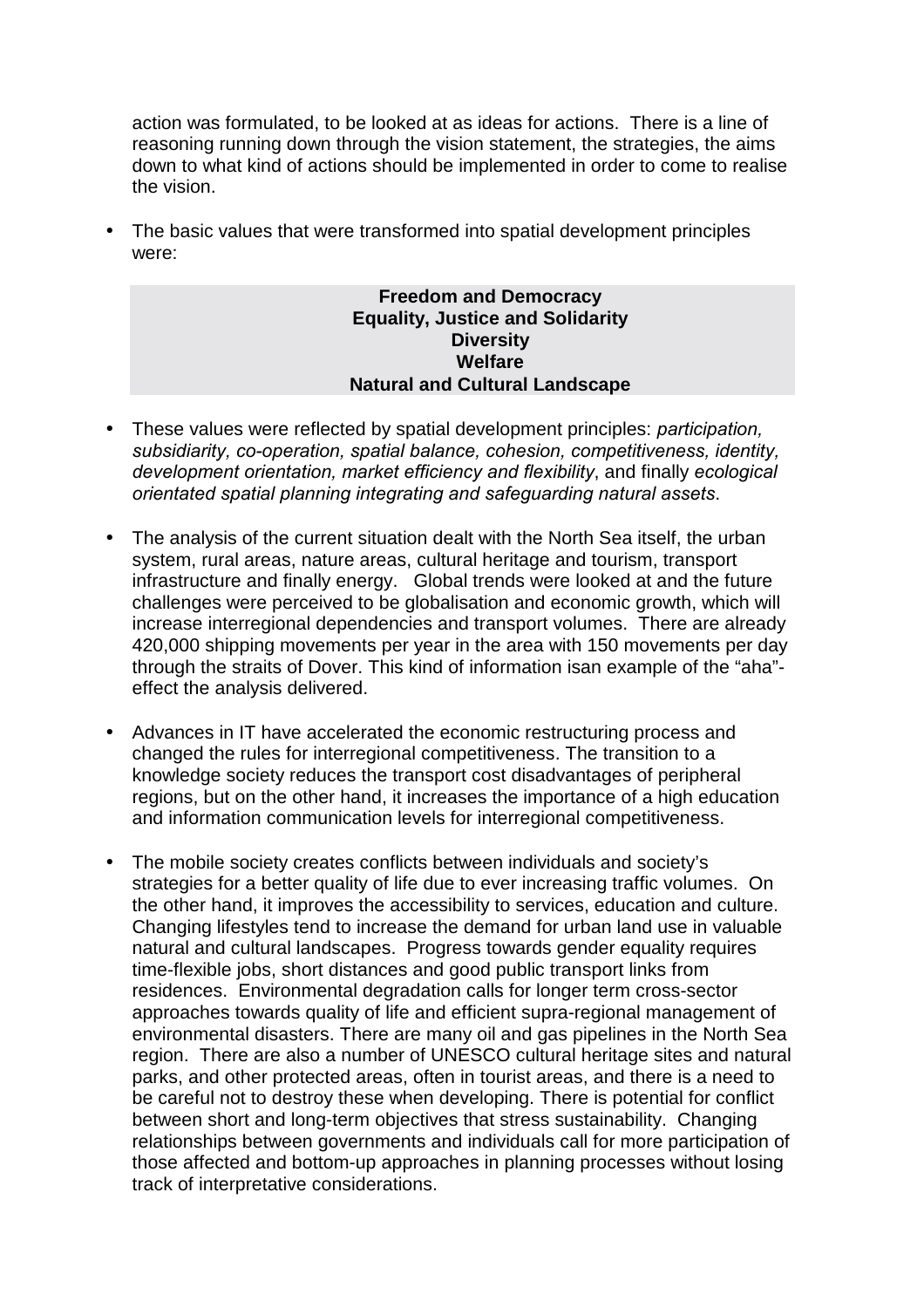• The issues discussed above formed the background material for the vision. This context has been concentrated into key themes for sustainable development (Box 1.6.1). These key themes for sustainable development have been the basic input into the INTERREG IIIB operational programme for the North Sea region.

#### **Box 1.4**

North Sea Spatial Vision Key Themes for Sustainable Development

**Integrated town-hinterland and inter-city development Strengthening of rural-urban centres Development of peripheral regions Promotion of sustainable mobility Regional communication infrastructure development embedded in regional development promotion Controlled protection and use of valuable, natural, and cultural heritage landscapes Integrated management of the North Sea Planning for water Integrated coastal zone management and planning** 

- The vision describes the future change and direction of spatial structures it does not show a final situation and this is important to note. It sets a direction and it is very much up to the politicians in the different regions to give this life. It specifies the attributes of spatial quality which spatial development policy intends to achieve it serves as a basis on which to build strategies and action proposals and set priorities. The strategies identify feasible ways how to implement the desired changes, and finally the actions include proposed projects for transnational co-operation towards joint actions and exchange of experiences.
- The vision statements are the heart of the project. There are ten interconnected vision statements divided into three categories, four deal with the North Sea region as a whole (see Box 1.6.2), four deal with urban regions, and two deal with rural areas.

#### **Box 1.5**

**1- The North Sea region is an area well integrated into the development of European space and the world economy 2 - The North Sea region is a region with a balanced spatial structure 3 - The North Sea is a model for democratic and co-operative planning 4 - The North Sea region is a region that takes care of its natural resources and ecological equilibrium and its cultural heritage 5 - Urban regions developing in an environmentally friendly way 6 - Urban regions as motors of regional economic development 7 - Urban regions, which promote social cohesion 8 - Urban regions which are attractive for their population and visitors 9 - Human activity, which is in harmony with nature 10 - Rural population which participates fully in economic and social progress of society**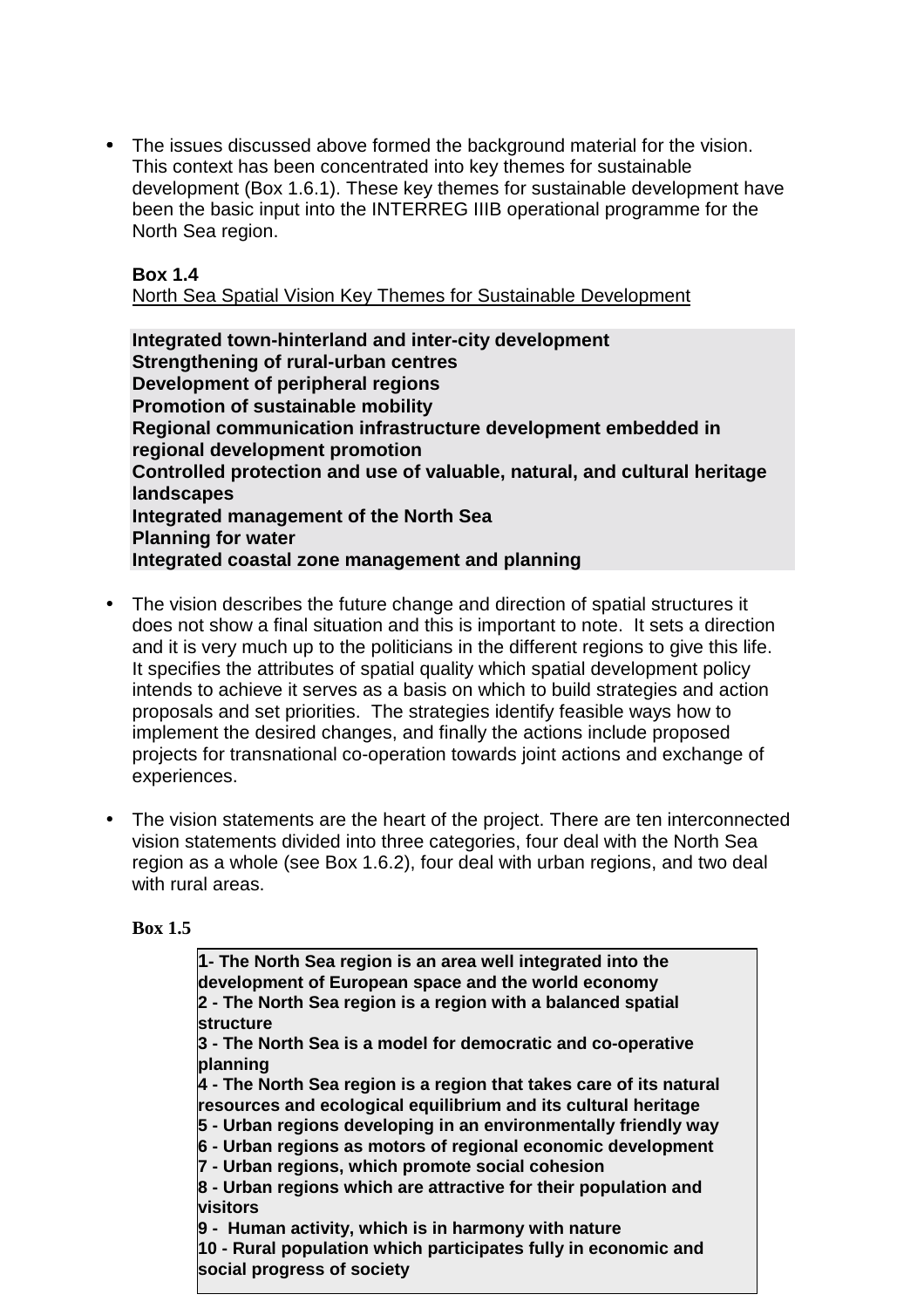• For all the visions it is interesting to ask how the situation today compares to the vision. For example, in the case of Vision 5, can it be said that urban regions develop in an environmentally friendly way today? Similarly, for Vision 9, can it be claimed that human activity in rural areas is in harmony with nature? In the case of Vision 10, does the rural population participate fully in economic and social progress of society? The answer to such questions in the present context is clearly in many cases no.

#### *Aims, strategies and proposals for action*

- The ten visions or pictures of the future situation presented above are the heart of the North Sea Vision. I will now present some of the aims, strategies and proposals for action linked with the visions.
- If we consider the first vision of a North Sea region that is well integrated into the development of European space and the world economy, one of the aims is a high quality transport infrastructure and service links between the North Sea region and other regions. One strategy to support this could be to promote and improve the integration of North Sea regional infrastructure into the TEN network. Another strategy could be to co-operate to take a leading role in developing international or inter-modal junctions. The third one could be that the port regions develop their lobbying power towards the promotion of short sea shipping.
- In terms of the second vision of a North Sea region with a balanced spatial structure, one of the aims is sustainable accessibility for the population in all parts of the North Sea region. One strategy to achieve this is to set up a priority programme for improved accessibility to and from peripheral regions. One project could be to identify priorities for regional transport links to bind North Sea region development poles together. Another project could be to develop urban and rural re-cycling and ecological circles in the cities and projects for the exchange of experience that could look for example, into economically viable ways to promote sustainable rural-urban and rural-rural mobility.
- The fourth vision for the North Sea region takes care of its natural resources and ecological equilibrium, and cultural heritage. One of the aims is that spatial policy tools should contribute to the protection of the North Sea's ecology. One strategy for doing that could be to agree on spatial policy principles for protection of the North Sea's ecology. Actions could include identifying the implications of spatial policies for the ecology of the North Sea and suggesting improvements. Another action could be to designate administrative procedures for protected areas of the seabed, and exchange experience on issues such as the practice of sustainable tourism and links to economic development.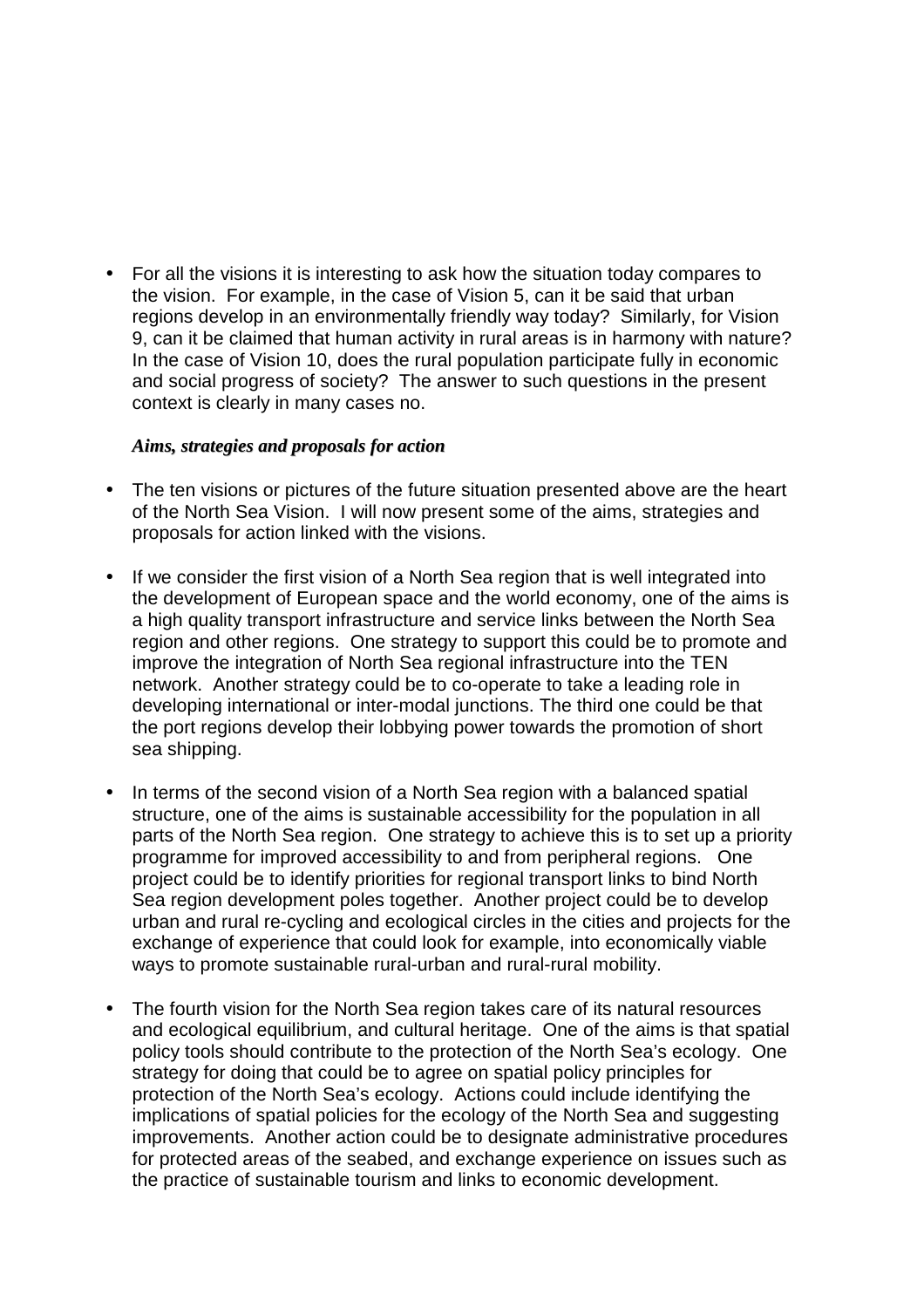- The fifth vision is of 'Urban regions developing in an environmentally friendly way'. One of the aims is to limit the use of Greenfield land for urban expansion and to re-use Brownfield areas, and a strategy to reach this is to promote the re-cycling and restructuring of underused and derelict urban sites. Projects could look into issues such as: compact cities, making use of vacant buildings and sites in Brownfield areas, evaluating and classing green spaces for protection or for urban development, and exchanging experience on ways to promote inward urban growth.
- The seventh vision is of 'Urban regions, which promote social integration'. One aim is to ensure that urban-regional development is sensitive to social diversity and social inclusion; one strategy is to strengthen local capacities to respond to the needs of communities in deprived urban areas. Actions could be for instance to develop user groups to act as communication groups for public administrations, to promote cross-sector approaches for urban regeneration social integration, and to exchange experience, for example, on youth parliaments and other target groups and their involvement.
- The eighth vision is of 'Urban regions, which are attractive places for their populations and visitors'. One aim is to have urban structures that respond increasingly to the needs of quality of life. One strategy is to promote urban ecology and bio-diversity. One action could be to develop spatial plans, which give priority to recreation, urban nature and a clean environment. Another could be to reduce the overall level of transport through the re-location of stations or workplaces, the development of mixed-use functions, and a change of transport modes. There could also be an exchange of experience on the conversion of Brownfield areas and derelict military sites.
- To respond to the ninth vision of 'Human activities, which are in harmony with nature', one aim is for a wider introduction of more environmentally friendly forms of tourism. One strategy could be to protect and use cultural heritage through projects such as the development of thematic tourist routes, which minimise negative environmental impacts. One of the projects in the North Sea region is a North Sea cycle route of 6,000 km around the whole area, which is due to open next year. Another project could be the restoration of cultural heritage sites with a common North Sea region identity for tourist development. There could also be an exchange of experience, for instance on the sustainable management of tourism including mass tourism.
- The tenth vision is of 'A rural population that participates fully in economic and social progress'. The aim is to promote rural economies, and one strategy could be to promote a new urban-rural relationship with help to maintain local identity. One idea is to examine a new mechanism for rural-urban co-operation and another is to identify a concept for sustainable and bio-diversity oriented agriculture. Another action could be to promote endogenous economic potential for regional development.

#### *Process*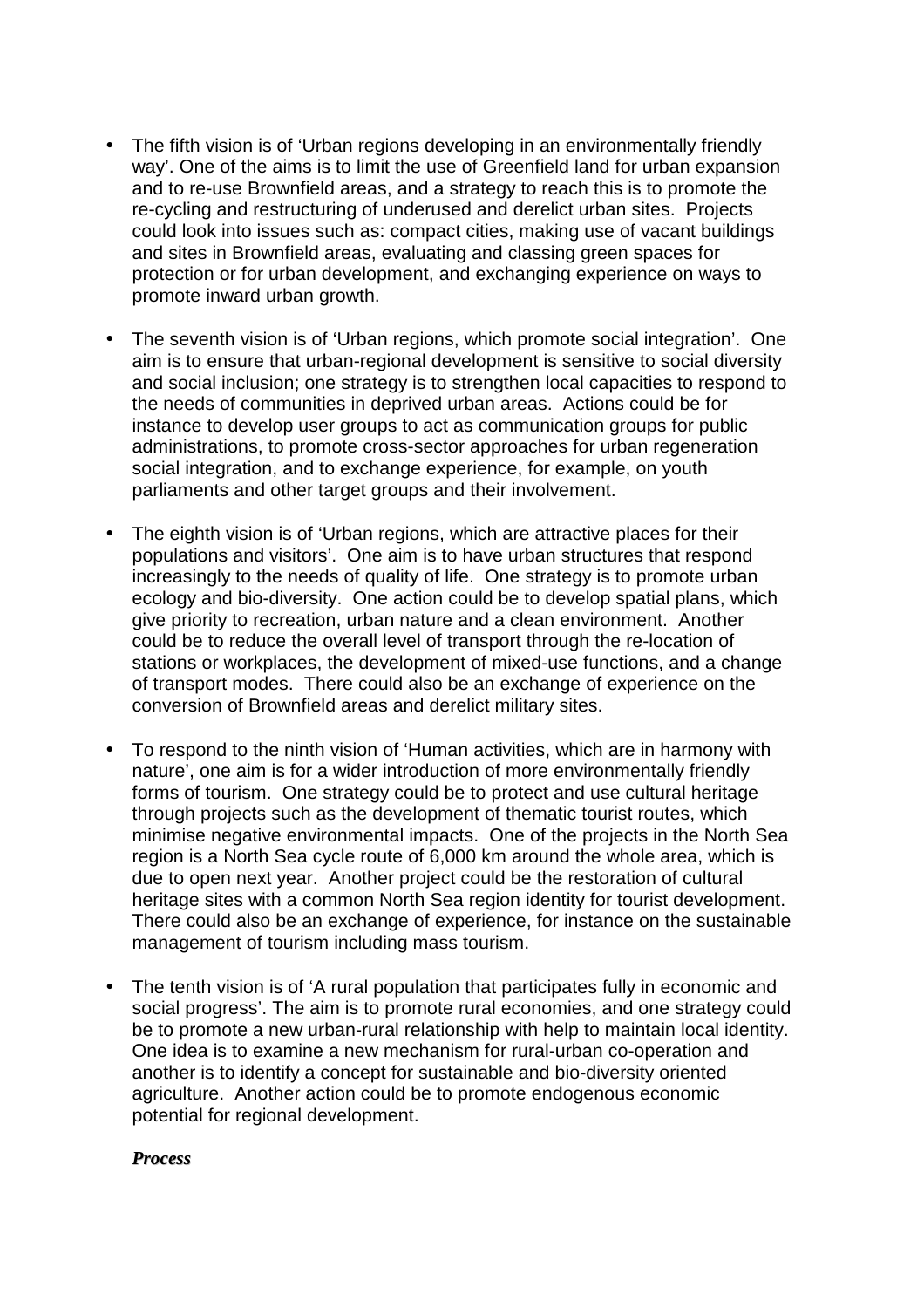<span id="page-46-0"></span>• So that is how we have been going from vision, to aims, to strategy down to the different actions. In terms of the working process, the vision working group has consisted of one national and one regional representative from each of the countries. Regions, institutions and planning bodies were the stakeholders and they are important because, as Nicky Gavron, said ownership is very important. If the ESDP is to be implemented everybody needs to be able to see their 'fingerprints'. The INTERREG IIc North Sea secretariat has supported the work with information about the 45 projects in the North Sea region, and 'Planco' a consultancy firm in Germany have taken care of drafting the reports and moderating the workshops. A consultation, based on the first draft, went out to all the 57 regions covered by this area. Rather critical comments were received, among others from some of the Danish regions, and all these comments were debated. A seminar was also held with specially selected INTERREG IIC projects where many different issues were debated. All these comments were taken in as feedback for internal discussions and that resulted in amendments to the first draft. On the basis of this the final draft was prepared and the second consultation undertaken. This time as an example Danish regions were happy with it and one administrative director said *ëWell, this is actually not that badí* as he could see his own comments reflected in the new draft. This again demonstrates the importance of ownership by the stakeholders.

#### *Conclusion*

• One area that perhaps needs more work is the North Sea itself. The Norwegians did propose closer co-operation in the North Sea area but this did not result in action. This issue is now being debated. We already have the Council of Ministers in this area, meeting as the North Sea Conference so perhaps the agenda could be enlarged to deal with regional development too. This is a current issue, which is as yet undecided, and national authorities are trying to work out if that could happen in the future In terms of the North Sea itself key issues are the quality of the seawater, habitats and all the biological and marine issues. There is certainly a need for a holistic approach to this area. Finally, more information is available at www.northsea-norvision.org , from which both the whole document and a 25-page résumé in six languages may be downloaded.

## *Robin Thompson*

*There are some very big themes coming out of today, perhaps the biggest*  being how can *the young David'* of spatial planning hope to take on the Goliath *that Klaus Kunzmann characterises as the Dow Jones approach to planning? We have heard a lot about capacity this morning, and here to talk to us about educating spatial planners, and the president of AESOP our sister organisation.* 

## *1.7 Hans Mastop,* President of AESOP

**Introduction**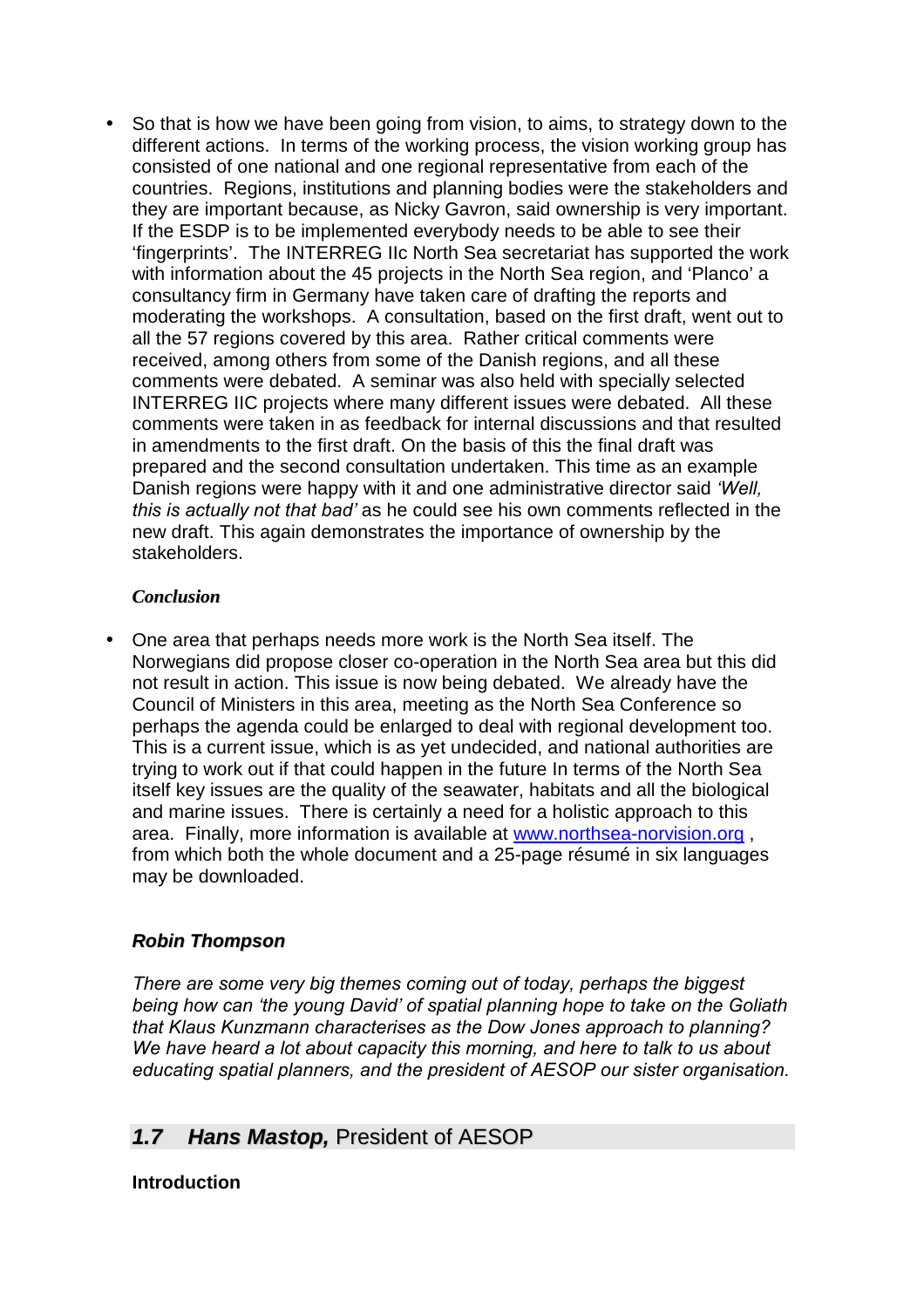- This presentation considers the question "*What does the ESDP mean for the education of planners?î* What is happening here today where we are all very enthusiastic about spatial planning might perhaps mean very little for most of the planners working in Europe. This will be one of the bottom lines of what I have to say. At the same time, I will try to convince the ECTP – and also AESOP - that in view of developments in the next five or ten years in education in general in Europe there is a role for us to play to promote both the planning profession and planning education as such.
- Recently I received an e-mail from Bulgaria asking for help from AESOP in starting up a new BA in Planning. We talk about planning, but we often do not realise that in many parts of Europe planning is really no big deal in terms of education, perhaps not even in terms of the profession. My Bulgarian correspondent was working on the first BA programme in planning in Bulgaria, she used what is happening in Europe at the moment as an important argument for help, she used friends from the UK to help build up the curriculum, got money from the EU so the EU played a role, but she met with all kinds of bureaucracy. Now she is starting again. Today we are talking about planning on a European level and I am asked to think about what that will mean for planning education in general in Europe.

#### *The current state of planning education*

- The consideration of issues such as the ESDP and spatial planning is perhaps an elite discussion of a few planners involved in the supra level of planning. Over the next 10, 15, or 30 years most of the planners who are educated in planning schools will be dealing with very local issues and for them Europe will be far, far away. In terms of the state of planning education in general, and what Europe and the ESDP will mean for the future of planning education, both ECTP and AESOP have a role to play in view of what is happening in the aftermath of the Bologna declaration signed by 70 Ministers of Education in 1999.
- Across the world, there are 500 schools presenting themselves as giving a planning education and give an academic degree, with 56 offering postgraduate studies. But many planners working in practice are not trained as planners, with this being more the case in continental Europe than in the UK. In the USA there are perhaps 20 planning schools for a population of 280 million people, in Europe there are something like 120 planning schools offering an education in planning. Some countries really stand out. The UK has something like 60 or 70 planning schools, Italy has 7 or 8, France has 10, but there are countries in Europe that hardly have any planning education (that is programmes that are presented as planning courses). There are of course courses in geography, in landscape architecture, architecture in general, urban design, sociology, administrative sciences, but those presenting themselves as planning schools are very unevenly spread over Europe and over the world.
- There is a large Anglo-Saxon influence on what we consider planning and planning education to be all about and it also seems to be more or less linked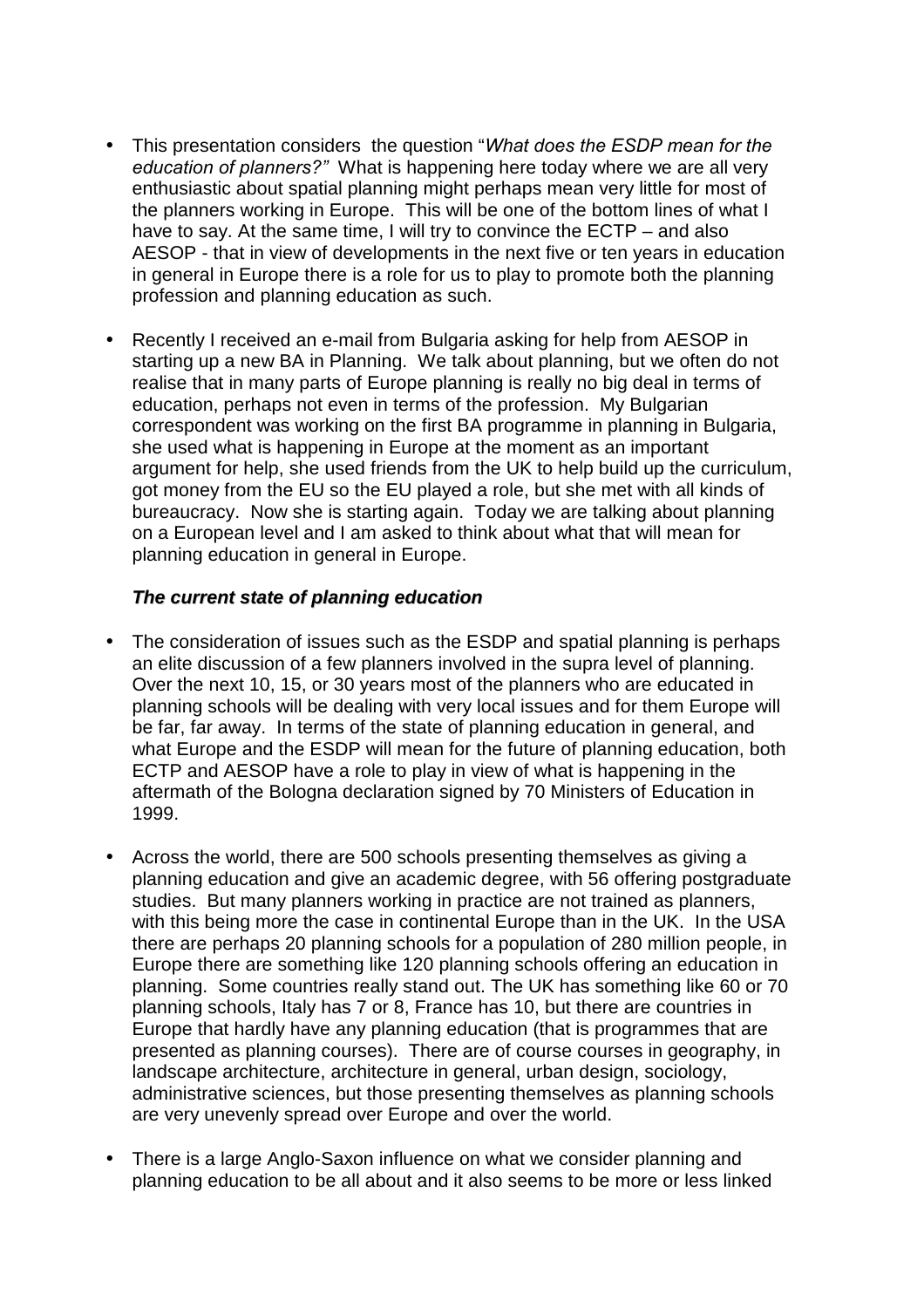to the Western urbanised world. In terms of educating planners for Europe in the future, we need to think about developing the infrastructure to be able to educate them. If we are pleading for a very special role of planners in Europe because of the process of integration, we should remind ourselves that we really have to educate them. So the figures above show the number of schools presenting themselves as planning schools. Not every planning professional is educated as a planner at a planning school, and I am not sure whether they should be. Although I am representing AESOP and feel that it is very important to have planning schools, I also feel that because there are all kinds of developments in the curriculum, you could develop perhaps a l bit of a closed shop model and it might be good for the development of Europe in general to have other disciplines involved in the process of European integration.

#### **What does European integration mean for the education of planners in Europe?**

- In terms of the 'state of the art' of planning education. Europe plays a very important role, perhaps even more than the other continents, and within Europe it is more or less the Western European countries with the UK in the lead. So what could Europe mean for educating planners in Europe? Many here today have claimed that in the process of Europeanisation planners have to play a role. We have been reminded today that planning is still quite a small profession and really has to fight. The argument for planners playing role in Europe might be quite simple. When you look at what has happened in Europe in the past 20-40 years, it is a process of integration on a political, economic, and institutional level. At the moment the issue is to see if it is possible to translate that process into a spatial or territorial dimension, and planners, if they are well trained and well educated, are the people most equipped to work on such a job.
- If we really train our students the way they should work in practice they are trained in integrated thinking and they should be able to work in an integrated way on various dimensions. They are trained to understand how developments in one place are linked to developments in other places; trained to think in integrative terms about influences of various functions and activities in relation to each other; trained to think and to work on how in the longer run all kinds of solutions for present spatial problems will influence the future course of events; trained to take care of the historical roots of developments and places, and also trained to do this at and between the various spatial levels, local, regional, national and European. So a very simple argument as to why planners can and should play a role in what is happening in Europe at the moment, and why the ECTP should play a role in Europe at the moment, is that we are representing a profession which is trained in integrated thinking. Planners are trained to develop solutions which reflect influences from all sides of our society and which have a profound influence on the spatial development of our spaces, and they should play a role in developing the kinds of policies which in the long term will have a bearing on what is happening on the ground. In short, planners have to play a role, and ECTP and AESOP have a role to play in developing the opportunity for that.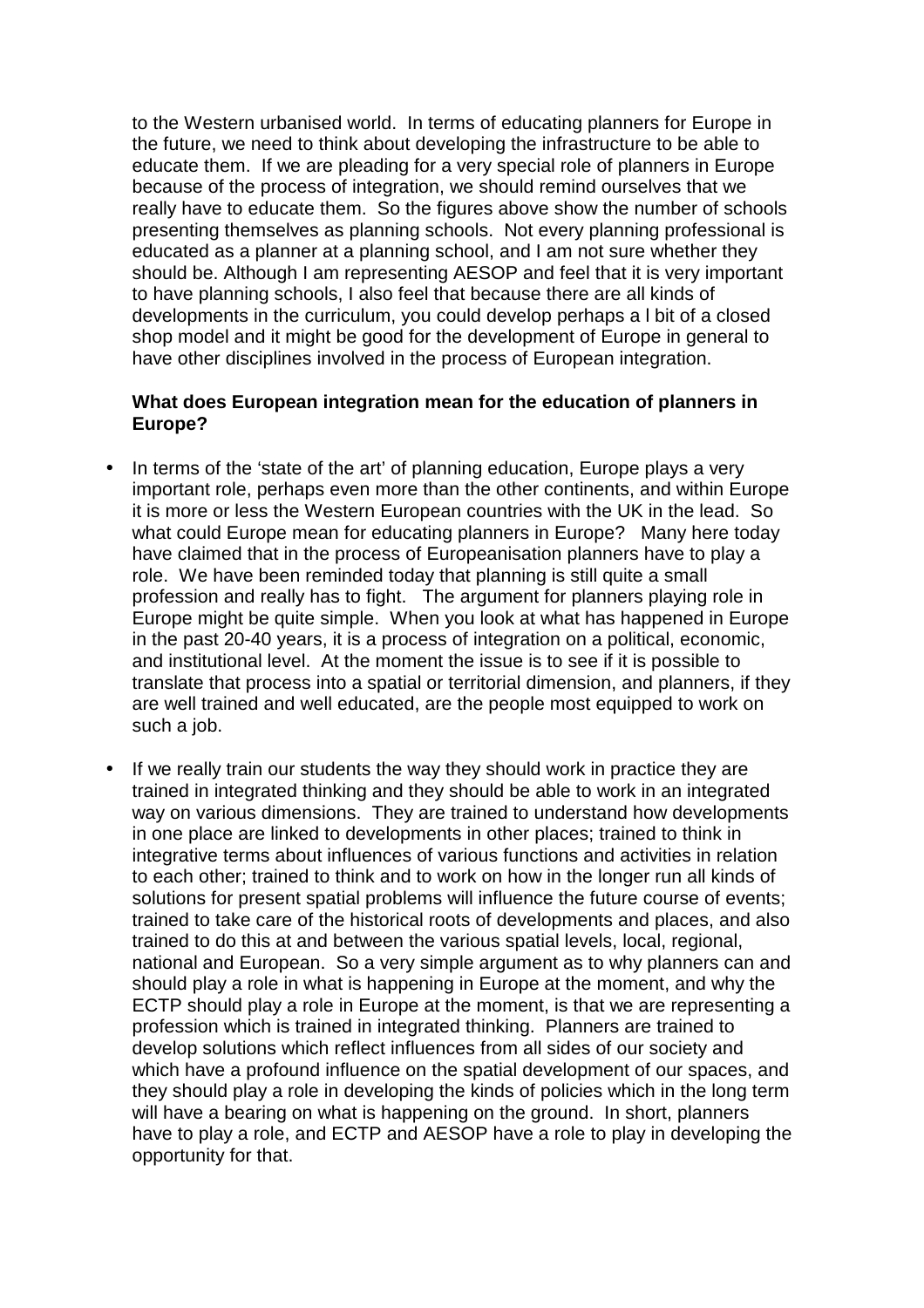- There is perhaps not much new in what has been said so far, when one considers what this means in terms of curriculum. The ECTP developed its common core in 1985 stating what kind of curriculum was expected from planning schools, and AESOP did a similar exercise in the early 1990s. The elements that it was felt should be in the curriculum of a planning education were a knowledge of planning theory, planning history, the context of planning, developments in planning, and problem definition skills. The education should also cover the ability to think in conceptual terms, data handling skills, and the ability to evaluate projects. Planners should also develop an attitude that should help in exploring the needs of society, the needs of the people, and in taking account of cultural differences within Europe. The curriculum should also give an awareness that planning is a value- laden political activity, planners should have a high level of ethics, and when they develop proposals for the future development of places of areas, they are serving the community.
- So in a way Europe does not mean very much. If planning educators are doing their job in the right way. Europe means that we are just adding another level of planning, another institutional level, another level of thinking on spatial developments, another level of trying to define what is happening in that bigger territory which we call Europe. A level of its own with its own spatial dimensions, with its own important activities and developments, with its own history and politics, with its own prospects for the future, and with its own institutional characteristics. Nothing more and nothing less. Europe, if planning educators are really good at their jobs and in training their students in what can be called 'multi-level thinking', is just adding another level to the basic knowledge that has to be given to planning students for when they leave academia.
- So what will Europe mean? Very little for most planners graduating in Europe working on a day-to- day level in adapting places, making good solutions for present problems, and I think that planning educators should be aware that most of our planners will be active in a very localised way. Whilst one should have a broad mind to what is happening in the world outside, planning basically deals with how we can deal with the problems of cities, regions, and some times bigger regions, one should always have both feet very firmly on the ground. For most planners that are being trained, have been trained, and will be trained in our courses, Europe will not mean that much in their day-to-day activities. They will have to know about it and know what is happening. It is one of those levels of planning which is emerging and which a group of people like us really believe in, but for most planners we educate, Europe will not mean very much. Europe will mean something for some planners, for instance those working on the use of INTERREG for cross-border activity, working on the ESDP, and especially those working on the regional level. It gives new instruments and new frames of reference, and they will have to translate that to the locality, or region for which they are responsible. They will work on Europe, and perhaps by developing regional strategies they will make a bottom-up contribution to that idea of Europe as a Europe of the regions. Europe will mean a lot for a few, those here in the room or developing the ESDP, and perhaps for them it might also mean a kind of vocation, something they really believe in, and they really have to develop that. In the long run they will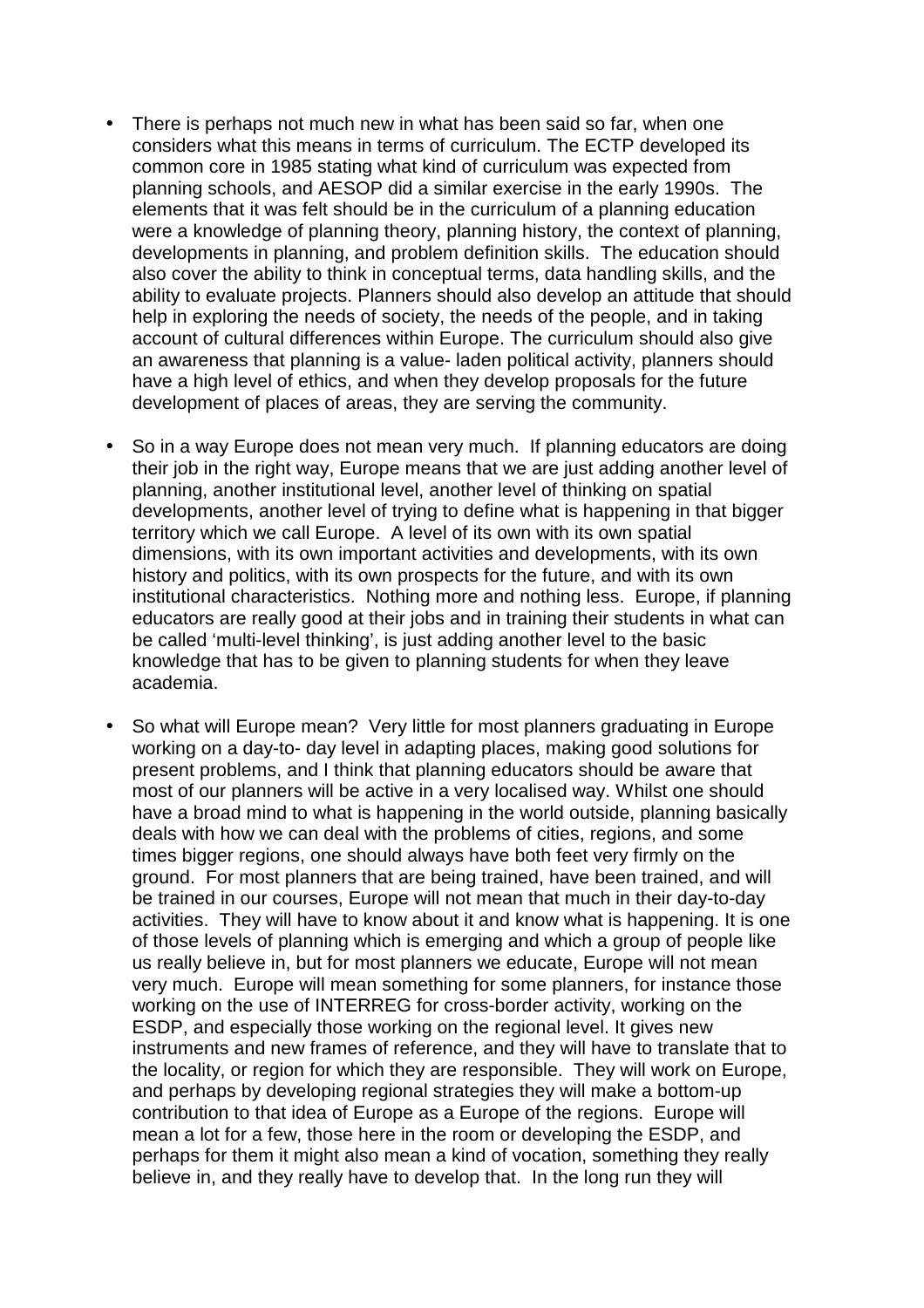influence the many planners who are still working in local activities trying to solve local problems.

• In the long run, if Europe really develops as an important level of planning, it will have a real influence on what is happening in various regions, cities, small towns, and small areas in our countries. It will have a bearing on the work of those locally organised planners, planners working on local problems, but at the moment, Europe is still a long way ahead. In the mean time Europe will mean much for those who have to work on the ESDP, have to develop a spatial image for the new Europe, have to create new areas for active policy, have to create mechanisms for co-ordination, or to perhaps invent new instruments. However, this will still mean very few planners who are really working on that very upper level, and they really have to work hard to make sure that what they are developing on the European level becomes part of the reference material for those planners working on the ground, for that is where things are happening. At present the discussion here is more or less an elite kind of discussion, but a very important one.

#### **The future of planning education**

- A year ago, seventy Ministers of Education signed the Bologna declaration for the European higher education sector. This states, first, that there should be a transparent European higher education sector for all kinds of academic education, which includes planning education. Second, in order to reach that goal, it is advisable that we adapt our curricula, which are different in all countries in Europe, to a Bachelor model such as the American or English model (three years of Bachelor training, two years of Masters training and perhaps two or three years of PhD training). This was done to stimulate mobility of students and of staff. Countries such as Belgium, Germany, Italy, the Netherlands, and France are now starting to transform their curricula into a two-step model, and it seems likely that the Bachelor / Masters model will be the model used in Europe within the next five or ten years.
- The changes are not only a matter of opening up European higher education area and promoting greater mobility of students and staff. They will also lead to greater competition between universities as is the case in the USA. There will also be changes in the accreditation of programmes. For instance in the Netherlands until now there was a four year programme. As long as a programme was part of a university, it was seen as an academic programme. Now the Education Minister is saying that there should be Bachelor programmes and Masters programmes to be accredited separately by a national body which is part of a European body on accreditation of all education in Europe. It does not matter if that programme is part of a university or a polytechnic - the content itself is what decides if it is academic. So the accreditation of programmes is becoming very important and what you see already happening in Europe between universities is that they are looking for preferred partner strategies. They are trying to develop networks of universities with the same kind of set-up, infrastructure and educational programmes, so that they can really be linked together when competition between universities in Europe really starts. It is already starting; for instance many universities in the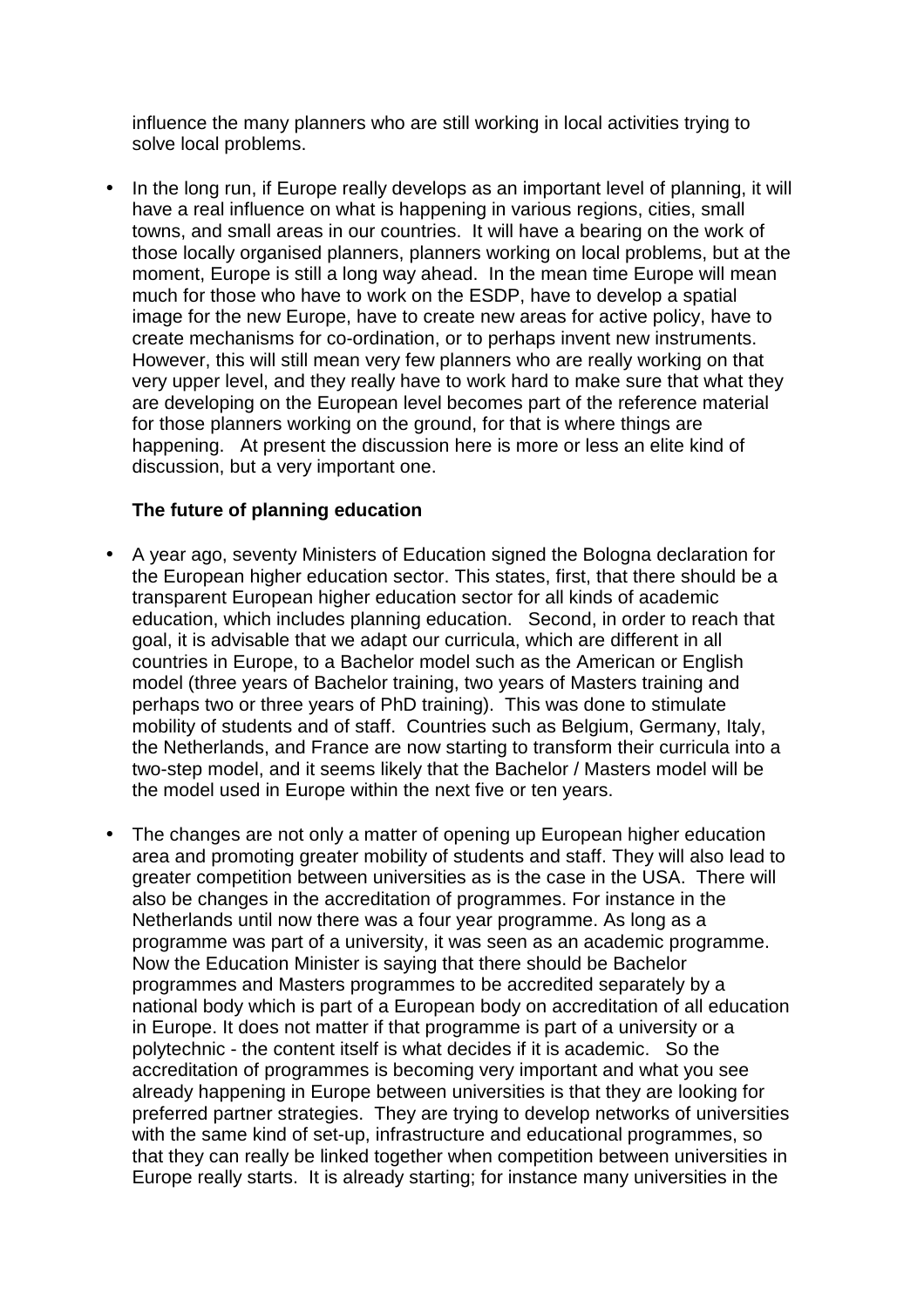North West of Europe want to be partners with Leuven. No doubt there are prime universities in Germany and the UK too which are looking for all kind of strategies to make networks of universities and that are thus playing an important role in the future spatial landscape of higher education in Europe.

- ECTP and AESOP have two important roles to play. They do not have a role to play in the networking activity, but they do have a role to play, for instance, in the ERASMUS project and all kinds of networks between countries and between universities working on planning research, for example in trying to find out the kinds of research topics that PhD students really work on and whether they are dealing with the same kinds of subjects. Networks may also arise from the group on education and professional links, and perhaps these networks and links between universities might be the stepping-stones towards what I will talk about now.
- In view of what was discussed today, it seems that ECTP and AESOP should have a role to play in developing what I have called Masters in European Planning. Yesterday I was presented with a paper from the Bartlett School of Planning (University College London) which is developing such a programme. Looking back at the uneven distribution of planning education across Europe that I described earlier, with most schools at the moment being in the UK, I think that it is very important that in all countries of Europe there are courses, perhaps special Masters courses, on European planning. Whether one looks at what is happening in Europe from the Dutch side, the German side, the Italian side, or from the Greek side, Europe is always different. We should remember the cultural diversity within Europe, and we should study, and help students in studying and looking at Europe from their own institutional and cultural background.

## *Conclusion*

- If we really feel that our profession and our education have a role to play in developing Europe and an open European higher education sector, and we really think that planners have a role to play in that development of Europe, our organisations should promote linkages and try to influence decision makers. For example, although neither of our organisations have the money, we have the influence to encourage the development of chairs in European Planning. Admittedly we have Klaus Kunzmann and Andreas Faludi and a few courses in European Planning, but I think that if you really want Europe to play a role in thinking in Greece, or in Italy, or in Denmark, or in Scandinavia for example, I think that you should work on developing chairs as natural focal points for the background of that specific country. ECTP has a role to play in promoting that idea and the members of ECTP have a role to play in doing that kind of work in their own countries.
- ECTP and AESOP also have a role to play in the future system of accreditation. What is happening at the moment in the Netherlands is that the Minister has given the order to a small group outside academia to develop the future standards of Bachelors programmes and of Masters programmes. ECTP, who developed the Common Core of Education and Training, and AESOP, have a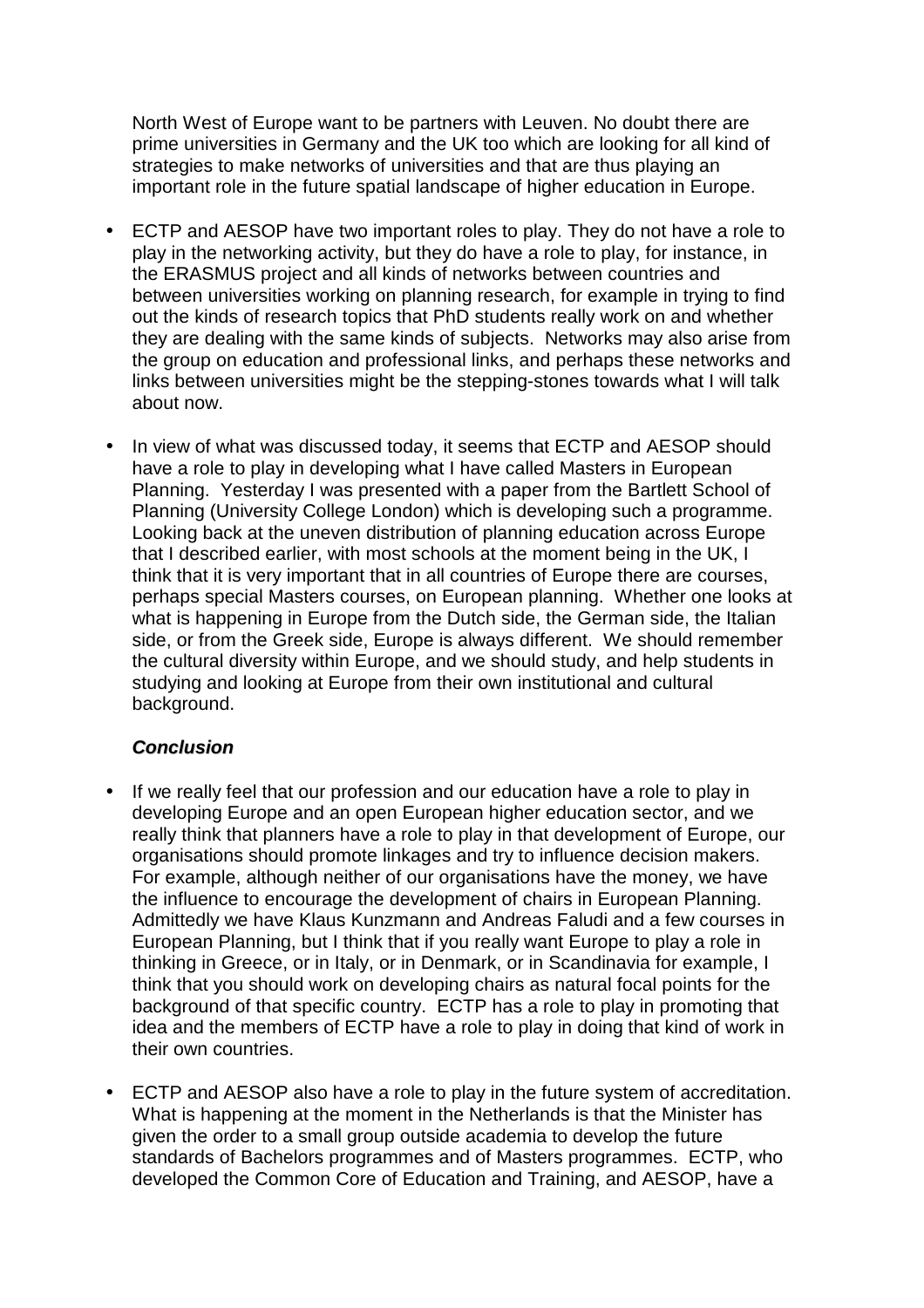<span id="page-52-0"></span>role to play in developing those final terms. What should a Bachelor or Master of Planning in Europe degree have in its curriculum? What should a Bachelor or Master of Planning in Europe have been taught to be able to play a role, not only on a very local level, but everywhere in Europe? Because the borders will be open and our students will try to find work not only in their home countries. The bottom line in all this is that I am not pleading for a central education, a central course for planners in Europe, I am pleading for courses within the various countries because the cultural differences are most important for all of us. Thank you very much.

# **PART II - Afternoon discussion**

## *2.1 Afternoon discussion*

• *Robin Thompson* opened the discussion by giving two "simple-minded" models of what had been described. Different sectors which include land-use and transport and cross-sectoral policy that is transforming the "Dow Jones" market economy into an economy which is spatially planned. That is the crude idealised model. There were suggestions from a number of speakers that the real model is with the market economy dominant, with a small number of usually land-use planners trying to deal with it, and then with a little elite (most of whom seem to be in this room) of enthusiasts for spatial planning and who do not even have a connection with the mainstream of their own professions let alone a position of dominance there. A little exaggerated I think you will agree, but I wonder if the discussion may consider whether these really are the two models. And if that is the case, how do we move a bit closer to the aspirational model and away from that model?

• *Andreas Faludi* raised the issue of territorial planning to start the discussion. Klaus Kunzmann mentioned that this was the term used in the former GDR, and that it was rapidly dropped. It was resurrected at the same time by the Italian presidency in 1990, which produced two papers on territorial planning, has been lurking in the background ever since, and it is always there in aménagement du territoire. Interesting discussion about the comparison between "space" and "territoire". Recently "territorial" has come up as a new discourse in the Commission, talk of territorial management in particular in relation to integrated coastal zone management. They say clearly that that is the new discourse which they are going to apply to other areas. Uses it as an introduction and to illustrate how terms have different meanings in different languages. Refers to Vincent's discussion of Spatial Planning 1 and 2. Puts gloss on it. Acknowledges the difference but is unsure if this is the difference between land use management and something broader. The difference is actually something else. The origin of the ESDP exercise is French, French ideas of aménagement du territoire which is intensively strategic thinking with a spatial dimension imported into the Commission. Individuals moved from France to Brussels and brought with them and developed this approach. The EC never had anything but spatial strategy in mind. Later this was perceived by Germany looking through a different conceptual lens, through a conceptual lens of a "masterplan", a masterplan with legal consequences with designations of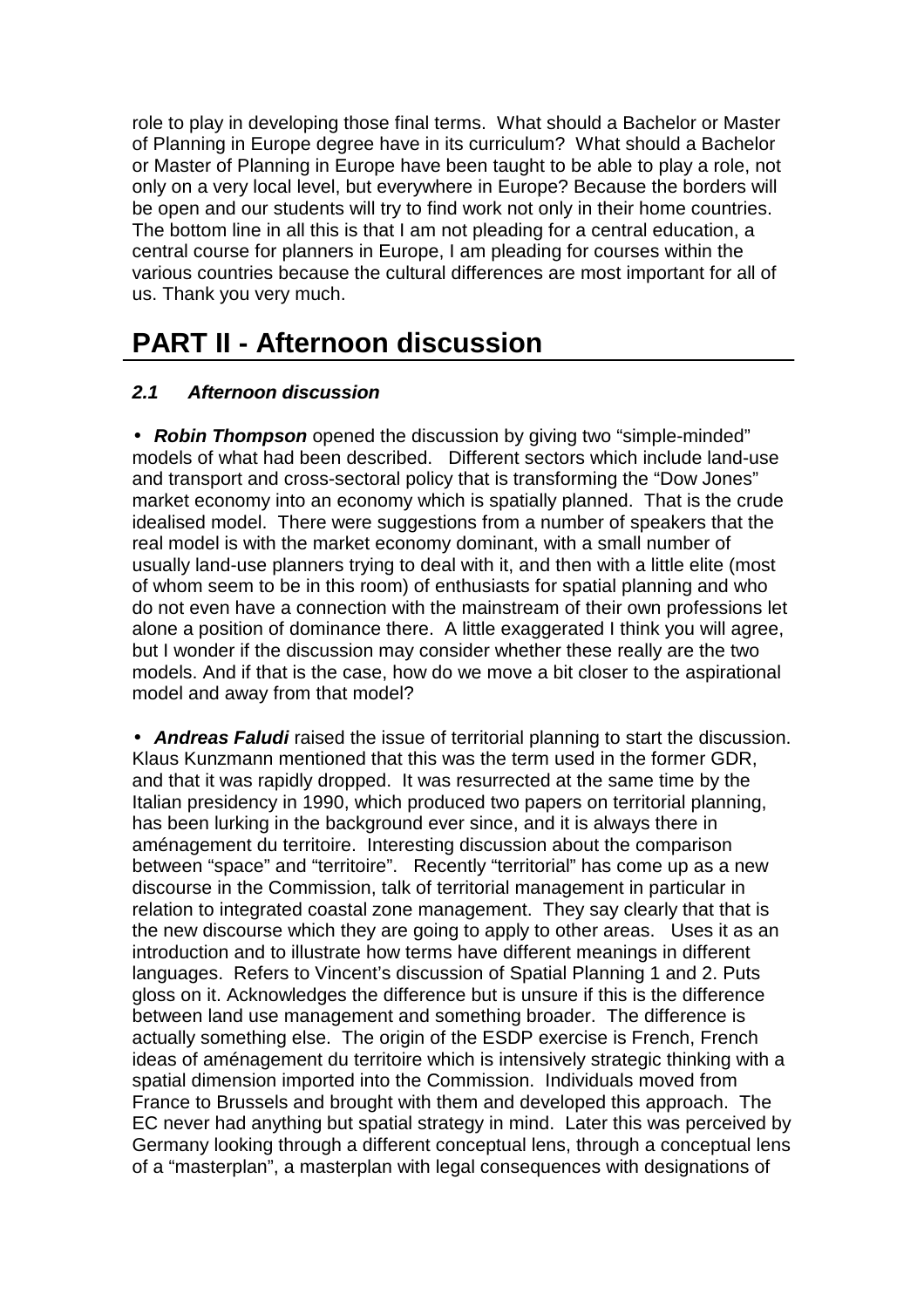land implied in it. And that is the real difference because I think obviously a spatial strategy is also about the management of land in the sense that, at the end of the day, the management of land comes into it. So that to my mind is not the real difference. The real difference is about the nature of planning, whether it is about producing a masterplan that decides everything in one go, or whether it is a spatial strategy which as the ESDP puts it is a framework an input into subsequent decision making processes. Probably a more fruitful distinction than that between the management of land and strategic planning. Why? Because land and land use is implied in both. Relates it to something else in Klaus's paper. Klaus "was doing injustice to the banana" (Roger Brunet formulated this but never used this phrase which was coined by a journalist). Actually said that there is a European urban network which becomes dense in the area of the "dorsal" and wanted to get this idea across so drew the shape to conceptualise space, still calling it the dorsal. Many others in the process have done this and reduced Europe to one dimension (Italians did it saying that the core of Europe is within a 500 km radius of Luxembourg). Pentagon in the ESDP is described verbally as the core of Europe and is a conceptual lens, not a reality, put on to understand space. Klaus Kunzmann's work makes the point that there is also a diverse and multi-nodal Europe (the grapes image). Both lenses have been used in the ESDP process and have interacted with one another. In the ESDP this happens as there is mention of the pentagon, but also of the polycentric system of cities idea. Both conceptual lenses are needed: neither is wrong and neither is right.

• *Vincent Nadin* accepts criticism; was trying to find a way of thinking about spatial planning conceptually making a case that we need to think more carefully about what is that we are trying to do. Accepts that both model I and model II have a territorial interest. Perhaps type II is more strategic. The issue is the place in government, the institutional relationships. The traditional mindset of the planner is to be one of the sectors of Government but the spatial planning that we aspire (current discussions) to is quite different. Whether we achieve it or not is another question, but we need to think, as Robin Thompson said, about how we transform our current mindset and ideology about planning into a new one. Has reservations about whether that is possible.

• *Ulla Blomberg* feels the academic perspective on the process is useful as when involved closely in it can get submerged with papers and lose sight of the job in hand. Agrees with most of what has been said. Raises an issue with something Vincent Nadin said about the fact that inter-governmental cooperation has slowly developed and become also the mandate of the Union and Commission. Feels that spatial development issues are different in this context to a certain extent this is happening right now. The Commission has proposed that spatial development issues or territorial issues and urban development issues should be integrated into the work of the structural fund committee the Committee on Development and Conversion of the Regions. Feels this is a good development, and it is good for these issues that they are connected with structural fund programming such as INTERREG and also the larger Objective programmes. Because then the ideas are carried out and implemented. But the Commission can only work on territorial issues as far as they are connected to the structural fund programming work and outside that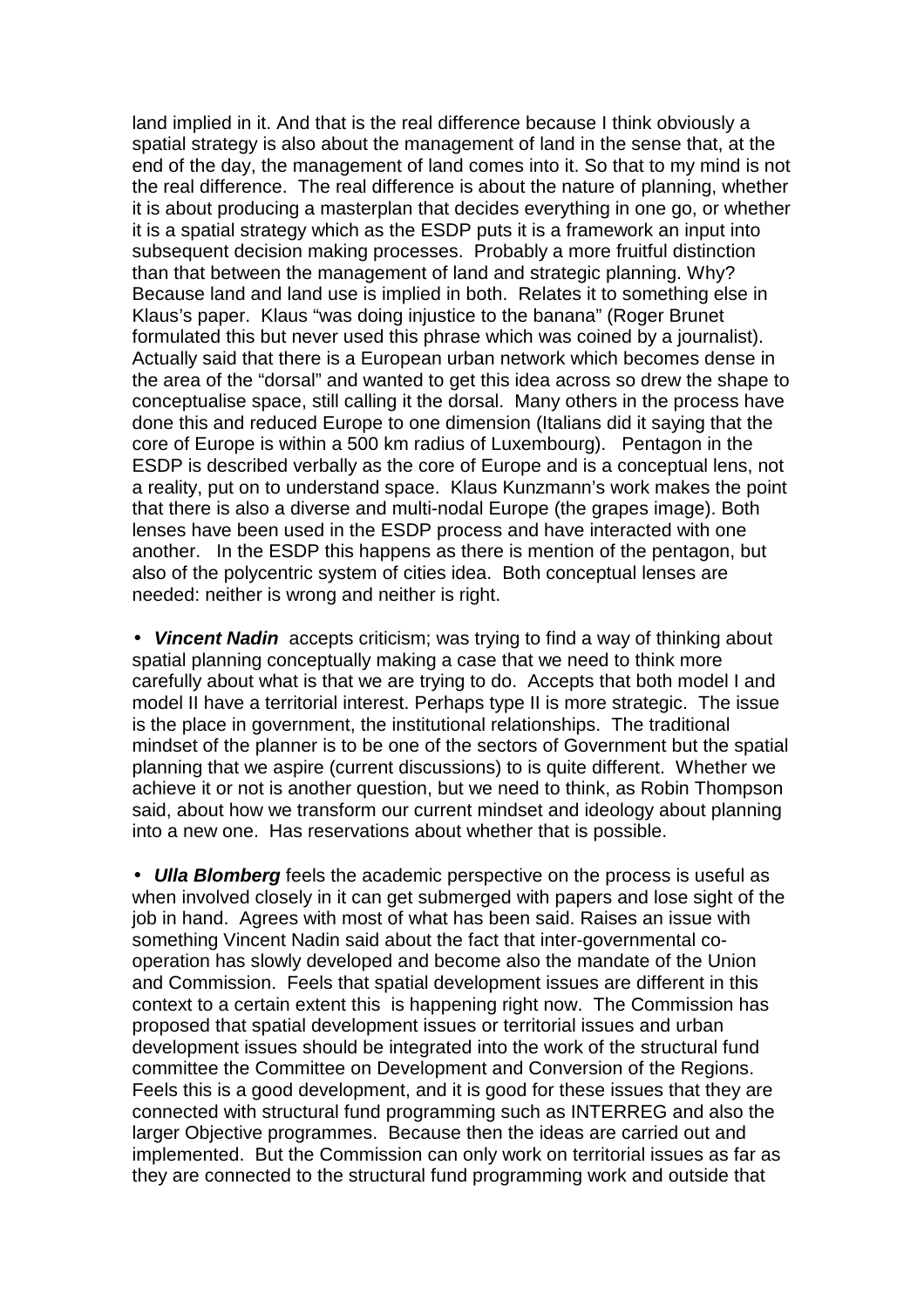they do not have any mandate. Does not think that land-use planning or physical planning will ever be a mandate of the Commission because these rights go right to the core of the member states, land ownership the right to use the land, how they decide and the right to plan it, and they will never, never give it to any union. Feels that whilst planners may see it as a positive trend, the politicians would never accept it. As an example, the Finnish Parliament was immediately alarmed when they saw any maps connected with ESDP work and for instance any map which showed half the country as tundra (a concept usually associated with Siberia). Politicians were therefore unwilling to see maps in the ESDP. This demonstrates the power of maps and as Athena Baibas commented, that "maps are always dangerous". Feels that the mandate issue is a very difficult issue.

*Charles Lambert* Proposes a fourth model. The role of planners is to promote Europe as a new territory by itself deserving strategic planning. A model based on 4 characteristics. First: It is necessary to exchange ideas, not to stay in the old hierarchy of countries, ministries, professions, even cities because of the weight of their elected mayors. Second: We are now once again in a period where cities could create new leagues such as the former Hanseatic league. Third: Cities should know where things are happening and what kind of relations other cities create with their populations. That could become another force for Europe: experimentation for the inhabitants in cities of a way to live with a clear participation in community life. With this purpose, we can invest in experimental ways of governance for people to feel good, to feel respected, to find others with the same inclination. Fourth: To use the fact that the European territory is a *new territory*. A territory large enough for creativity – in the same way in the private sector a merger comes about not just to become bigger but to release creativity inside. We will miss a very rare opportunity if we are not willing to find creativity in the experience of grouping the planning resources of all these different countries. This model gives the definition for the new planner.

Here I have to differ from the President of AESOP, Hans Mastop: I cannot agree with the principle made that Europe is of no interest for most planners. We must all be aware of Europe – we shall have to work on small pieces but these pieces belong to something bigger, and we should create that kind of synergy.

**Derek Martin** Interested by Vince Nadin's talk of a shift from land-use planning to spatial strategic planning. This is a crucial point in the further evolution of planning, as evidenced by Nicky Gavron's talk, which showed that the new strategic approach can be applied even at the level of a world city. With respect to EU policy, the idea of applying the more strategic spatial development approach can be taken a step further to actual policy implementation by introducing the concept of strategic spatial investments into Community regional policy. At the present moment, this policy is determined by simplistic regional economic criteria (e.g. 75 per cent of Community GDP for any region), whereas a strategic spatial development approach, using more "territorial" criteria or indicators for determining a new range of strategic spatial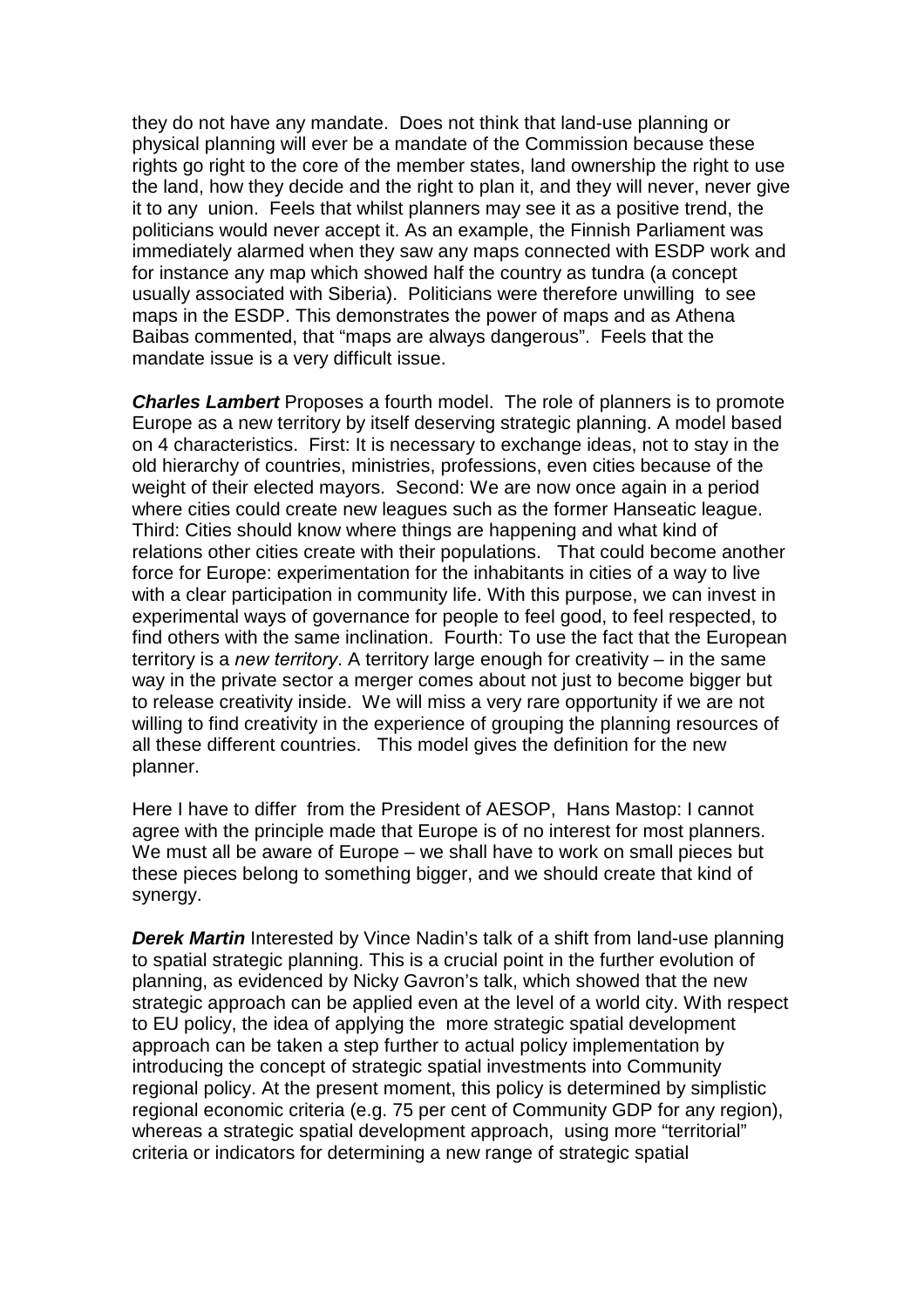investments would greatly improve policy effectiveness. The Interreg III programme could provide inspiration for applying this approach..

*Kevin Murray* There is a danger of talking *as* planners *to* planners within a closed system. I can relate to Klaus Kunzmann's and Hans Mastop's scepticism from experience with real communities, local authorities, citizens and businesses. The "Dow Jones*î economic driver* is a major player but there is also the *political market*: various levels of "democracy", often working against what we are trying to do as planners. We have to accept that as a reality because we want the democracy. These influences are pulling in different directions however, challenging sustainable development as we know it.

On the economic side, advances in information technology and globalisation mean a move away from spatially contiguous fixes - many activities are international, connecting London to Frankfurt to New York to Hong Kong in electronic financial services and many other sectors too. In that shifting economy much of the development is driven by the private sector including, in some countries, former publicly-held organisations (power utilities, transport, telecommunications) which are increasingly privately-funded international bodies.

To reconcile the problems set up in the two models, we need to get spatial planners and their educators to move away from exclusively public sector regulation to training people in the private sector too. This involves "infiltrating" a range of agencies and bodies in sectors of the wider world economy with people who have the kinds of skills and culture that we need. We cannot challenge that weight and that might externally. A new generation of spatial planners - who can operate on the investment side as well as the regulatory side - is the *big culture shift* that we have to try to deliver.

• *Simin Davoudi* feels that lot has been said about the general and very vague nature of some of the concepts that are been presented in the ESDP. It resembles the concept of sustainable development, popularised after Brundtland deliberately left at a very general level and it is from this that it derives its power it enables the creation of a political coalition around the concept. In the same way could be a positive thing for the ESDP, it stays at a very general level, all the maps have been taken out of it, detail removed, some tangible issues are not there, because of its general nature it allow that a lot of people and politicians from different governments and member states, allows them to sign up to it without necessarily committing themselves to any implementation of the details of it. So something which might be seen as a negative aspect of the ESDP could in fact become a positive one in the same way as sustainable development concept, although it is very vague and means different things to different people, although it is very flexible and allows you to interpret it in different ways, irrespective of all that it sort of created a powerful concept which responds to some people's aspirations and ideals, something like the ESDP and its progress could in fact create the same sort of powerful agenda. People could take it and try and find out what it means for their own locality.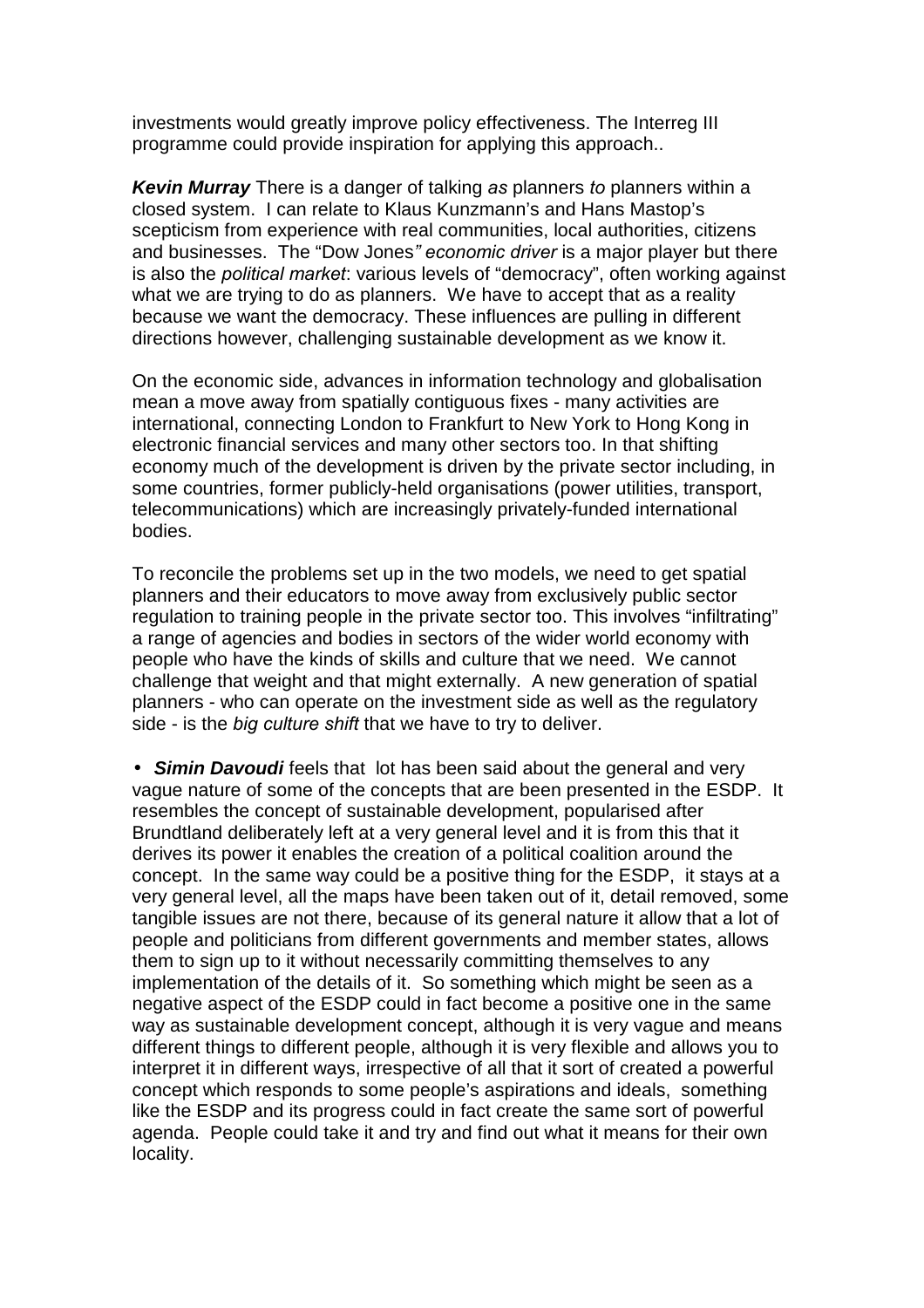• *Andreas Faludi* returns to the competence issue raised by Ulla Blomberg and Derek Martin. The distinction between spatial planning I and II or between the masterplan and strategic planning is very relevant in addressing the competence issue. In 1989 when the Ministers first got together Bruce Milan said "we don't want a masterplan" in 1999 commissioner Michel Barnier at his nomination hearings before the European Parliament and said "we don't want a masterplan". Consistent Commission position of not wanting a masterplan. Must be careful not to attack windmills, no-one has ever suggested a masterplan for Europe, that Brussels should blanket Europe with land use designations, this has never been the intention. The intention has been to develop a spatial strategy to underpin some of the policies with a spatial impact in particular regional policy. Second piece of information to confirm what Derek Martin had said at the meeting in Nantes in 1989 M. Jacques Delors gave a speech (transcript of that speech) on of the things he complained bitterly about was the imposition of quantitative criteria by the council of Ministers on regional policy, wanted (was very interested in spatial strategy at this time), to be able to operate regional policy on the basis of qualitative i.e. spatial criteria. That is the thinking of the Commission. As a planning community should try and understand that thinking, and make up mind in these terms and against the background of this understanding. During course of AF's studies of the ESDP process has become sympathetic to the position of the Commission and a little impatient much like the people at the Commission with the position of member states who almost nothing but say "there is no spatial planning competence" as if the Commission had ever asked for a spatial planning competence in the sense of a master plan. All they want to do is to develop a spatial strategy, deserve the support of planners in this, deserved support for a joined up strategy linking DG XVI with the Environmental Directorate, for that they need the support of the planning community. There has been a lot of misunderstanding in these terms some of the historic facts have to be put right.

*Christabel Myers* Identifies with Vince Nadin's second model of spatial planning, the one promoted by the ESDP seminars in England in 2000 attended by 500 people, planners and non-planners. Those who attended were enthusiastic and readily accepted the concept, but there was perplexity about how to take it forward. People said they did not have the tools in terms of the formal land-use planning system and integration of other plans with the planning system. In the UK, this is happening in London and in Regional Planning Guidance. However, there is an issue of how far planners can go in adopting spatial planning without changes in legislation or in administrative systems. One way forward is to demonstrate the spatial planning approach to those who might introduce such changes. Student education is important in the longer term. More immediately, INTERREG offers an opportunity though there is a long way to go in demonstrating the added value of spatial planning through INTERREG. There are also the intergovernmental discussions in the CSD and EU Ministerial meetings which allow the Ministers to pick up on examples of spatial planning in other countries.

• *Robin Thompson* raises the issue of whether Europe is just another spatial level, as Hans Mastop suggested; Charles Lambert did not like that suggestion. The competence issue pursued by Andreas Faludi: what actually is the nature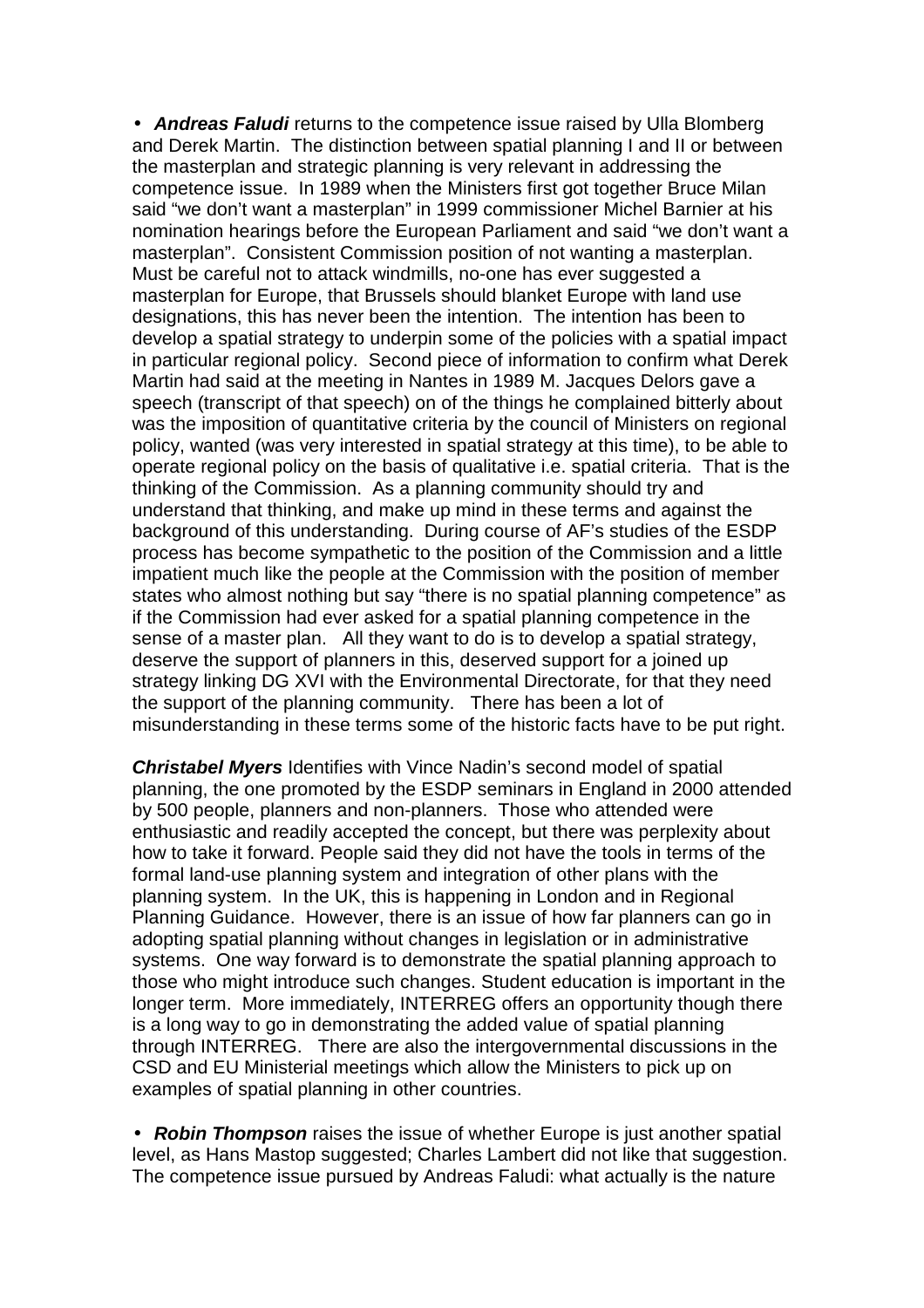of this European effort? The proposition emerging from the model is that if you cannot beat them, then join them. Kevin Murray is saying – and in my experience this can work - that maybe the place to put the spatial planners is in the big corporations, the big development companies. Ulla Blomberg seemed to be saying that the real effectiveness at the European level is through the structural funds and maybe that is the way you attack it if there is no "competence". In terms of political interface, Nicky Gavron demonstrates what happens if you can persuade a politician of the importance of this issue: it becomes far more powerful than we could ever be. Chistabel Myers reminds us that the CSD at the political level can be a very powerful influence, and is also stating that there are problems about tools. We have heard about legislative change, notably in Ireland where legislation is moving forward to enable this, but where legislation does not enable implementation, what are the instruments that are supposed to be available?

• *Frank D'hondt* says planners cannot change the world but can try to influence the spatial development by persuasion, should move in two directions, have to work in the political and institutional system which is lagging behind on certain developments is not following and cannot follow directly the global economy developments that are running so fast. Planners should involve themselves in the 'Dow Jones' system doing both. Move to an ideas society and planners have ideas. If planners involve themselves in the political and institutional system or in the economical system we should bring out those ideas, this is planners' "added value". Stresses that the ESDP should not become a pure bureaucratic set of criteria for the allocation of Euro money. It is nevertheless important to have that aim at the political level. Need for a clearer vision on the future of Europe especially related to the development of other continents. Returns to Ulla Blomberg's point, we need to make maps but good maps. Regrets the postponement of ESPON lagging behind, it will hinder the ability to respond in the correct way and to make correct maps, cannot make these from the national agencies alone, should build them together. Could be a clear statement from the conference. Linked to competence issue.

• *Flemming Thornæs* says that the ESDP is certainly a political document, stated in transnational seminars that European diversity is very important. Therefore cannot envisages a masterplan for Europe. ESDP gives opportunity for different regions to form their own area and this is what it is all about. 60 policy options are a kind of pallet not to be used all of them in all areas. In the North some are needed and in the South others. Political character of the document was illustrated by the Dutch Presidency when in preparing the draft of the draft there was a very good critique of the Trans European Networks (TEN). Was taken out as too scientific and not political enough, was squeezed out, text softened as such. That was the character of the ESDP. The Norvision has implemented about 50 of the policy options of the ESDP, has been out to public debate among politicians at the regional level. Norvision is a combination of top down and bottom up approach. Adopted by the North Sea Commission of the Conference Peripherique Maritime Region. Just as informal as the ESDP but still and important contribution at the political level, the regional level, recommended that the regions take note and implement it as far as possible in regional planning. So the starting point for action is at the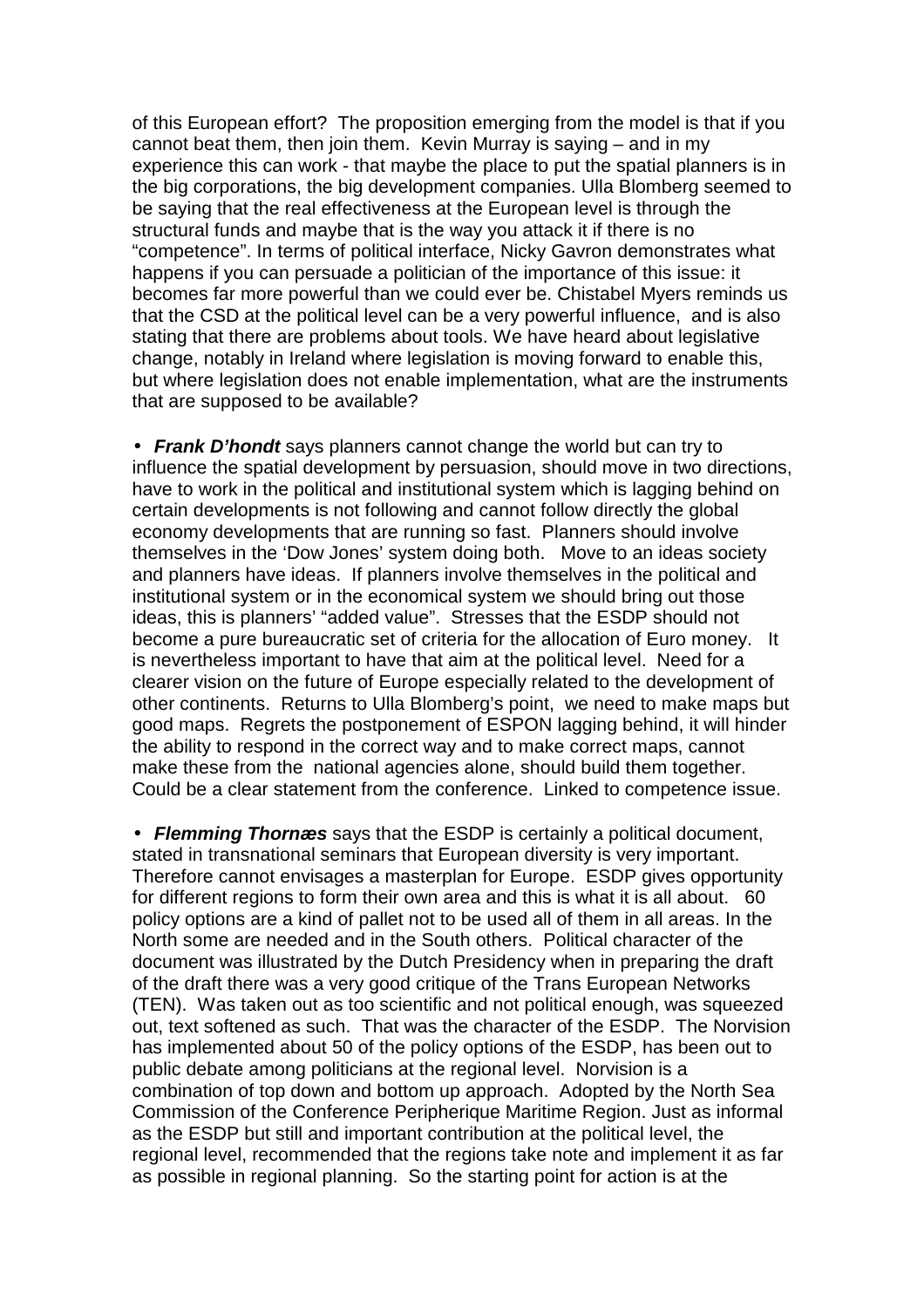regional level. Approach that should be adopted in all major co-operation areas to have a look at the ESDP, a regional bottom up understanding of the ESDP, and implement it through that. The concept of the ESDP was implemented in the Danish National Plan Report 1997, is disseminating into regional plans and county plans in the current period of revision. Can see the references to ESDP it is disseminating and coming down through the layers. May come down to the municipality level of planners. Daily work is very local and Europe seems far away, but in the end the European question has just as much to do with the situation at local level, to implement the concepts of the ESDP require action at the local level. When it comes to the education of planners they should be acquainted with the ESDP with the European concept already in planning schools.

• *Klaus Kunzmann* mentions case studies all over Europe in different regions, in Italy and East Germany etc. Report will stress the necessity of territorial development in Europe, the name spatial development or planning is not used is not used. They have the same thing that we have in mind spatial planning, strategic planning.

• Second, issue of an Anglo-Saxon, Germanic debate, would appreciate more French, Italian, Portuguese, Spanish input. Feels that France, and others who know France much better than him, is doing what we are suggesting we should do in many regions they have the contract between the Government and the regions, changing and experimenting, interesting milieu of spatial, territorial development going on in city regions in France which, because the French never publish in English, we just do not know about it and as we do not speak enough French we do not read enough so there is a mismatch between what is being done there and what we know, and what I feel we should know.

• Third point: Education. Very critical, Bologna declaration is a disaster for Europe. Started from a concept which in the end is just to reduce the costs of higher education in universities and to cut off in countries like Germany, France, Italy, and Spain, five and six year and seven year study programmes. In order to solve problems of *polytechniques* and *Fachhochshulen*, move to the triple system BA, Masters etc.. May lead to a giving up of the European educational system and following the American system which is totally misunderstood here because they have ten elite universities that do certain things and we do not know what the others do (nine month Master's degree courses even MIT,). If we give up our five year planning education, or civil engineering education compare that with the "nine month" master's degree then we will lose out. In Germany was a move to Bologna but has now stopped; will retain BA, Masters and Diploma Engineer (six semesters, two or three semesters then another two or three semesters). Danger of differentials in age e.g. American Masters student may be 22, and a European masters student may be 26. Everyone needs to know European information through their planning education even if they are not working at the national, or transnational level. Even if working at the local level it is important. Indispensable for planning education to have a European component in the curriculum, just introduced in the first year at Dortmund.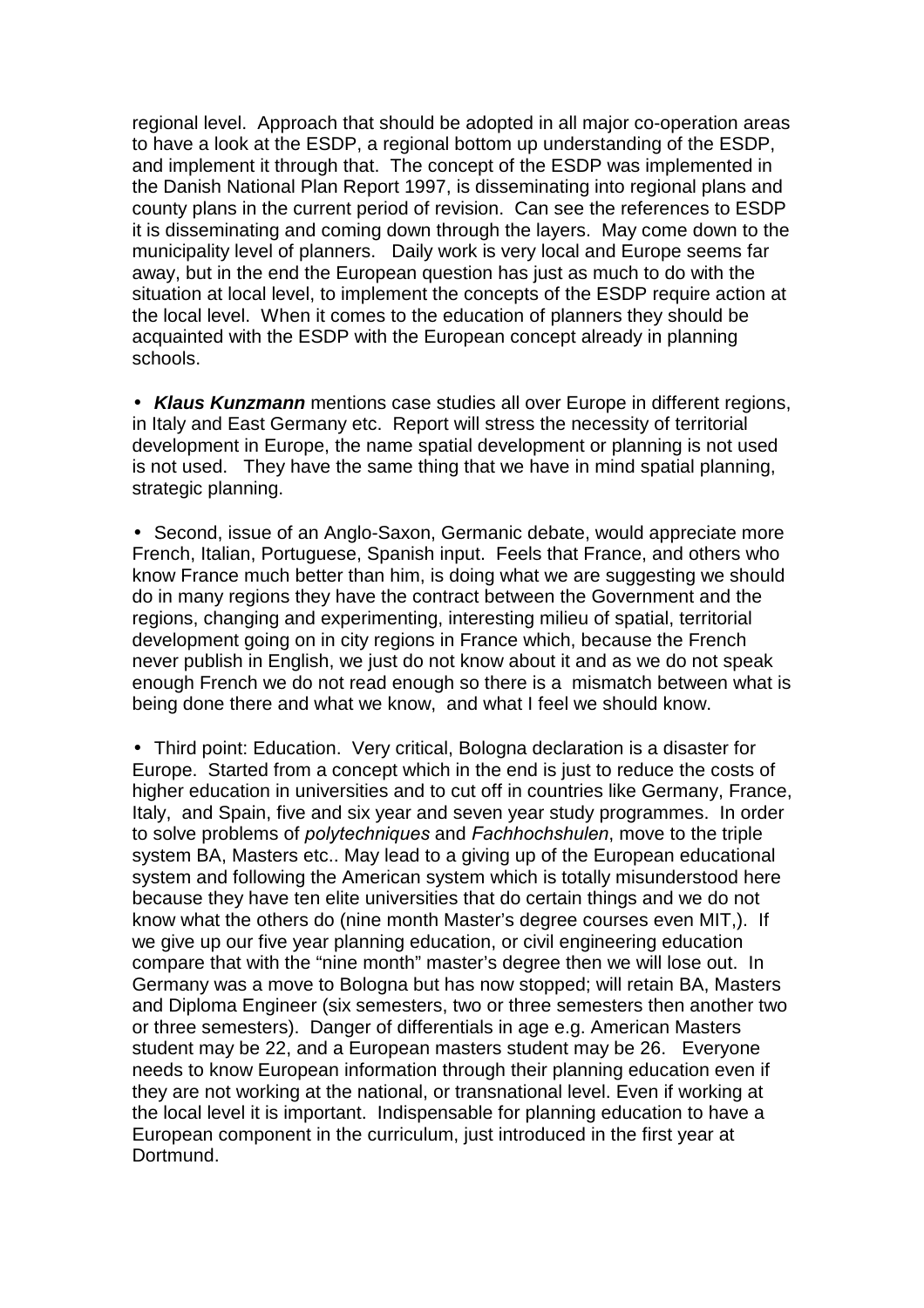• Third point responding to Kevin Murray. Dortmund (probably largest planning school in Europe 1,200 planning students 160 graduates every year) started as a school explicitly for the public sector (planners in the public sector); today 20% of graduates end up with developers, to the development industry the private sector. Cannot supply as many planners for the private sector as we have amongst our students because we still have a public sector ideology and some of the students say "I do not want to work with enemy". But 20% and more and more work with European developers and they come to the school looking for planners generalists who know about space and know about projects they have so to say the whole horizontal and vertical map of what is happening. Teaches at the European business school, teaches developers planning interested in how much they have an interest in planning, much more than the economists and sociologists. This sector has more interest in planning than many others that should have an interest and that is why I think that there are maybe some strategic alliances between this sector and the planners even if we occasionally have different values systems.

• *Hans Mastop* reports that the Nijmegen University School of Planning will join the School of Management next year. Trying to find links with business administration. Clarifies position on Europe and planning education: Europe is important, but most planning graduates will not work on a European level. For them Europe will only be one of the issues they have to deal with. In terms of joining to the private sector the same development is also happening in the Netherlands, now 40% of Nijmegen students go into the private sector, same thing as happened in the 1970s when sectoral government departments started to hire planners to be able to be on speaking terms with the planning departments in the Netherlands more and more the development that planners are employed by private development and consultancy firms which work quite a lot for the private sector.

• As regards Klaus Kunzmann and the Anglo-Saxon/Dutch/German debate. Mentions the semantics of spatial development spatial planning. Could live with spatial planning Mark II model presented by Vince Nadin. Exactly the reframing of the goals of spatial planning as decided in the Netherlands in the 1960s. The debate of what is spatial planning and what is land-use planning perhaps it is just about finding a world that can be used everywhere in Europe. The concept is familiar to the Dutch, Germans, it is not new for the French, is it just because we have to develop a new phrased at the European level? Agrees with Simin Davoudi that we can leave the concept to be ambiguous, do not try an pin it down, let it be a concept we can use in our very different institutional backgrounds. The question more or less.

**Paulo Correia** Regional systems and simple indicators are important: synthetic indicators of development which are totally opposite to a more rhetorical approach that is now becoming more fashionable. Discussion should focus on the *qualities* rather than the *quantities* of what is at stake. A model is always a simplification of reality: we construct it to represent knowledge that has to be communicated among professionals and between professionals and decisionmakers, but there is always a risk of over-simplification and then sub-optimal decisions. We need to use strategic *thinking* rather than strategic *planning*,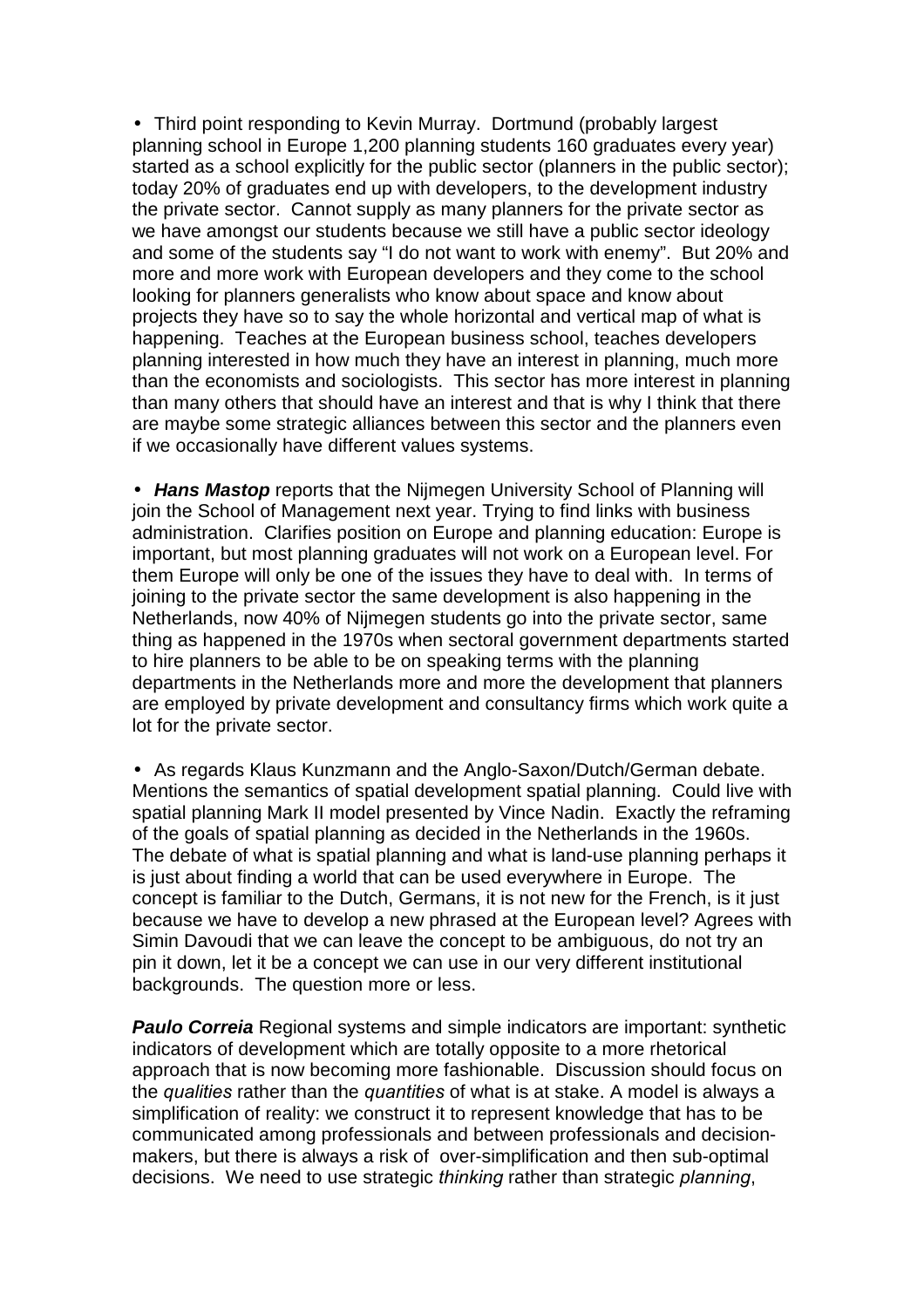and, after strategic thinking, to be able to deal with complexity at different levels. Do not over simplify, or try to quantify things that cannot be subjected to that process.

*Lars Nyberg* There is much to be gained from closer contact between the ECTP and the European Federation of Landscape Architecture. One area that could be a growth point in spatial planning is sustainable development ecological, social and economic. There is a basic difference in approach to these three aspects. Ecological sustainability is primarily a matter of protection and economy of resources (there are already methods to handle these things); social sustainability is the weakest of these three pillars. Anyway, in Sweden this is an area where we find very few people are able to deal with the issues from a planning aspect. We tend to approach social matters in another way than means of planning. The economic aspect differs from the others in being concerned not with protection but rather with development of activities and even expansion, and it usually works within a shorter time perspective than the other ones.

A fourth dimension is cultural sustainability. Nicky Gavron noted that civic pride would be necessary to re-establish certain parts of the city, showing that these historic dimensions are an important part of cultural sustainability. In the media age this is no longer a dispensable luxury; for the young generation, the cultural dimension is a part of life, a resource in an intricate relationship with social sustainability.

The danger of speaking of sustainability in planning is that it send out some restrictive signals. We try to do the right thing by avoiding doing the wrong things. That could be a challenge for planners to try to identify and visualise the potentials and also to identify the interrelations between different aspects and make them work together. This is also a challenge for the EU which is not always a model as regards integrated thinking in the various sectors in which the EU works.

• *Henrik W. Jensen* showed three slides made by the Danish Ministry for Energy and the Environment. The Minister has to give recommendations every fourth year for national planning and regional planning. First, a map from 1992: "Preparing for Europe", showing how Denmark should prepare itself for European integration. Emphasis on cities, infrastructure, green areas, agricultural areas. Next, a map from 1996: "Preparing ESDP" shows links to Sweden, links to Germany which have grown. Could have links to Berlin, but not yet. Emphasis on a balanced urban system, more Europe-orientated centres. Øresund region as an international city region which can compete with Berlin. Qualified by knowledge, education, capacity and value. The Year 2000 map: "Preparing balanced development as part of Europe", showing an ESDP map of Denmark almost as part of the Northern region of Europe showing a new region in the boundary area and two new regions in Jutland. Emphasis on a polycentric city system linked together by traffic corridors and the new bridges. When you talk about visions and mapping - it depends on how you use it. Need to use strategic thinking as well as mapping to give visions and inspiration to the local level.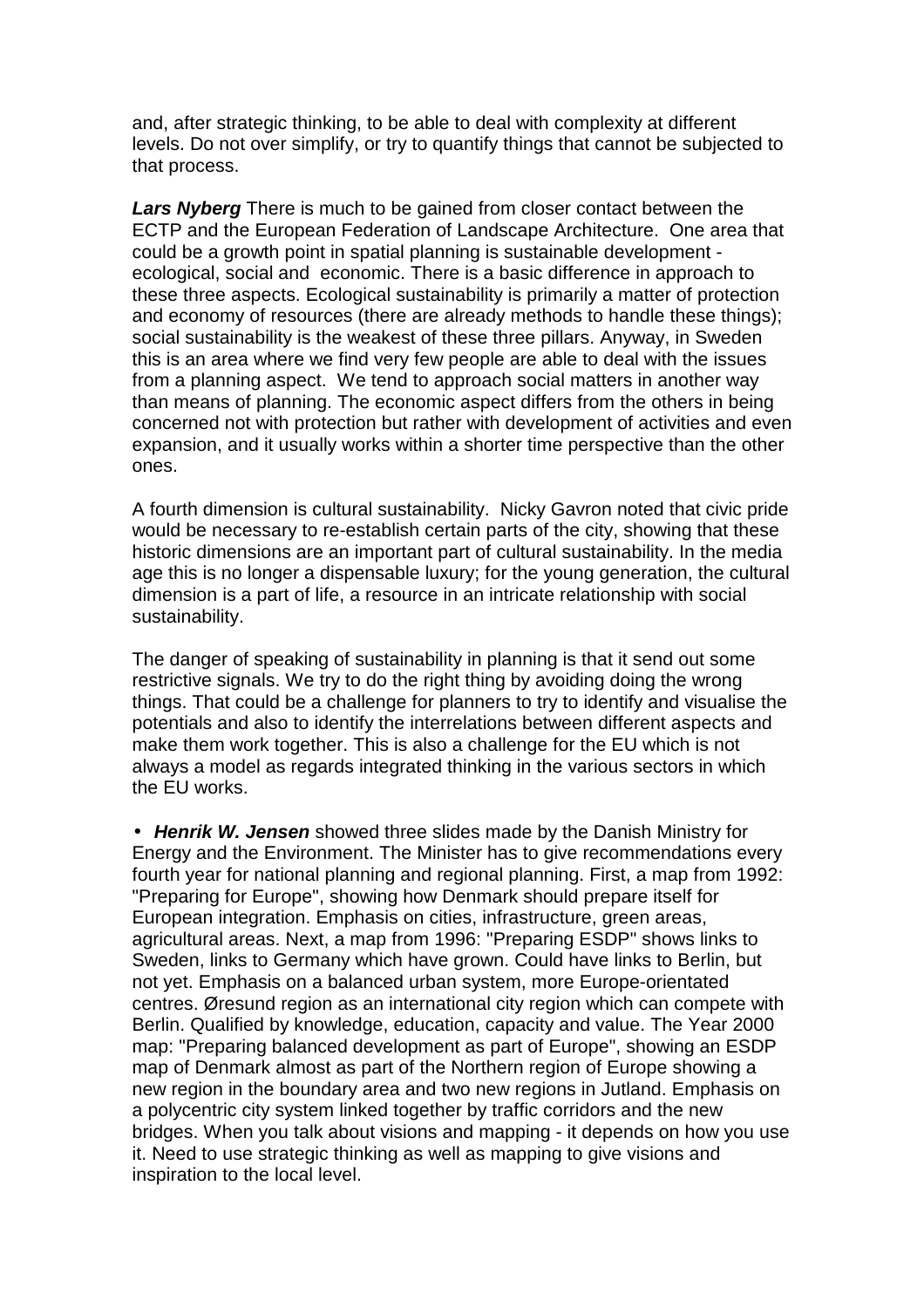• *Bogdan Wyporek* In Poland the term "spatial planning" has been used since the 1950s, but at that time it referred mainly to large-scale planning i.e. regional and national planning. Over the last two decades this denotation has been changed. Nowadays spatial planning comprises planning at all levels: local, regional and national. Now this term is commonly used by politicians, journalists and, of course, planners. It is therefore a different situation from that in some other countries where the term "spatial planning" is rather unknown

In the presentation on Educating Spatial Planners, Hans Mastop, probably due to time limitations, presented a simplified picture of the planning education system. We should be aware that nowadays in European countries there are three different models of spatial planning education: integration of planning education as a specialisation, within a curriculum devoted to another field such as architecture (mostly), civil engineering, geography etc; specialisation curriculum in planning at postgraduate level, and the continuous curriculum fully devoted to spatial planning from undergraduate to postgraduate levels.

In talking about the planning profession it should be stressed that a range of different specialists in planning are needed, including planners who know how to design the project (urban designers), town planners, regional planners, landscape planners etc. etc. We should be careful in saying that only planning schools with a continuous curriculum in spatial planning can educate good planners. Today the question of which model of planning education is the best in meeting the various aims of planning demands remains open.

• *Miran Gajsek* raises three points, two of which are very important for Slovenia and the third one is also important for Slovenia and the other accession countries. A problem in spatial planning practice in Slovenia and also in the other accession countries. Spatial planning practice on the level of the state and inside the state it at a quite high level in Slovenia, Hungary and Poland but that is the problem in the co-operation between bordering regions between Slovenia and Hungary, Slovenia and Austria and Slovenia and Italy. INTERREG IIIB it is a very good initiative but it is in the very beginning so we have to stress the work of our association (the ECTP) to help the planners and the EU DG Regio with seminars with working groups. Because the sectoral planning is very strong for example, TENS, the new motorways and railways lines, are the result of the sectoral planning in Brussels in the DG for transport. Second point is that in the application of the ESDP, there is a chapter on enlargement and I think that it is important for the ECTP to establish a working group on enlargement as Charles Lambert said yesterday.

• Third point mentions the CEMAT (the Council of Europe standing conference of ministers of "aménagement du territoire") and that Slovenia has the presidency from 2001-2003, (Ljubljana Conference 2003 "Application of the Guiding Principles of Sustainable Spatial Development on the European Continent" material from a group headed by Jacques Robert). Same problem of applying one quite good document on the regional and local level.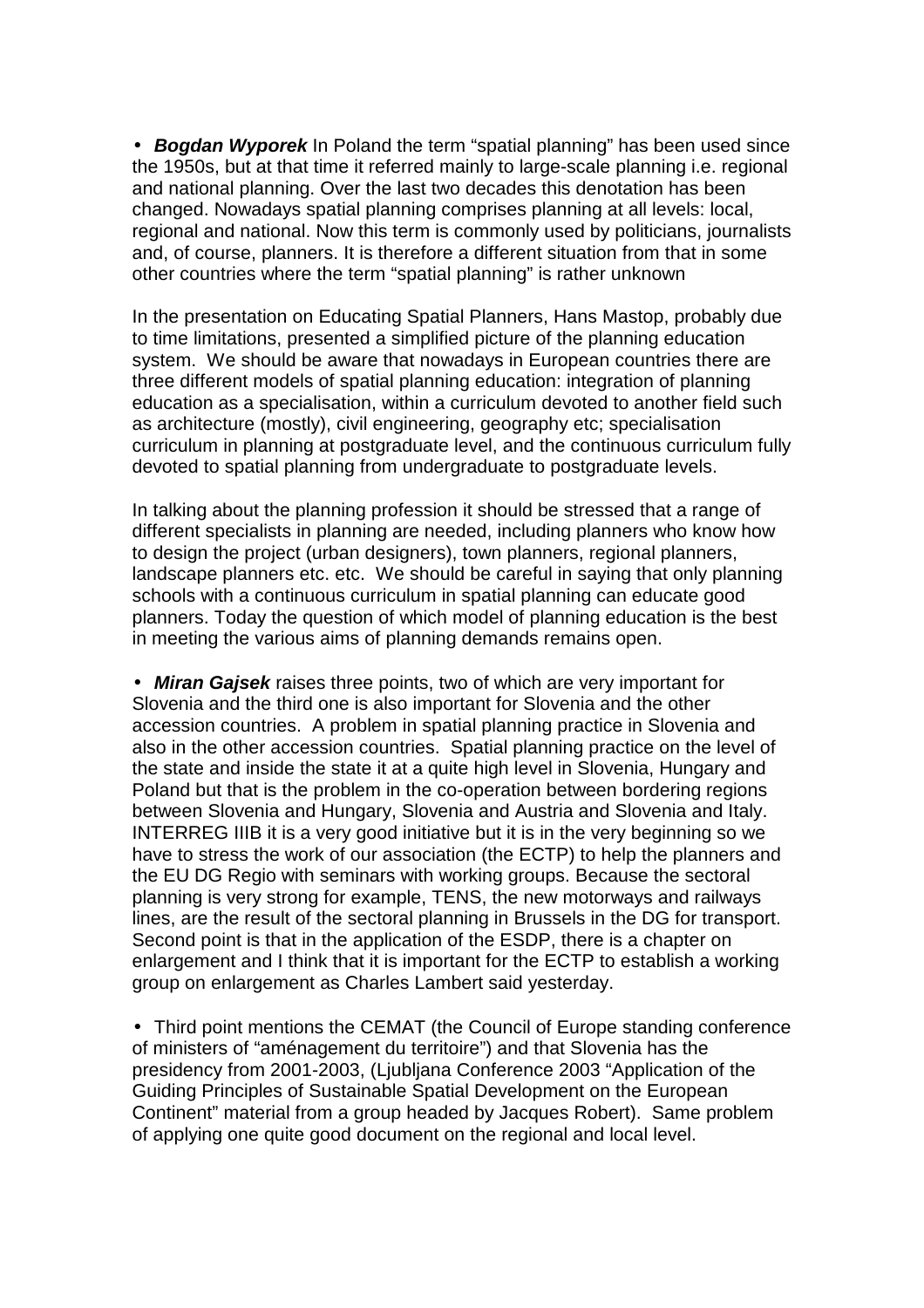*Charles Lambert* If the town planner wants to be back in the middle of the picture - as Robin Thompson suggested earlier - it is important that the people understand our role in this world , our role in society. We have heard Bogdan Wyporek say that everybody in Poland knows what town planning, spatial planning is. If we continue to keep the image that we have when local politics exercises a real discretionary policy on the use of land, we would have merely a regulatory role to play for years, but in a world where "planification" meaning discretionary policy - is completely out of fashion, perceived as the opposite way of the modern future. With such perspectives we would be out of step with most of the present governments, which (for most people) are now both more democratic and more liberal. The public at large should have a much bigger part in all this. The evolution of politics and the evolution of politicians forces us to once more to redefine this image. We should do this in another way. The way we tried to define when, as ECTP we produced the New Charter of Athens, the Charter for European Cities in the  $21<sup>st</sup>$  century. It is not just one single message of participation of the public, the supreme idea of legitimacy.

More than receiving their blessing from the local inhabitants, we must find words that the general public understand, and new forms of expression, not a map. We must change our systems when they fail to communicate. The texts are boring and they are legalistic, incomprehensible; when we make maps we dare not put in some types of contentious information or there are certain questions that are still being debated so we dare not allow ourselves to draw up these maps. So practitioners say we have to carry out research; we have not got enough research in this particular domain on the European territory; we must look at that as well.

• *Vincent Nadin* returns to his theme of the morning of the mark I and mark II spatial planning perhaps a mark III. The reason for distinguishing between two sorts of spatial planning is because over that last seven or eight years working around Europe in different countries, working in the Commission has sensed that there is some confusion about this. People working in the member states, people interested in planning in countries, feel threatened in some cases by this interest in European spatial planning. Feels we are talking about two different things and need to work on explaining what it is that we are trying to achieve through European spatial planning. The idea of leaving it ambiguous does not appeal to Vince Nadin at all. Feels we should leave that to the politicians. The same would go for sustainability, it is a vague concept as far as politicians are concerned but as academics and practitioners in planning we ought to be quite clear about what we mean by it and I think we can be.

• Andreas Faludi was saying during the break that the confusion over what spatial planning means is getting in the way of just doing some sensible things in relation to, for instance putting together mechanisms which ensure that the actions we are taking at the transnational level are better co-ordinated. They are not well co-ordinated currently and ensuring that we work more effectively at the transnational level. Commission have been very creative in the way that they have been able to get around the competence issue but I think that it is now obviously beginning to get in the way (for example in relation to the future of the CSD). Takes us to competences issue. Accepts what people have said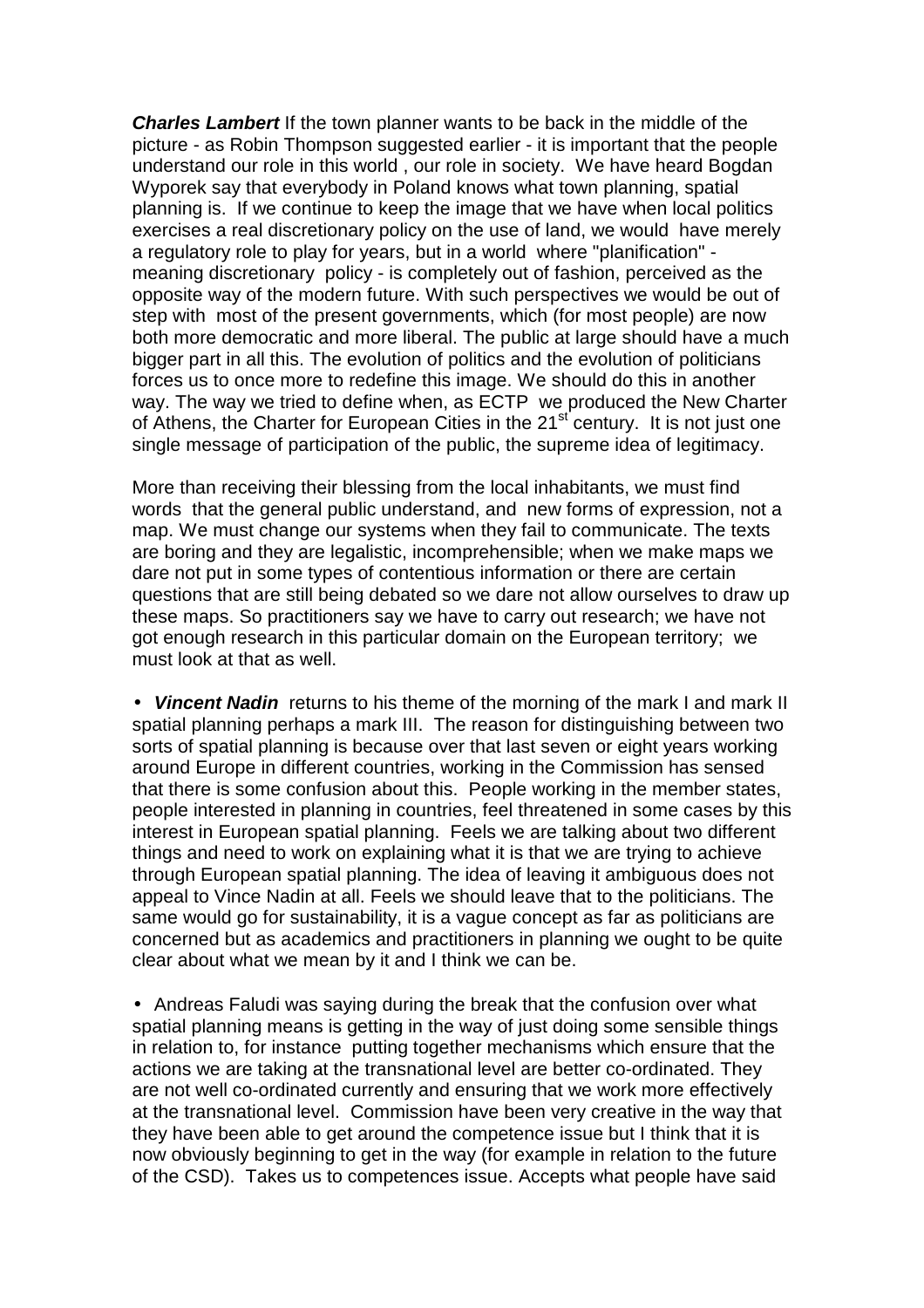about competences but reiterates that the central objectives of the European Union all have a spatial dimension to them (sustainable development / economic competitiveness/social cohesion) and now we also have territorial cohesion through the Amsterdam treaty too. Context has change over recent years so it is perhaps true to say that spatial planning will not go the same way as environment it is now much more difficult for the Commission to engage in new areas they are more openly discussed and a better rationale has to be put forward before they can engage in new fields. Should look at this in a positive way as well, the potential for a competence at community level if we can specify the objectives well enough will bring with it some opportunities. Christabel Myers talked about planners saying they did not have the tools to engage in spatial planning perhaps the EU can help us to establish some tools as they have certainly done in the environment field, and have ensured that good tools are applied more widely across the whole of the EU. OECD Environment Directorate have their eyes on the land question at the moment especially in relation to brownfield land and contaminated land. The OECD are now looking very closely at spatial development issues and land issues with a very strong economic perspective built into that. It would perhaps be better if the planning professions were able to take the initiative on this and come forward with some positive ideas about how we might move forward at the European level rather than waiting for it to be usurped on us by others.

• *Athena Baibas Wallace* makes three points. First is a personal view on the competences issue. Coming to what Andreas Faludi said, the Commission asked for a direct mention that although they would not interfere with land-use planning; that would always remain a member state competence. They could have a partial power for strategic planning on the impact of community policies and a perspective for the future. They asked for a clear mandate on that and the member states did not give a clear answer, they were a bit evasive - even countries that were for spatial planning, Greece was not one of those countries but other countries were even more negative, saying that the Commission already has this competence since community policies have spatial impacts so they come under the same umbrella. Would facilitate the bringing up of European issues and solutions at a overall level although there are differences and we should keep this variety there are some things that should be seen in the European picture to have a relative evaluation of them.

• Second point relates back to Kevin Murray's comment about infiltrating the power sectors that now are not so much the old sectoral public parts but international private sectors. What came out of the transnational seminars is that planners should start having a common language with other sectors it is a bit difficult for them to understand our long term planning we have to learn to speak their language to be able to convince them. From AESOP we heard that that is true that the planners are equipped to do such a thing.

• Third thing is that at the local level, the transnational level it was said from the Eastern Southern European countries that there is a confusion on notions, ideas and concepts of the ESDP but I think that there is a different situation in Greece probably because we are in a geographical position of the central and eastern Mediterranean and the South Eastern European (the CADSES area).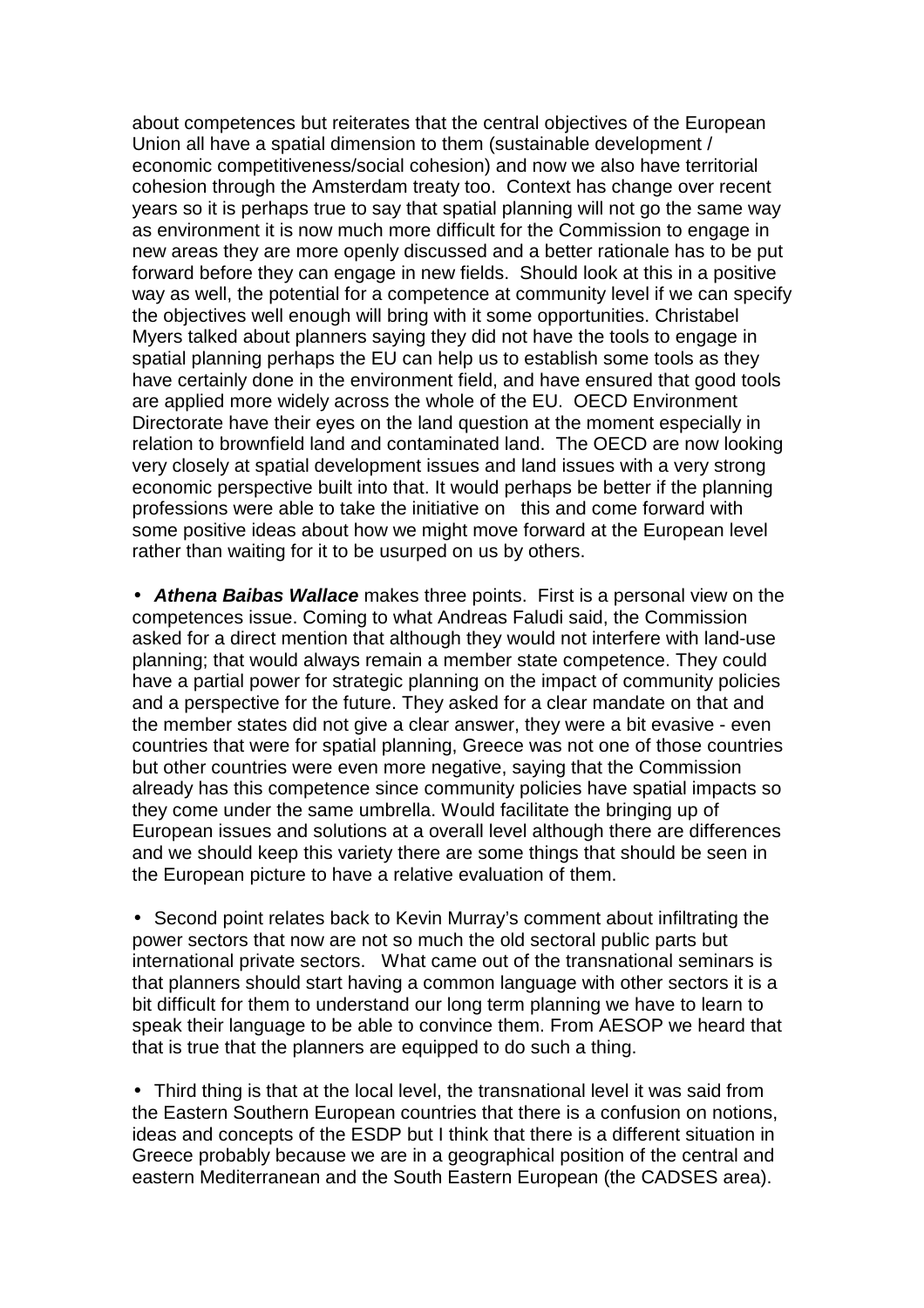<span id="page-64-0"></span>Where the political situation is still unbalanced and although structures for cooperation do not exist as much as in other regions it is very important for us to have these connections and to have a permanent basis for them. I think that there is a growing aspiration in the regions and the local authorities or actors to connect either with the European counterparts or third countries and the ESDP gives them a basis to discuss and find things that unite them and they can ask for in common.

• **Frank D'hondt** talks of the role of the cyberdog. Maybe we are becoming old fashioned to talk about spatial planning and all the terms and so on. If there were 50% younger people in the room they would speak another language maybe the language of the cyber-geography , cyber-cartography and probably cyber-planning, planning in cyber-worlds. It is not to accuse you but maybe ourselves that we should be open for many other languages, new visions, insights and I hope that our language will be very rich. We have heard many interesting things, and next time maybe we should invite more younger people to enrich the debate about the content of our work and practice.

## *2.2 Robin Thompson - Summing Up.*

- I want to make seven points. The first is that *Something is going on. I donít what it is, but itís bigî*. Athena Baibas Wallace showed us there is an evolution and a progression. It was very clear sitting through the reports from the different countries yesterday that there is a force here, a development which is very important and which we all think is positive. Andreas Faludi and others were very helpful in reminding us that spatial planning is coming from quite different traditions and is being applied to very different contexts. That is something we always need to remember.
- The second thing that has emerged for me is that there does seem to be some comfort around what one might call Model 2. In so far as there was comfort around anything, there was comfort around that model. Perhaps ambiguity, as Vince Nadin said, is something we should avoid, but we do not want to nail this thing down and define it out of existence.
- The third point is that the influence of this force of spatial planning is moving steadily down the spatial levels. The work of Flemming Thornæs and his colleagues demonstrates this, as do the other transnational studies. Listening to some of the projects that have been developed through INTERREG IIc - whatever one thinks of them - those projects have made people in all sorts of localities aware of spatial planning in a way that they never would otherwise have been. Although the products may not have added a lot of value to our understanding of spatial planning they have raised awareness. For example, groups of New Towns getting together across Europe; groups of towns that have large railway stations; groups of relatively rural areas. So we are moving down to the local level and I'm certainly with those that believe that the European influence needs to be -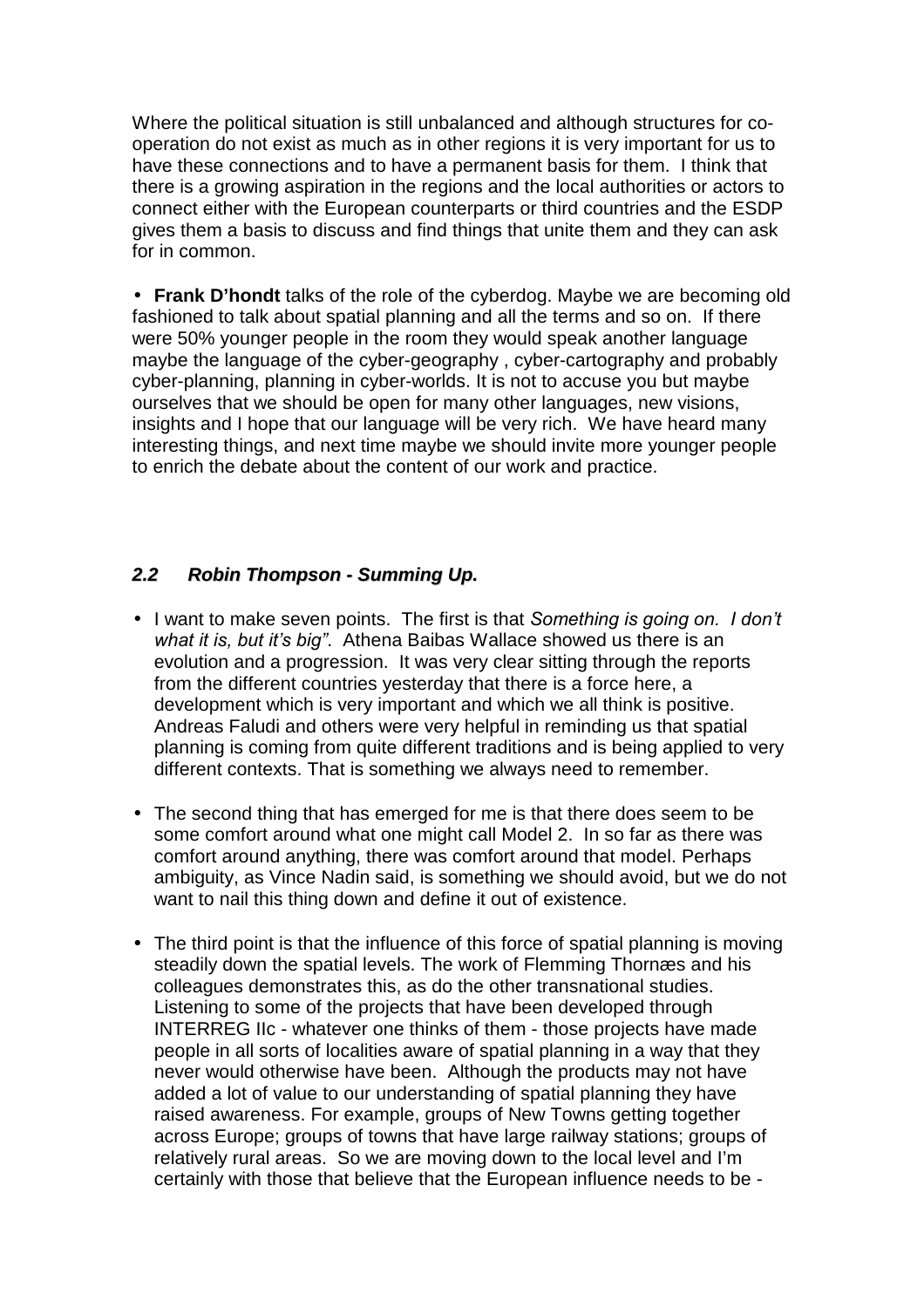and will be - felt locally. I don't accept that we should accept a difference between spatial planning and land-use planning, and I detect a real danger in the United Kingdom that there is almost a bifurcation now between the land-use regulators and the rest. I don't think that the ECTP should go at the pace of the slowest. I was interested that Rudolf Niessler of DG Regio (who did as much as anyone, perhaps more, to develop the ESDP), tended to characterise planners as "empêcheurs". They were people who got in the way of spatial planning. I think that our different associations elect us to represent them and to lead, and I think that we should show leadership. If we feel that this is the way forward, we should be willing to take a lead but, of course, be willing to bring our colleagues with us.

- The fourth point for me is the "elephant and the flea". It is Klaus Kunzmann's point that spatial planning is a flea and it cannot eat the elephant. One might characterise the "Dow Jones" world of the market and the development sector as the powerful world within which, as has been said, political decisions are enormously influential. There is also the world of the structural funds and there is a wider world of public policy making and maybe this is the place that spatial planning tries to sneak in. It is still really rather small but maybe it can just infiltrate its way into that position through engagement with the market sector, through playing the structural funds game wisely, through aligning with individual politicians like Nicky Gavron but also with the EU Committee of the Regions and bodies like that. You may or may not support that proposition but it is more attractive than the model where the market just sits on us.
- My next point is one very much in line with Klaus Kunzmann. If we are a flea, then what we need is a magnifying glass. As an example, at the moment in the UK and in other places, people are very bothered about flooding. The national news is dominated by flooding; you see people rowing to work. It is possible to pin all sorts of big messages about spatial planning around the flooding issue. There are lots of other contentious, high-profile issues such as poor train services, and I am absolutely with Klaus on this: we need to get smart and start "surfing" on the issues where people are interested.
- I very much also take the point that we need to widen our cultural base. I'm uncomfortably aware that for example, on the executive committee of our own association five of the seven members are from the North West of Europe. That is something that will evolve and change over time and the centre of gravity of the ECTP is changing. It needs to continue to change. That is one of the reasons why we are going to Warsaw in the spring.
- Finally, I go back to the issue of capacity. Capacity in terms of skills, capacity in terms of our ability to make these kinds of political linkages, linkages with the development sector and so on. I am reinforced in my feeling that there is a gap there that we should seek to fill in our understanding of the present capacity to implement spatial planning and how one might fill some of the gaps.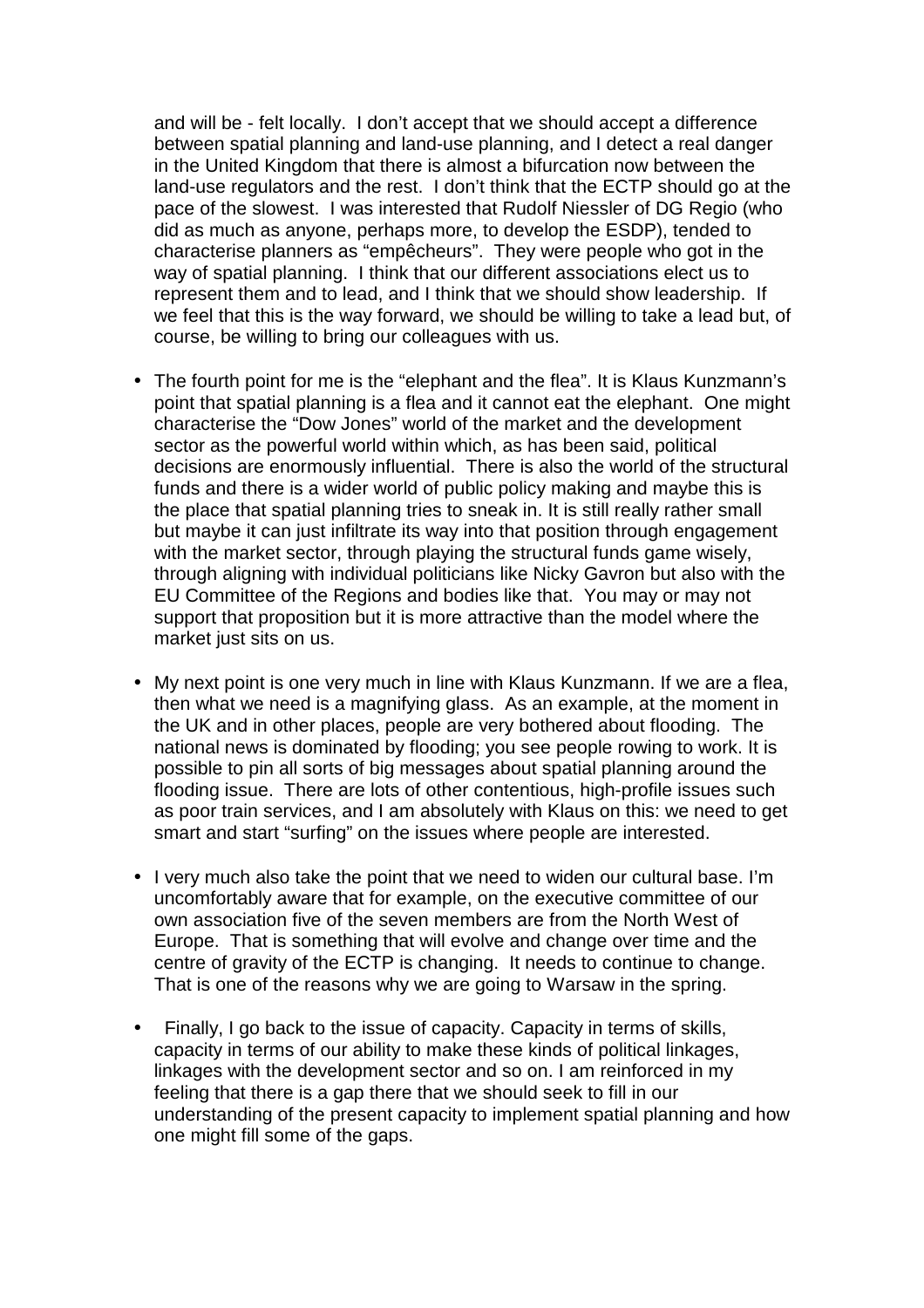# **European Council of Town Planners**

Liaison committee of the national associations and institutes of town planners in the member countries of the European Union

# **Conseil Européen des Urbanistes**

Comité de liaison entre les associations et les instituts nationaux d'urbanistes dans les pays membres de l'Union Européenne

#### *ESDPConference*

London 1 December 2000

#### ATTENDANCE LIST

| <b>Ash</b>        | <b>Mike</b>            | Department of Environment, Transport and the Regions<br>UK        |
|-------------------|------------------------|-------------------------------------------------------------------|
| <b>Baden</b>      | Tony                   | Department of Environment, Transport and the Regions<br>UK        |
| <b>Baibas</b>     | Athena                 | Ministry of Environment, Greece & Greek Planners                  |
| Wallace           |                        | Association                                                       |
| <b>Balaban</b>    | Osman                  | <b>Chamber of City Planners of Turkey</b>                         |
| <b>Bassin</b>     | Peter                  | Drustvo Urbanistov in Prostorskih Planerjev Slovenije             |
| <b>Blomberg</b>   | Ulla                   | Ministry of the Interior, Finland                                 |
| <b>Bussadori</b>  | Virna                  | Associazione Nazionale degli Urbanisti                            |
| <b>Caramondan</b> | Anna                   | <b>Cyprus Association of Town Planners</b>                        |
| <b>Correia</b>    | Paulo                  | Associação de Urbanistas Portuguesas                              |
| <b>Crawford</b>   | Hugh                   | President d'Honneur & Royal Town Planning Institute               |
| <b>Cremaschi</b>  | Marco                  | Istituto Nazionale di Urbanistica                                 |
| <b>D'hondt</b>    | Frank                  | Netherlands Ministry of Housing, Spatial Planning and             |
|                   |                        | Environment & Vlaamse Vereniging voor Ruimte en<br>Planning       |
| <b>Davoudi</b>    | Prof Simin             | <b>Leeds Metropolitan University</b>                              |
| de Boe            | Philippe               | <b>DGATLP (Walloon Region of Belgium)</b>                         |
| <b>Demirdizen</b> | Erhan                  | Chamber of City Planners of Turkey                                |
| <b>Doehler</b>    | Marta                  | Vereinigung für Stadt-, Regional- und Landesplanung               |
| <b>Eversley</b>   | Judith                 | Royal Town Planning Institute & ECTP Secretariat                  |
| <b>Faherty</b>    | Maureen                | Royal Town Planning Institute                                     |
| <b>Faludi</b>     | Andreas                | <b>University of Amsterdam</b>                                    |
| Gajsek            | Miran                  | Drustvo Urbanistov in Prostorskih Planerjev Slovenije             |
| <b>Gavron</b>     | <b>Nicky</b>           | Deputy Mayor of London                                            |
| <b>Golletz</b>    | Detlef H               | Government Office for London                                      |
| <b>Jacobs</b>     | Jeff                   | Department of Environment, Transport and the Regions<br><b>UK</b> |
| <b>Janssens</b>   | Peter                  | Vlaamse Vereniging voor Ruimte en Planning                        |
| Jensen            | Henrik W.              | Foreningen af Byplanlæggere                                       |
| Jones             | Philip                 | <b>Irish Planning Institute</b>                                   |
| <b>Kunzmann</b>   | <b>Professor Klaus</b> | Universität Dortmund                                              |
| <b>Lambert</b>    | Charles                | Société Française des Urbanistes                                  |